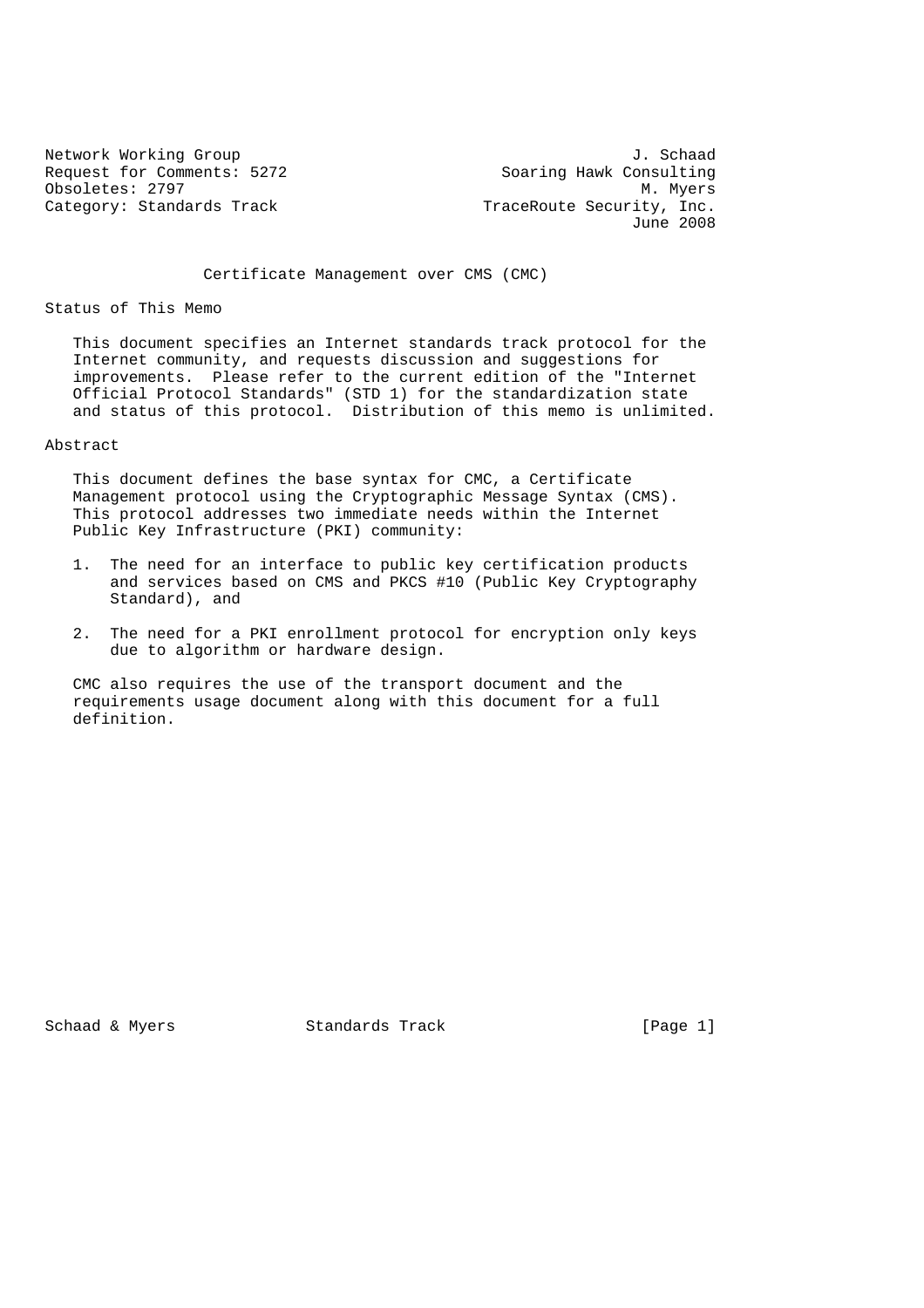Table of Contents

|                                                              |  |  | 4 |
|--------------------------------------------------------------|--|--|---|
| 1.1.<br>Protocol Requirements                                |  |  | 4 |
| 1.2.<br>Requirements Terminology                             |  |  | 5 |
| 1.3.                                                         |  |  | 5 |
| 2.                                                           |  |  | 5 |
|                                                              |  |  |   |
| 2.1.                                                         |  |  |   |
| 2.2.<br>Protocol Requests/Responses                          |  |  | 9 |
|                                                              |  |  |   |
| 3.1.                                                         |  |  |   |
| 3.2.                                                         |  |  |   |
| 3.2.1. PKIData Content Type 13                               |  |  |   |
|                                                              |  |  |   |
| 3.2.1.1. Control Syntax 14                                   |  |  |   |
| 3.2.1.2. Certification Request Formats 15                    |  |  |   |
| $3.2.1.2.1.$ PKCS #10 Certification Syntax 16                |  |  |   |
| 3.2.1.2.2. CRMF Certification Syntax 17                      |  |  |   |
| 3.2.1.2.3. Other Certification Request 18                    |  |  |   |
| 3.2.1.3. Content Info Objects 19                             |  |  |   |
|                                                              |  |  |   |
| Authenticated Data 19<br>3.2.1.3.1.                          |  |  |   |
| 3.2.1.3.2.                                                   |  |  |   |
| 3.2.1.3.3. Enveloped Data 20                                 |  |  |   |
| 3.2.1.3.4.<br>Signed Data 20                                 |  |  |   |
| 3.2.1.4. Other Message Bodies 21                             |  |  |   |
| 3.2.2. Body Part Identification 21                           |  |  |   |
| CMC Unsigned Data Attribute 22<br>3.2.3.                     |  |  |   |
| 4.                                                           |  |  |   |
|                                                              |  |  |   |
| 4.1.<br>Simple PKI Response 23                               |  |  |   |
|                                                              |  |  |   |
| 4.2.1. PKIResponse Content Type 24                           |  |  |   |
| Application of Encryption to a PKI Request/Response 25<br>5. |  |  |   |
| б.                                                           |  |  |   |
| 6.1. CMC Status Info Controls 28                             |  |  |   |
| 6.1.1. Extended CMC Status Info Control 28                   |  |  |   |
|                                                              |  |  |   |
| CMC Status Info Control 30<br>6.1.2.                         |  |  |   |
| 6.1.3.<br>CMCStatus Values 31                                |  |  |   |
| 6.1.4.                                                       |  |  |   |
| Identification and Identity Proof Controls 33<br>6.2.        |  |  |   |
| Identity Proof Version 2 Control 33<br>6.2.1.                |  |  |   |
| 6.2.2.<br>Identity Proof Control 35                          |  |  |   |
| Identification Control 35                                    |  |  |   |
| 6.2.3.                                                       |  |  |   |
| Hardware Shared-Secret Token Generation 36<br>6.2.4.         |  |  |   |
| 6.3. Linking Identity and POP Information 36                 |  |  |   |
| Cryptographic Linkage 37<br>6.3.1.                           |  |  |   |
| 6.3.1.1. POP Link Witness Version 2 Controls 37              |  |  |   |
| 6.3.1.2. POP Link Witness Control 38                         |  |  |   |
| 6.3.1.3. POP Link Random Control 38                          |  |  |   |
|                                                              |  |  |   |
| 6.3.2. Shared-Secret/Subject DN Linking 39                   |  |  |   |

Schaad & Myers Standards Track [Page 2]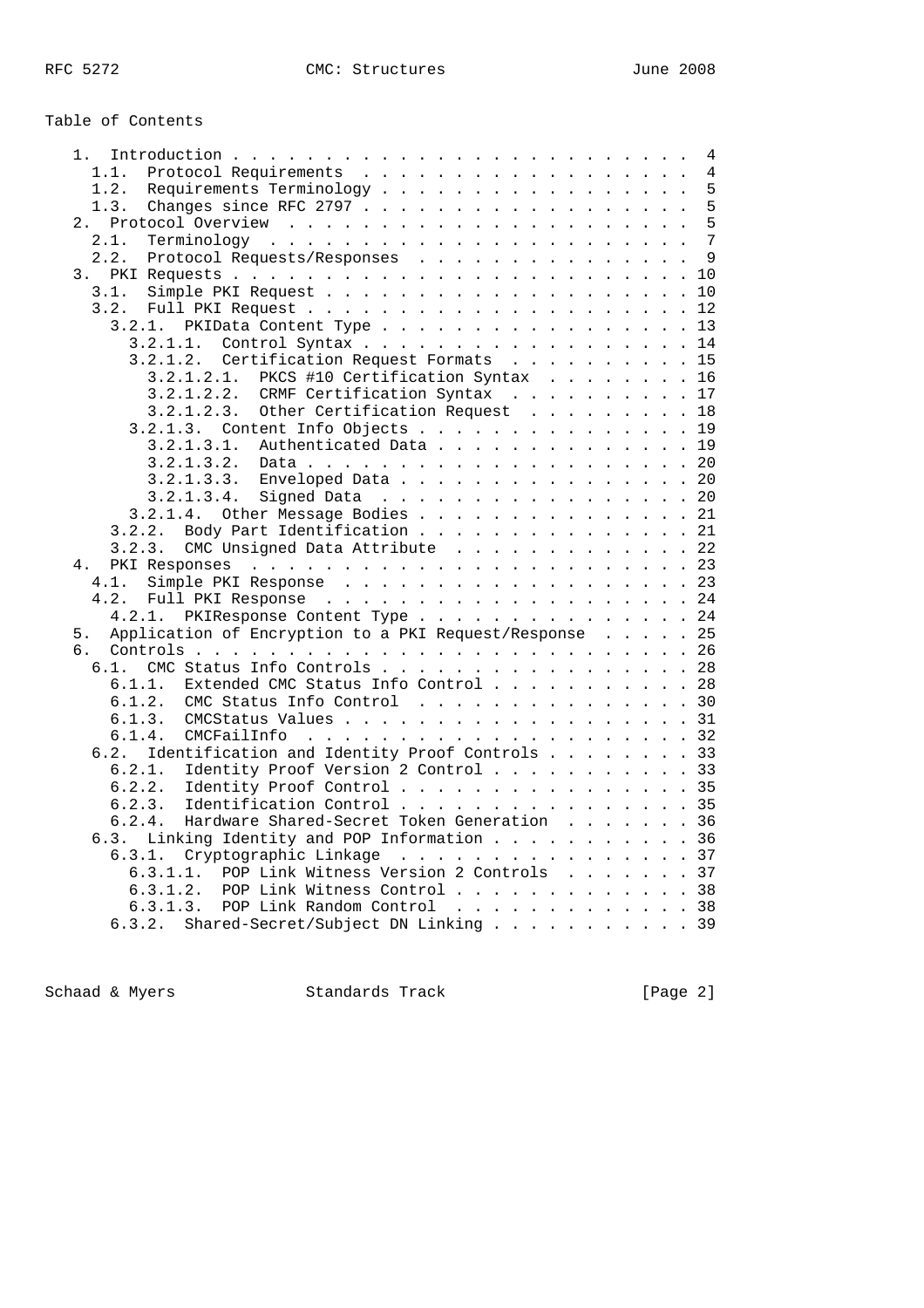|    | 6.3.3. Renewal and Rekey Messages 39                     |  |  |  |
|----|----------------------------------------------------------|--|--|--|
|    | 6.4. Data Return Control 40                              |  |  |  |
|    | 6.5. RA Certificate Modification Controls 40             |  |  |  |
|    | 6.5.1. Modify Certification Request Control 41           |  |  |  |
|    | 6.5.2. Add Extensions Control 42                         |  |  |  |
|    | Transaction Identifier Control and Sender and<br>6.6.    |  |  |  |
|    | Recipient Nonce Controls 44                              |  |  |  |
|    | 6.7. Encrypted and Decrypted POP Controls 45             |  |  |  |
|    | 6.8. RA POP Witness Control 48                           |  |  |  |
|    | 6.9. Get Certificate Control 49                          |  |  |  |
|    |                                                          |  |  |  |
|    | 6.11. Revocation Request Control 50                      |  |  |  |
|    | 6.12. Registration and Response Information Controls 52  |  |  |  |
|    | 6.13. Query Pending Control 53                           |  |  |  |
|    | 6.14. Confirm Certificate Acceptance Control 53          |  |  |  |
|    | 6.15. Publish Trust Anchors Control 54                   |  |  |  |
|    | 6.16. Authenticated Data Control 55                      |  |  |  |
|    | 6.17. Batch Request and Response Controls 56             |  |  |  |
|    | 6.18. Publication Information Control 57                 |  |  |  |
|    | 6.19. Control Processed Control 58                       |  |  |  |
|    |                                                          |  |  |  |
|    |                                                          |  |  |  |
|    | 7.2. Signature Layer Removal 61                          |  |  |  |
| 8. | Security Considerations 61                               |  |  |  |
|    |                                                          |  |  |  |
|    |                                                          |  |  |  |
|    |                                                          |  |  |  |
|    |                                                          |  |  |  |
|    | 11.2. Informative References 63                          |  |  |  |
|    |                                                          |  |  |  |
|    | Appendix B. Enrollment Message Flows 74                  |  |  |  |
|    | B.1. Request of a Signing Certificate 74                 |  |  |  |
|    | B.2. Single Certification Request, But Modified by RA 75 |  |  |  |
|    | B.3. Direct POP for an RSA Certificate 78                |  |  |  |
|    | Appendix C. Production of Diffie-Hellman Public Key      |  |  |  |
|    | Certification Requests 81                                |  |  |  |
|    | C.1. No-Signature Signature Mechanism 81                 |  |  |  |

Schaad & Myers Standards Track [Page 3]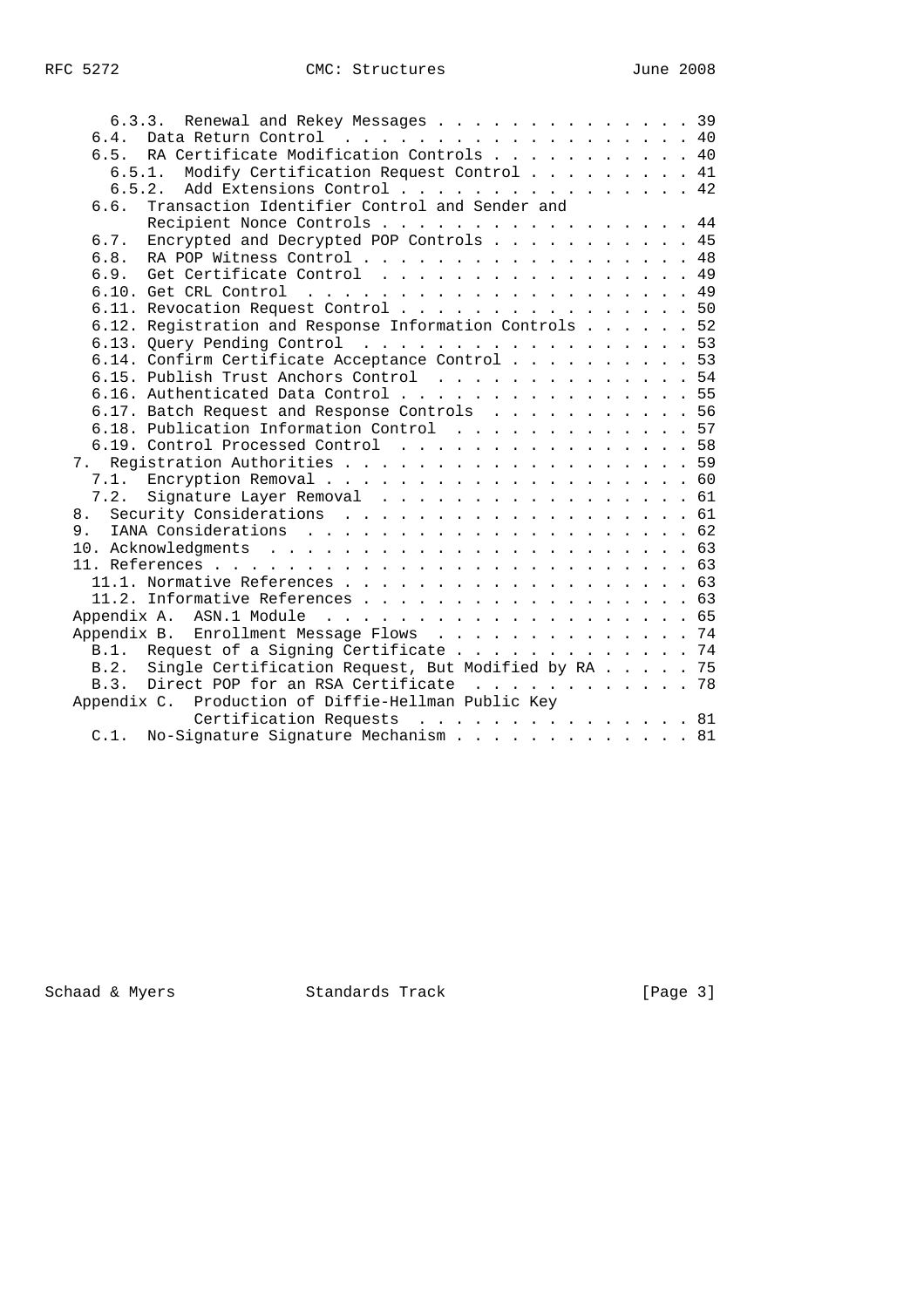#### 1. Introduction

 This document defines the base syntax for CMC, a Certificate Management protocol using the Cryptographic Message Syntax (CMS). This protocol addresses two immediate needs within the Internet PKI community:

- 1. The need for an interface to public key certification products and services based on CMS and PKCS #10, and
- 2. The need for a PKI enrollment protocol for encryption only keys due to algorithm or hardware design.

 A small number of additional services are defined to supplement the core certification request service.

1.1. Protocol Requirements

 The protocol must be based as much as possible on the existing CMS, PKCS #10 [PKCS10] and CRMF (Certificate Request Message Format) [CRMF] specifications.

 The protocol must support the current industry practice of a PKCS #10 certification request followed by a PKCS#7 "certs-only" response as a subset of the protocol.

 The protocol must easily support the multi-key enrollment protocols required by S/MIME and other groups.

 The protocol must supply a way of doing all enrollment operations in a single round-trip. When this is not possible the number of round-trips is to be minimized.

 The protocol must be designed such that all key generation can occur on the client.

 Support must exist for the mandatory algorithms used by S/MIME. Support should exist for all other algorithms cited by the S/MIME core documents.

 The protocol must contain Proof-of-Possession (POP) methods. Optional provisions for multiple-round-trip POP will be made if necessary.

 The protocol must support deferred and pending responses to enrollment requests for cases where external procedures are required to issue a certificate.

Schaad & Myers Standards Track [Page 4]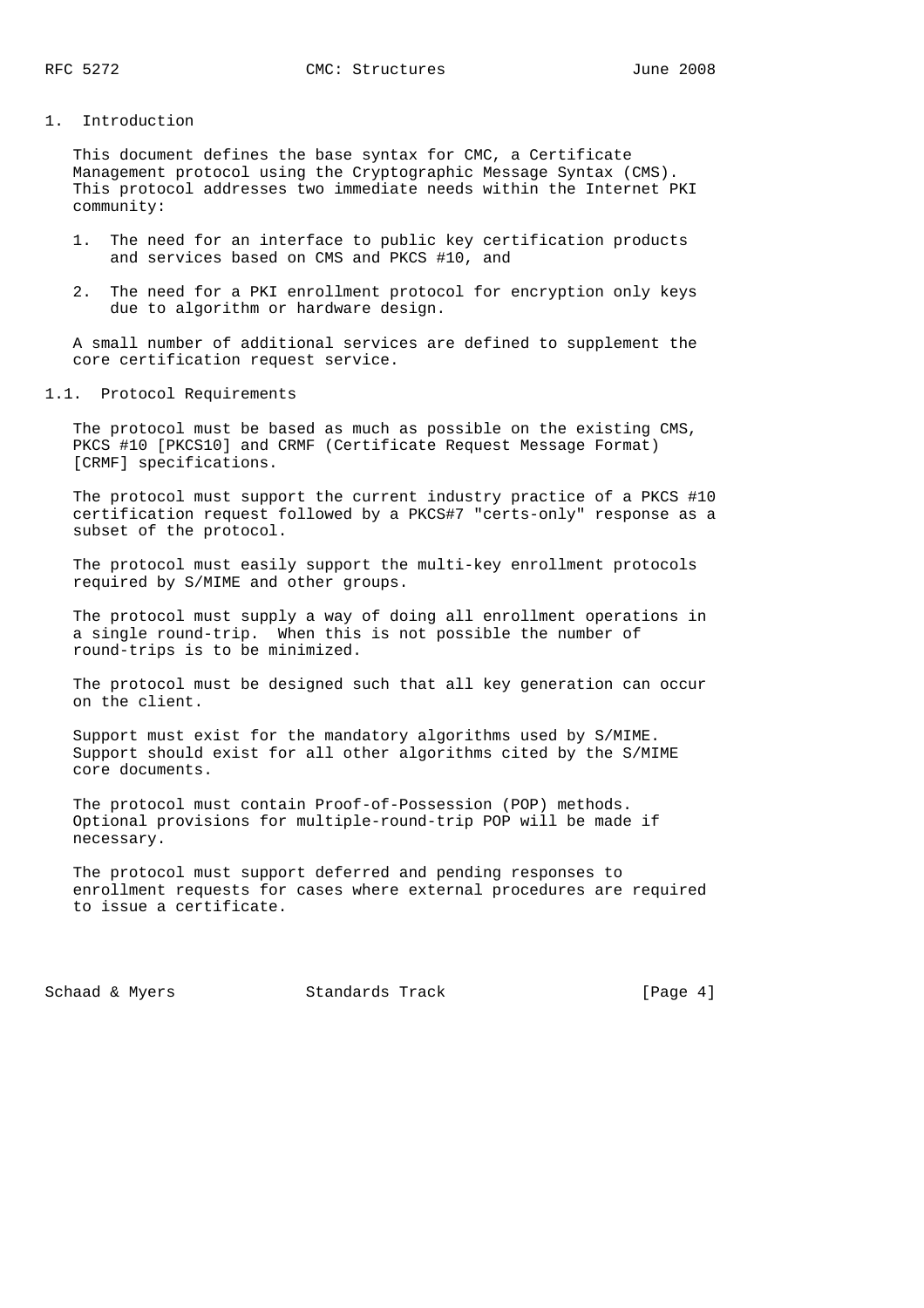The protocol must support arbitrary chains of Registration Authorities (RAs) as intermediaries between certification requesters and Certification Authorities (CAs).

### 1.2. Requirements Terminology

 The key words "MUST", "MUST NOT", "REQUIRED", "SHALL", "SHALL NOT", "SHOULD", "SHOULD NOT", "RECOMMENDED", "MAY", and "OPTIONAL" in this document are to be interpreted as described in [RFC2119].

## 1.3. Changes since RFC 2797

 We have done a major overhaul on the layout of the document. This included two different steps. Firstly we removed some sections from the document and moved them to two other documents. Information on how to transport our messages are now found in [CMC-TRANS]. Information on which controls and sections of this document must be implemented along with which algorithms are required can now be found in [CMC-COMPL].

A number of new controls have been added in this version:

Extended CMC Status Info Section 6.1.1

Publish Trust Anchors Section 6.15

Authenticate Data Section 6.16

Batch Request and Response Processing Section 6.17

Publication Information Section 6.18

Modify Certification Request Section 6.5.1

Control Processed Section 6.19

Identity Proof Section 6.2.2

Identity POP Link Witness V2 Section 6.3.1.1

2. Protocol Overview

 A PKI enrollment transaction in this specification is generally composed of a single round-trip of messages. In the simplest case a PKI enrollment request, henceforth referred to as a PKI Request, is sent from the client to the server and a PKI enrollment response, henceforth referred to as a PKI Response, is then returned from the

Schaad & Myers Standards Track [Page 5]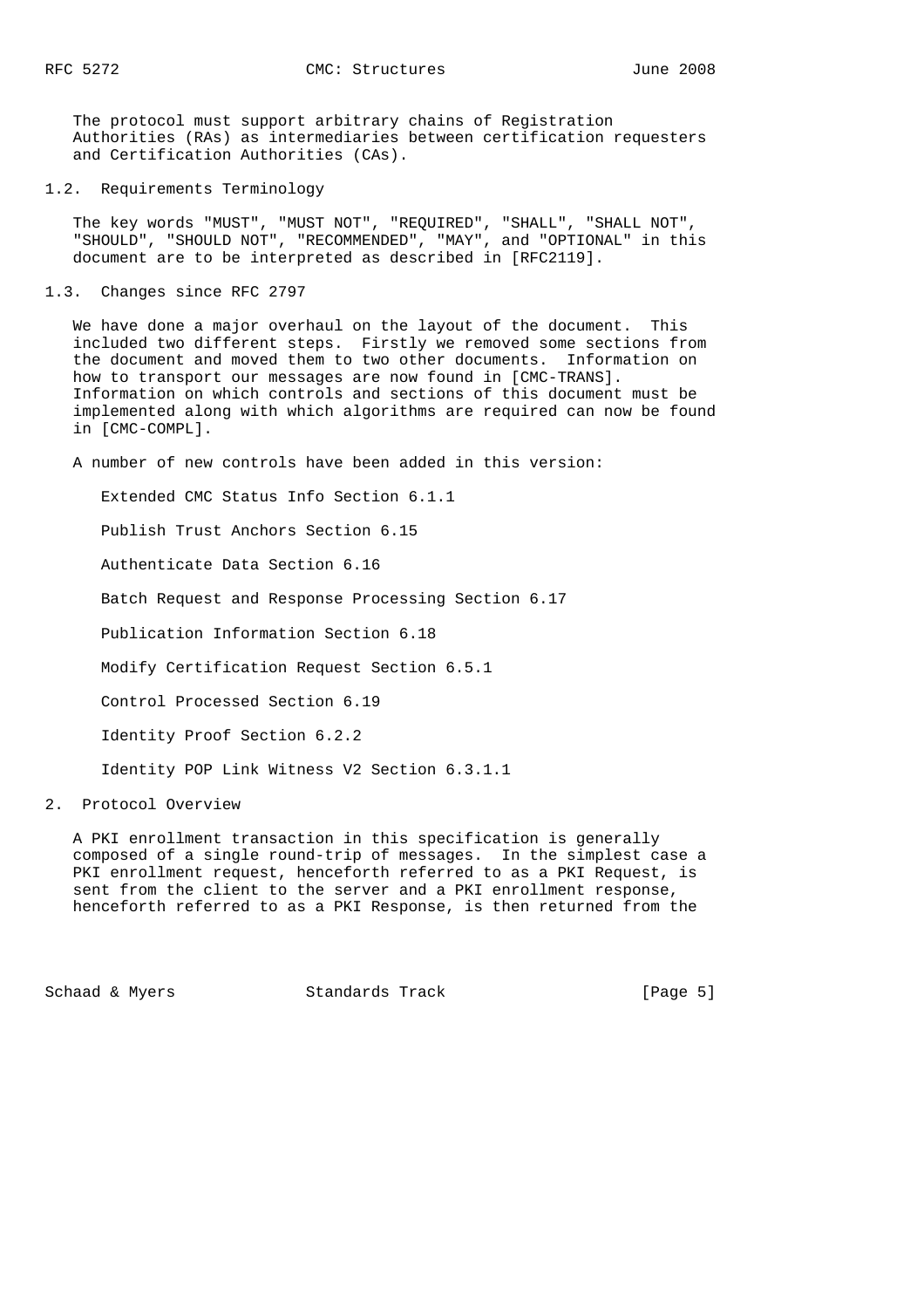server to the client. In more complicated cases, such as delayed certificate issuance, more than one round-trip is required.

 This specification defines two PKI Request types and two PKI Response types.

 PKI Requests are formed using either the PKCS #10 or CRMF structure. The two PKI Requests are:

- Simple PKI Request: the bare PKCS #10 (in the event that no other services are needed), and
- Full PKI Request: one or more PKCS #10, CRMF or Other Request Messages structures wrapped in a CMS encapsulation as part of a PKIData.
- PKI Responses are based on SignedData or AuthenticatedData [CMS]. The two PKI Responses are
- Simple PKI Response: a "certs-only" SignedData (in the event no other services are needed), or
- Full PKI Response: a PKIResponse content type wrapped in a SignedData.

 No special services are provided for either renewal (i.e., a new certificate with the same key) or rekey (i.e., a new certificate with a new key) of client certificates. Instead renewal and rekey requests look the same as any certification request, except that the identity proof is supplied by existing certificates from a trusted CA. (This is usually the same CA, but could be a different CA in the same organization where naming is shared.)

 No special services are provided to distinguish between a rekey request and a new certification request (generally for a new purpose). A control to unpublish a certificate would normally be included in a rekey request, and be omitted in a new certification request. CAs or other publishing agents are also expected to have policies for removing certificates from publication either based on new certificates being added or the expiration or revocation of a certificate.

 A provision exists for RAs to participate in the protocol by taking PKI Requests, wrapping them in a second layer of PKI Request with additional requirements or statements from the RA and then passing this new expanded PKI Request on to the CA.

Schaad & Myers **Standards Track** [Page 6]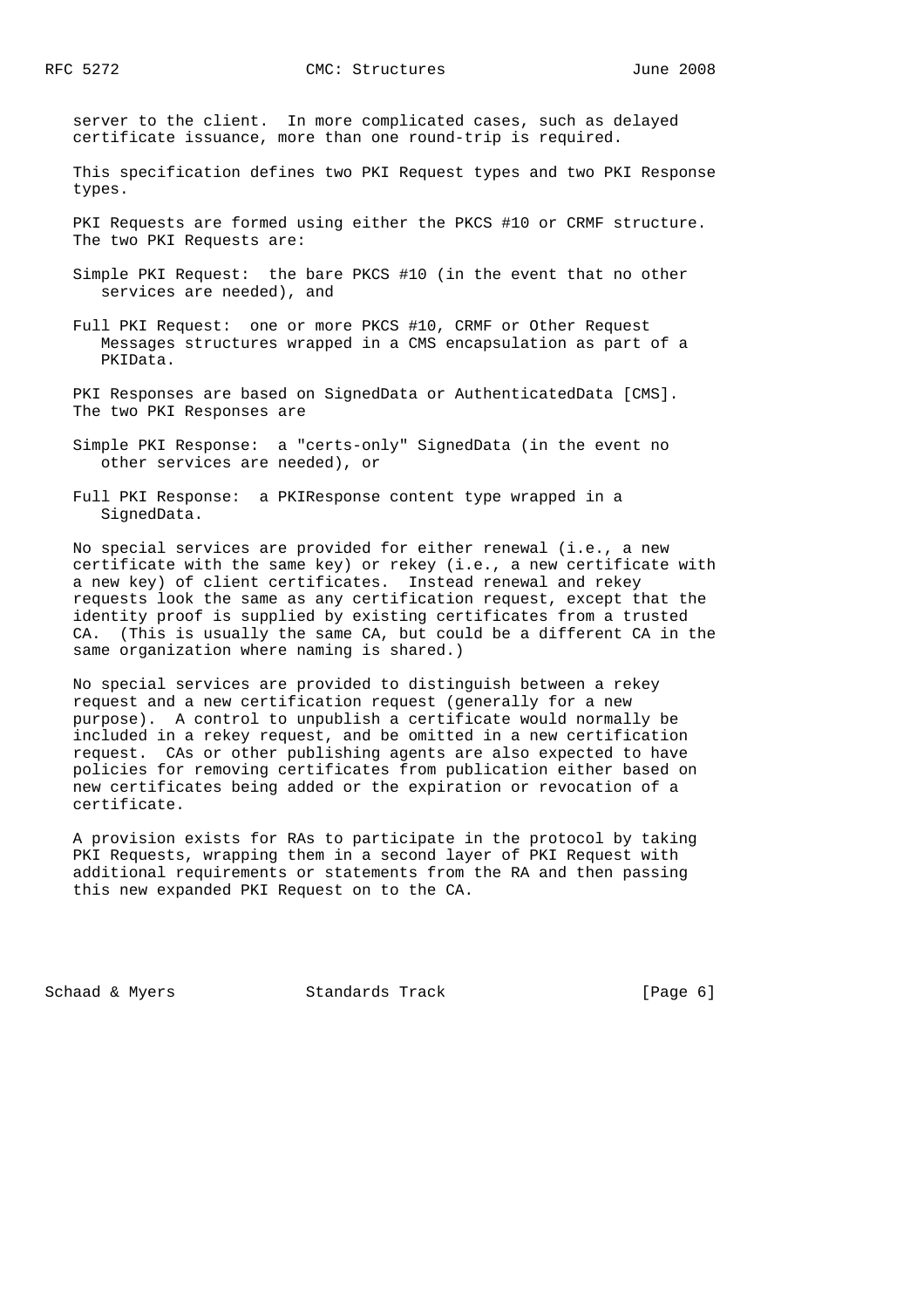This specification makes no assumptions about the underlying transport mechanism. The use of CMS does not imply an email-based transport. Several different possible transport methods are defined in [CMC-TRANS].

 Optional services available through this specification are transaction management, replay detection (through nonces), deferred certificate issuance, certificate revocation requests and certificate/certificate revocation list (CRL) retrieval.

#### 2.1. Terminology

 There are several different terms, abbreviations, and acronyms used in this document. These are defined here, in no particular order, for convenience and consistency of usage:

- End-Entity (EE) refers to the entity that owns a key pair and for whom a certificate is issued.
- Registration Authority (RA) or Local RA (LRA) refers to an entity that acts as an intermediary between the EE and the CA. Multiple RAs can exist between the end-entity and the Certification Authority. RAs may perform additional services such as key generation or key archival. This document uses the term RA for both RA and LRA.
- Certification Authority (CA) refers to the entity that issues certificates.
- Client refers to an entity that creates a PKI Request. In this document, both RAs and EEs can be clients.
- Server refers to the entities that process PKI Requests and create PKI Responses. In this document, both CAs and RAs can be servers.
- PKCS #10 refers to the Public Key Cryptography Standard #10 [PKCS10], which defines a certification request syntax.
- CRMF refers to the Certificate Request Message Format RFC [CRMF]. CMC uses this certification request syntax defined in this document as part of the protocol.
- CMS refers to the Cryptographic Message Syntax RFC [CMS]. This document provides for basic cryptographic services including encryption and signing with and without key management.

Schaad & Myers Standards Track [Page 7]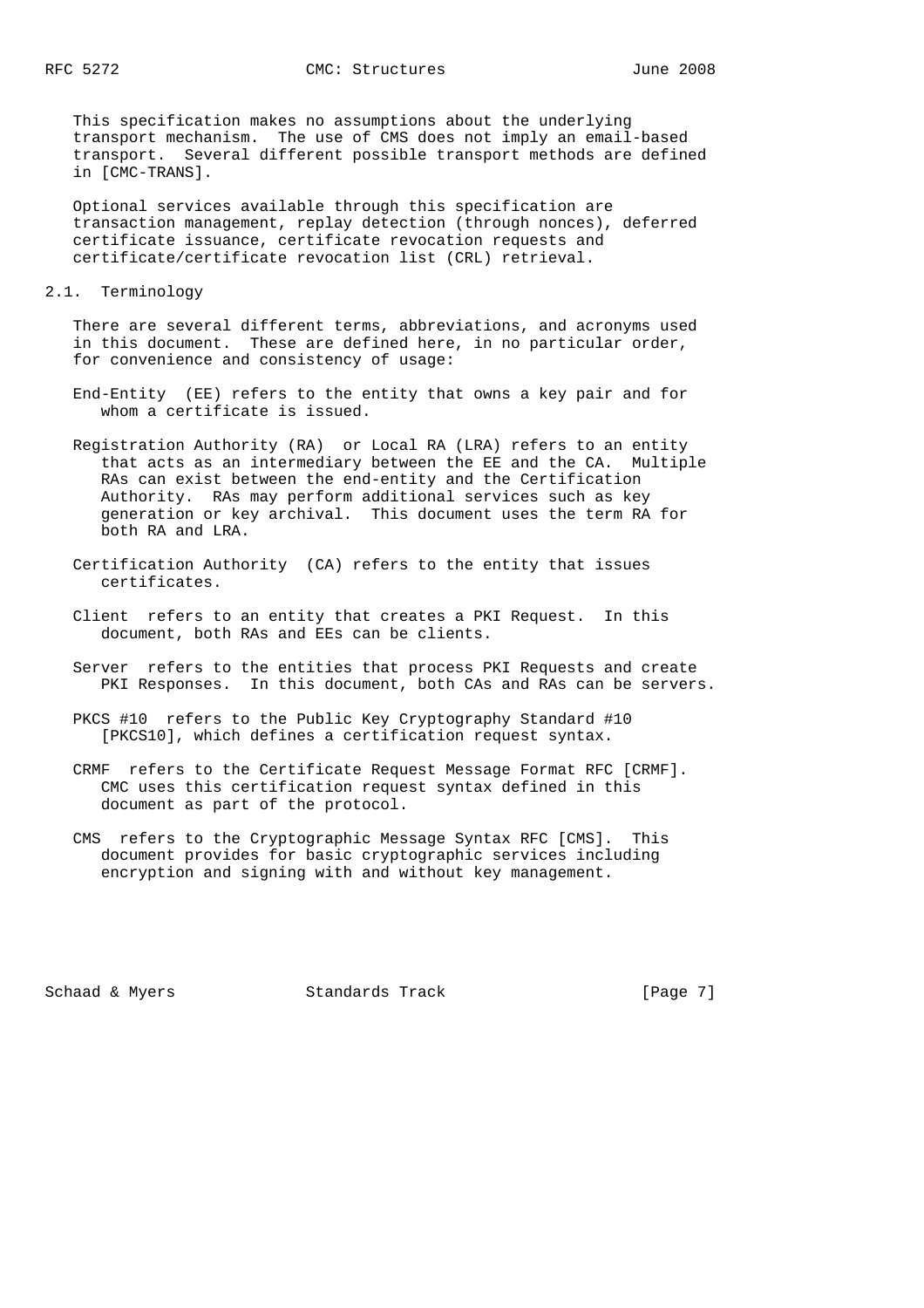- PKI Request/Response refers to the requests/responses described in this document. PKI Requests include certification requests, revocation requests, etc. PKI Responses include certs-only messages, failure messages, etc.
- Proof-of-Identity refers to the client proving they are who they say that they are to the server.
- Enrollment or certification request refers to the process of a client requesting a certificate. A certification request is a subset of the PKI Requests.
- Proof-of-Possession (POP) refers to a value that can be used to prove that the private key corresponding to a public key is in the possession and can be used by an end-entity. The different types of POP are:
	- Signature provides the required POP by a signature operation over some data.
	- Direct provides the required POP operation by an encrypted challenge/response mechanism.
	- Indirect provides the required POP operation by returning the issued certificate in an encrypted state. (This method is not used by CMC.)
	- Publish provides the required POP operation by providing the private key to the certificate issuer. (This method is not currently used by CMC. It would be used by Key Generation or Key Escrow extensions.)
	- Attested provides the required POP operation by allowing a trusted entity to assert that the POP has been proven by one of the above methods.
- Object IDentifier (OID) is a primitive type in Abstract Syntax Notation One (ASN.1).

Schaad & Myers Standards Track [Page 8]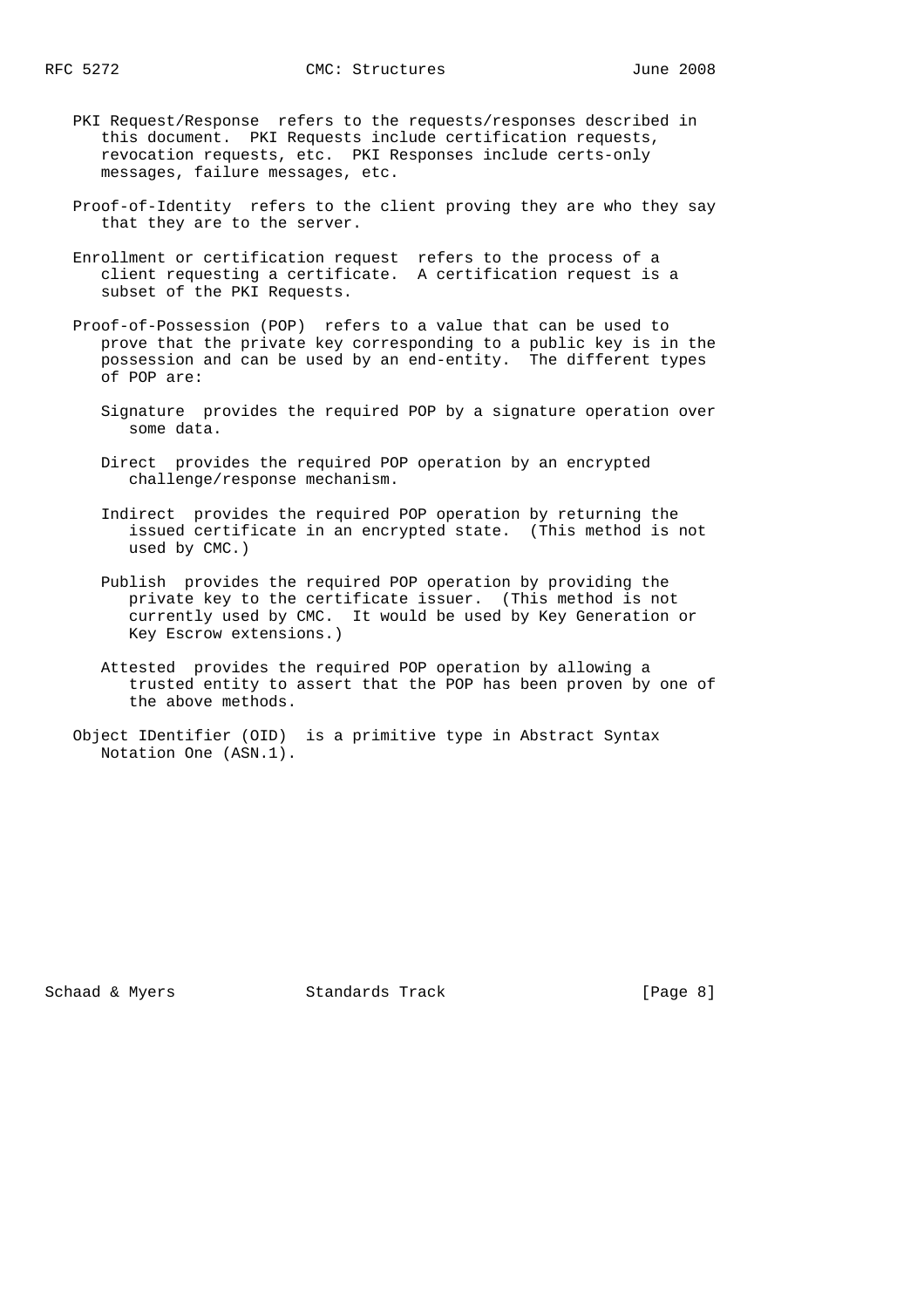# 2.2. Protocol Requests/Responses

 Figure 1 shows the Simple PKI Requests and Responses. The contents of Simple PKI Request and Response are detailed in Sections 3.1 and 4.1.

| Simple PKI Request                                                            | Simple PKI Response                                                                                                           |
|-------------------------------------------------------------------------------|-------------------------------------------------------------------------------------------------------------------------------|
| ---------+<br>PKCS #10                                                        | ---------------+<br>CMS ContentInfo                                                                                           |
| Certification Request<br>Subject Name                                         | CMS Signed Data,<br>no SignerInfo                                                                                             |
| Subject Public Key Info<br>$(K$ PUB)<br>Attributes<br>. + - - - - - - - - - - | SignedData contains one<br>or more certificates in<br>the certificates field<br>Relevant CA certs and<br>CRLs can be included |
| signed with<br>matching                                                       | as well.                                                                                                                      |
| K PRIV<br>----------+                                                         | encapsulatedContentInfo<br>is absent.                                                                                         |
|                                                                               | unsigned                                                                                                                      |

Figure 1: Simple PKI Requests and Responses

Schaad & Myers **Standards Track** [Page 9]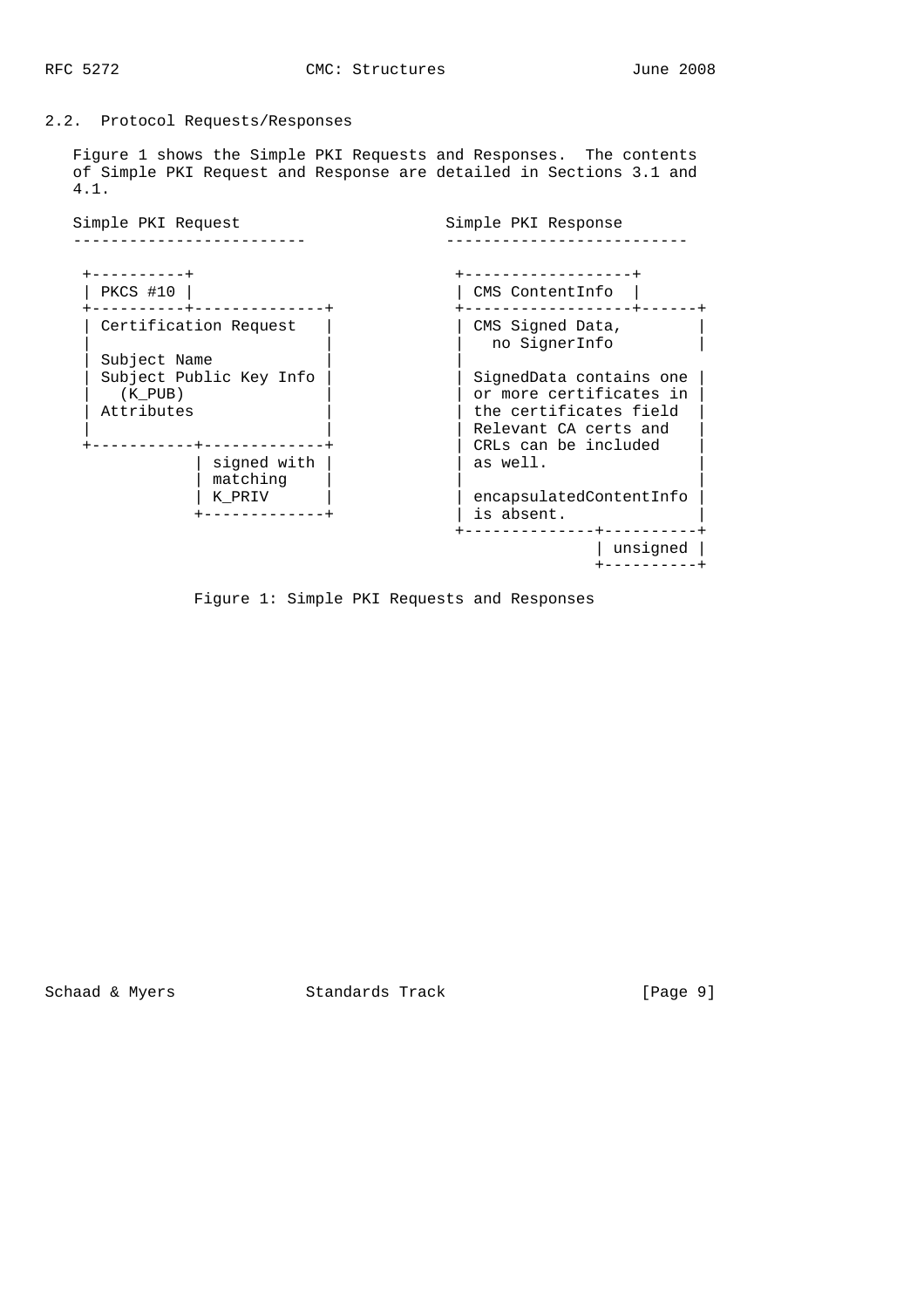Figure 2 shows the Full PKI Requests and Responses. The contents of the Full PKI Request and Response are detailed in Sections 3.2 and 4.2.

Full PKI Request The Full PKI Response ----------------------- ------------------------ +----------------+ +----------------+ | CMS ContentInfo| | CMS ContentInfo| | CMS SignedData | | CMS SignedData | or Auth Data |  $\overline{)}$  or Auth Data | | object | | object | +----------------+--------+ +----------------+--------+ | | | | PKIData | | | | | | PKIResponseBody | | | | Sequence of:  $\left.\begin{matrix} \end{matrix}\right|$   $\left.\begin{matrix} \end{matrix}\right|$  Sequence of:<br>  $\begin{matrix} \end{matrix}$  <enrollment control>\*<br>  $\begin{matrix} \end{matrix}$  <certification request>\*<br>  $\begin{matrix} \end{matrix}$   $\begin{matrix} \end{matrix}$  <CMS object>\* | <enrollment control>\* | | <enrollment control>\* |  $<$  certification request>\* | <CMS object>\* | | <other message>\* | | <other message>\* | | | where  $* == zero$  or more where  $* == zero or more |$ | All certificates issued<br>| as part of the response | Certification requests |  $\qquad$  | as part of the response | | are CRMF, PKCS #10, or |  $\vert$  are included in the  $\vert$ are CRMF, PKCS #10, or  $\begin{vmatrix} 1 & 0 & 0 \\ 0 & 1 & 0 \\ 0 & 0 & 1 \end{vmatrix}$  are included in the  $|$  of the SignedData. +-------+------------------+ | Relevant CA certs and | signed (keypair | | CRLs can be included as | | used may be pre- $|$   $|$  well.  $|$  well.  $|$  $\begin{array}{|c|c|c|c|}\n\hline \text{e}\xspace\text{s} & \text{if } \text{f}\xspace\text{c} & \text{if } \text{f}\xspace\text{c} & \text{if } \text{f}\xspace\text{c} & \text{if } \text{f}\xspace\text{c} & \text{if } \text{f}\xspace\text{c} & \text{if } \text{f}\xspace\text{c} & \text{if } \text{f}\xspace\text{c} & \text{if } \text{f}\xspace\text{c} & \text{if } \text{f}\xspace\text{c} & \text{if } \text{f}\xspace\text{c} & \text{if } \text{$  | identified in | +---------+---------------+ | the request)  $|$  |  $|$  signed by the  $|$  +-----------------+ | CA or an LRA | +---------------+

Figure 2: Full PKI Requests and Responses

3. PKI Requests

 Two types of PKI Requests exist. This section gives the details for both types.

3.1. Simple PKI Request

 A Simple PKI Request uses the PKCS #10 syntax CertificationRequest [PKCS10].

Schaad & Myers Standards Track [Page 10]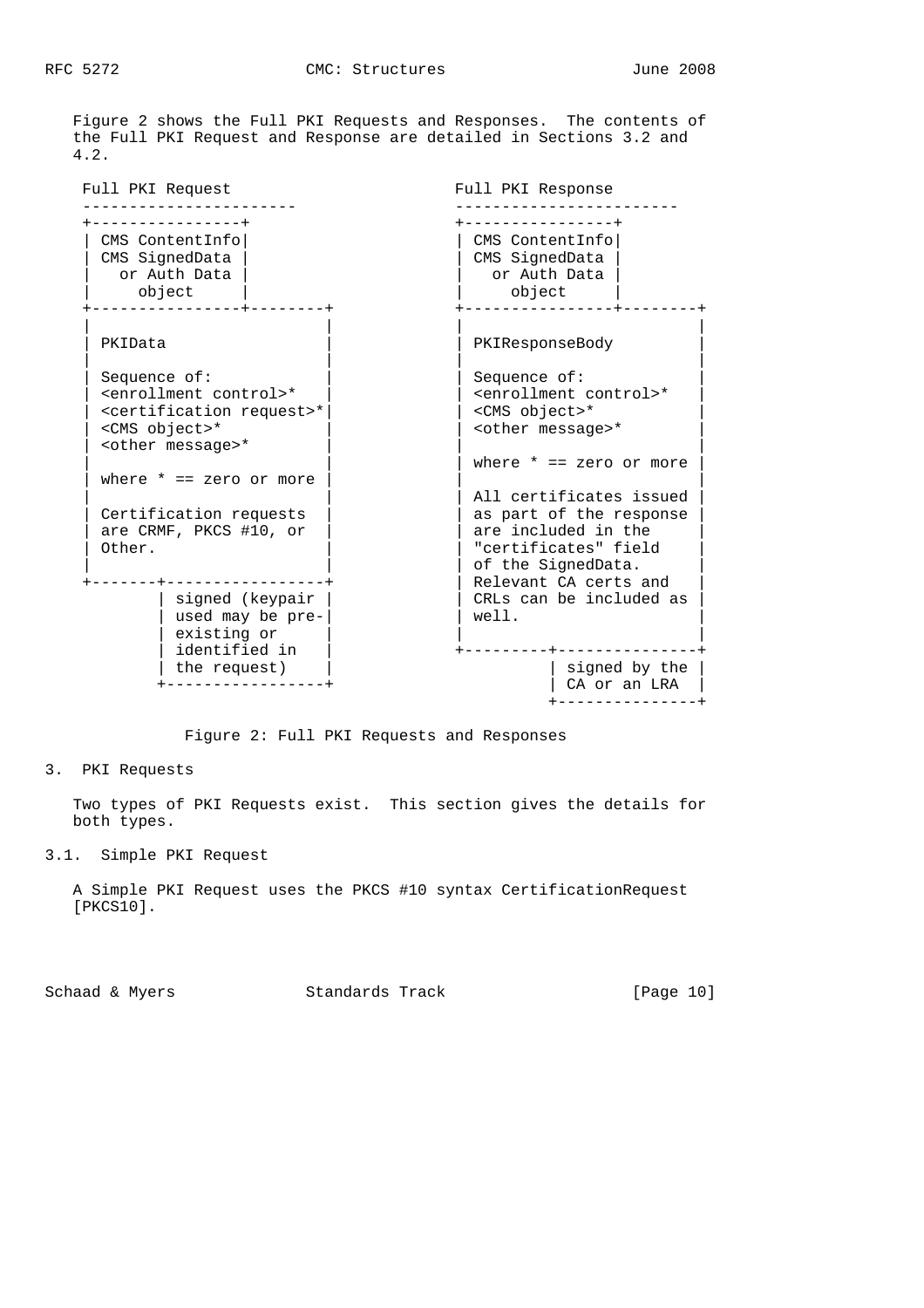When a server processes a Simple PKI Request, the PKI Response returned is:

Simple PKI Response on success.

 Full PKI Response on failure. The server MAY choose not to return a PKI Response in this case.

 The Simple PKI Request MUST NOT be used if a proof-of-identity needs to be included.

 The Simple PKI Request cannot be used if the private key is not capable of producing some type of signature (i.e., Diffie-Hellman (DH) keys can use the signature algorithms in [DH-POP] for production of the signature).

 The Simple PKI Request cannot be used for any of the advanced services specified in this document.

 The client MAY incorporate one or more X.509v3 extensions in any certification request based on PKCS #10 as an ExtensionReq attribute. The ExtensionReq attribute is defined as:

ExtensionReq ::= SEQUENCE SIZE (1..MAX) OF Extension

 where Extension is imported from [PKIXCERT] and ExtensionReq is identified by:

 $id$ -ExtensionReq OBJECT IDENTIFIER  $::$   ${iso(1)$  member-body(2) us(840) rsadsi(113549) pkcs(1) pkcs-9(9) 14}

 Servers MUST be able to process all extensions defined, but not prohibited, in [PKIXCERT]. Servers are not required to be able to process other X.509v3 extensions transmitted using this protocol, nor are they required to be able to process private extensions. Servers are not required to put all client-requested extensions into a certificate. Servers are permitted to modify client-requested extensions. Servers MUST NOT alter an extension so as to invalidate the original intent of a client-requested extension. (For example, changing key usage from keyAgreement to digitalSignature.) If a certification request is denied due to the inability to handle a requested extension and a PKI Response is returned, the server MUST return a PKI Response with a CMCFailInfo value with the value unsupportedExt.

Schaad & Myers Standards Track [Page 11]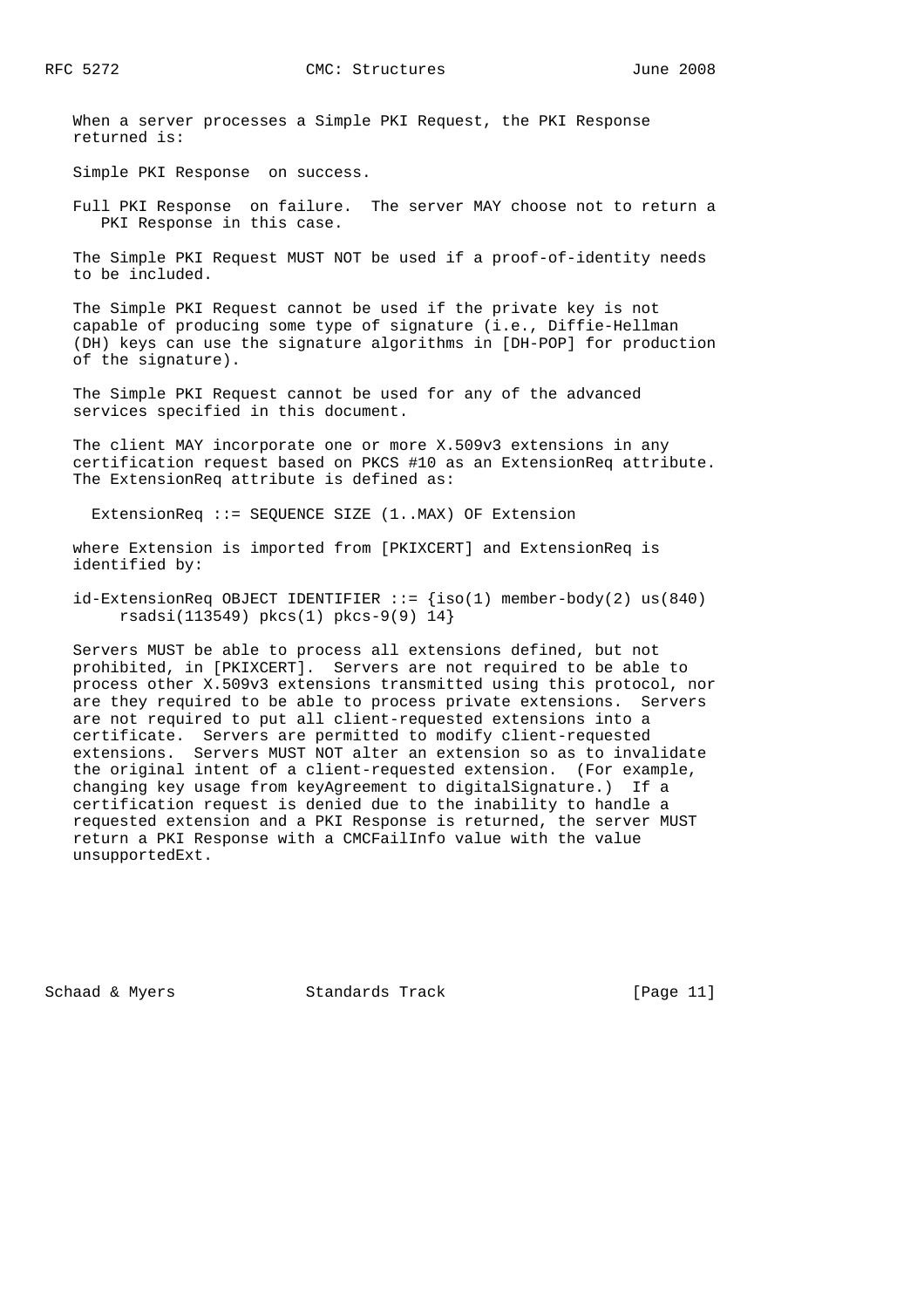3.2. Full PKI Request

The Full PKI Request provides the most functionality and flexibility.

 The Full PKI Request is encapsulated in either a SignedData or an AuthenticatedData with an encapsulated content type of id-cct-PKIData (Section 3.2.1).

 When a server processes a Full PKI Request, a PKI Response MUST be returned. The PKI Response returned is:

- Simple PKI Response if the enrollment was successful and only certificates are returned. (A CMCStatusInfoV2 control with success is implied.)
- Full PKI Response if the enrollment was successful and information is returned in addition to certificates, if the enrollment is pending, or if the enrollment failed.

 If SignedData is used, the signature can be generated using either the private key material of an embedded signature certification request (i.e., included in the TaggedRequest tcr or crm fields) or a previously certified signature key. If the private key of a signature certification request is used, then:

- a. The certification request containing the corresponding public key MUST include a Subject Key Identifier extension.
- b. The subjectKeyIdentifier form of the signerIdentifier in SignerInfo MUST be used.
- c. The value of the subjectKeyIdentifier form of SignerInfo MUST be the Subject Key Identifier specified in the corresponding certification request. (The subjectKeyIdentifier form of SignerInfo is used here because no certificates have yet been issued for the signing key.) If the request key is used for signing, there MUST be only one SignerInfo in the SignedData.
- If AuthenticatedData is used, then:
- a. The Password Recipient Info option of RecipientInfo MUST be used.
- b. A randomly generated key is used to compute the Message Authentication Code (MAC) value on the encapsulated content.
- c. The input for the key derivation algorithm is a concatenation of the identifier (encoded as UTF8) and the shared-secret.

Schaad & Myers Standards Track [Page 12]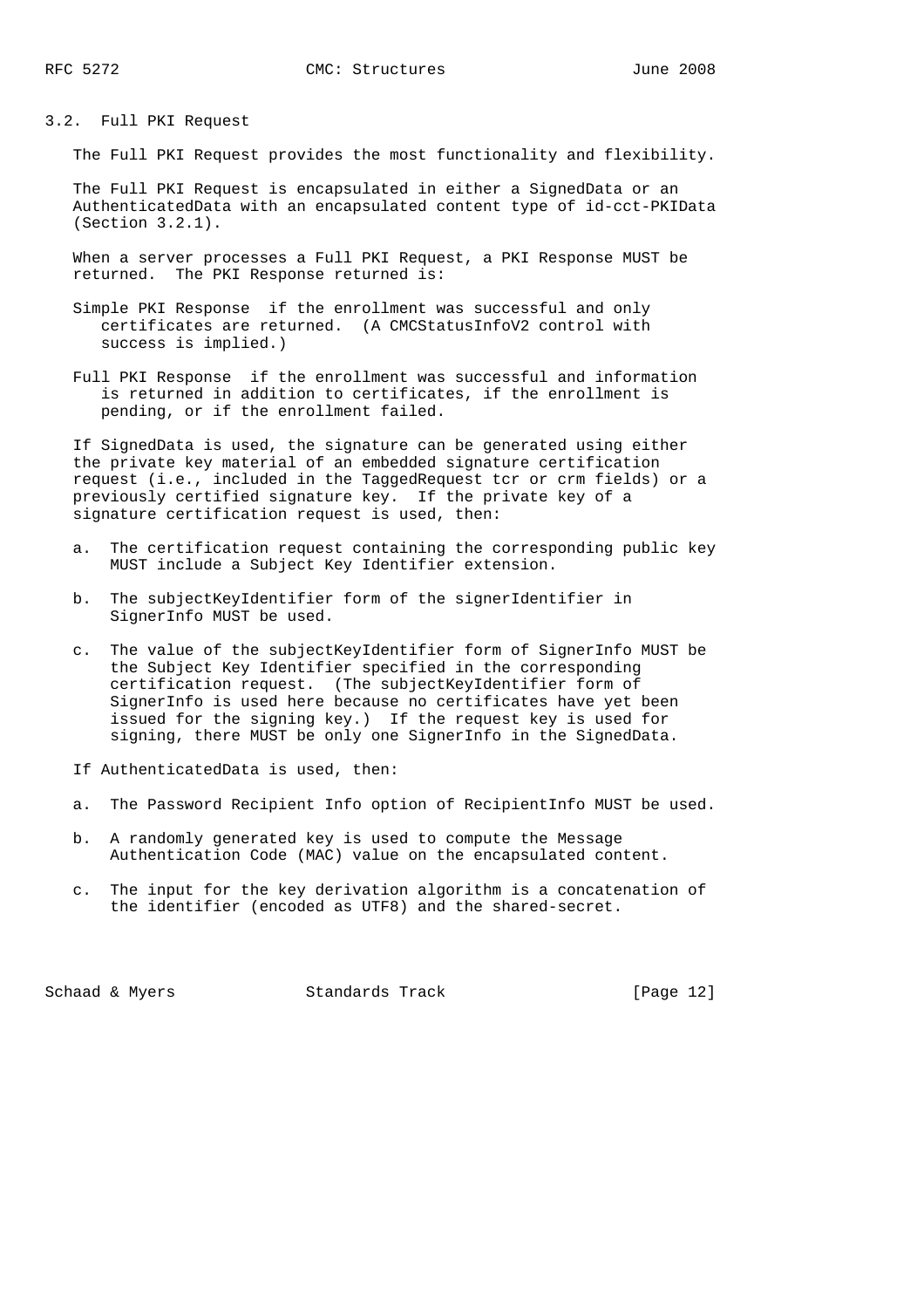When creating a PKI Request to renew or rekey a certificate:

- a. The Identification and Identity Proof controls are absent. The same information is provided by the use of an existing certificate from a CA when signing the PKI Request. In this case, the CA that issued the original certificate and the CA the request is made to will usually be the same, but could have a common operator.
- b. CAs and RAs can impose additional restrictions on the signing certificate used. They may require that the most recently issued signing certificate for a client be used.
- c. Some CAs may prevent renewal operations (i.e., reuse of the same keys). In this case the CA MUST return a PKI Response with noKeyReuse as the CMCFailInfo failure code.
- 3.2.1. PKIData Content Type

 The PKIData content type is used for the Full PKI Request. A PKIData content type is identified by:

```
id-cct-PKIData := {id-pkix id-cct(12) 2 }
```
The ASN.1 structure corresponding to the PKIData content type is:

| $PKIData :: = SEQUENCE$ |                                 |                                           |
|-------------------------|---------------------------------|-------------------------------------------|
| controlSequence         |                                 | SEQUENCE SIZE(0MAX) OF TaqqedAttribute,   |
| regSequence             |                                 | SEQUENCE SIZE(0MAX) OF TaggedRequest,     |
| cmsSequence             |                                 | SEQUENCE SIZE(0MAX) OF TaqqedContentInfo, |
| otherMsqSequence        | SEQUENCE SIZE(0MAX) OF OtherMsq |                                           |
|                         |                                 |                                           |

The fields in PKIData have the following meaning:

- controlSequence is a sequence of controls. The controls defined in this document are found in Section 6. Controls can be defined by other parties. Details on the TaggedAttribute structure can be found in Section 3.2.1.1.
- reqSequence is a sequence of certification requests. The certification requests can be a CertificationRequest (PKCS #10), a CertReqMsg (CRMF), or an externally defined PKI request. Full details are found in Section 3.2.1.2. If an externally defined certification request is present, but the server does not understand the certification request (or will not process it), a CMCStatus of noSupport MUST be returned for the certification request item and no other certification requests are processed.

Schaad & Myers Standards Track [Page 13]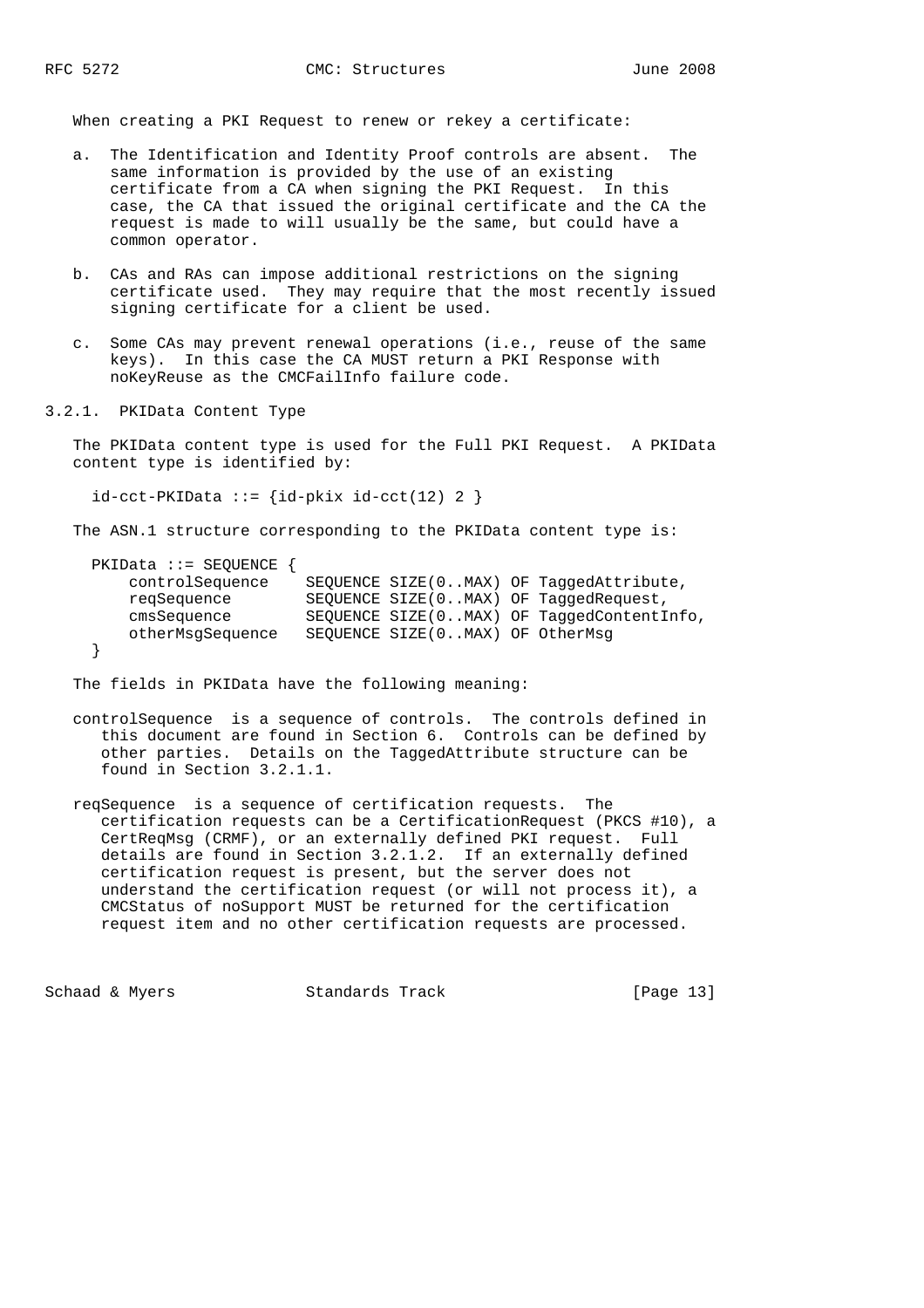cmsSequence is a sequence of [CMS] message objects. See Section 3.2.1.3 for more details.

 otherMsgSequence is a sequence of arbitrary data objects. Data objects placed here are referred to by one or more controls. This allows for controls to use large amounts of data without the data being embedded in the control. See Section 3.2.1.4 for more details.

 All certification requests encoded into a single PKIData SHOULD be for the same identity. RAs that batch process (see Section 6.17) are expected to place the PKI Requests received into the cmsSequence of a PKIData.

Processing of the PKIData by a recipient is as follows:

- 1. All controls should be examined and processed in an appropriate manner. The appropriate processing is to complete processing at this time, to ignore the control, or to place the control on a to-do list for later processing. Controls can be processed in any order; the order in the sequence is not significant.
- 2. Items in the reqSequence are not referenced by a control. These items, which are certification requests, also need to be processed. As with controls, the appropriate processing can be either immediate processing or addition to a to-do list for later processing.
- 3. Finally, the to-do list is processed. In many cases, the to-do list will be ordered by grouping specific tasks together.

 No processing is required for cmsSequence or otherMsgSequence members of PKIData if they are present and are not referenced by a control. In this case, the cmsSequence and otherMsgSequence members are ignored.

#### 3.2.1.1. Control Syntax

 The actions to be performed for a PKI Request/Response are based on the included controls. Each control consists of an object identifier and a value based on the object identifier.

Schaad & Myers Standards Track [Page 14]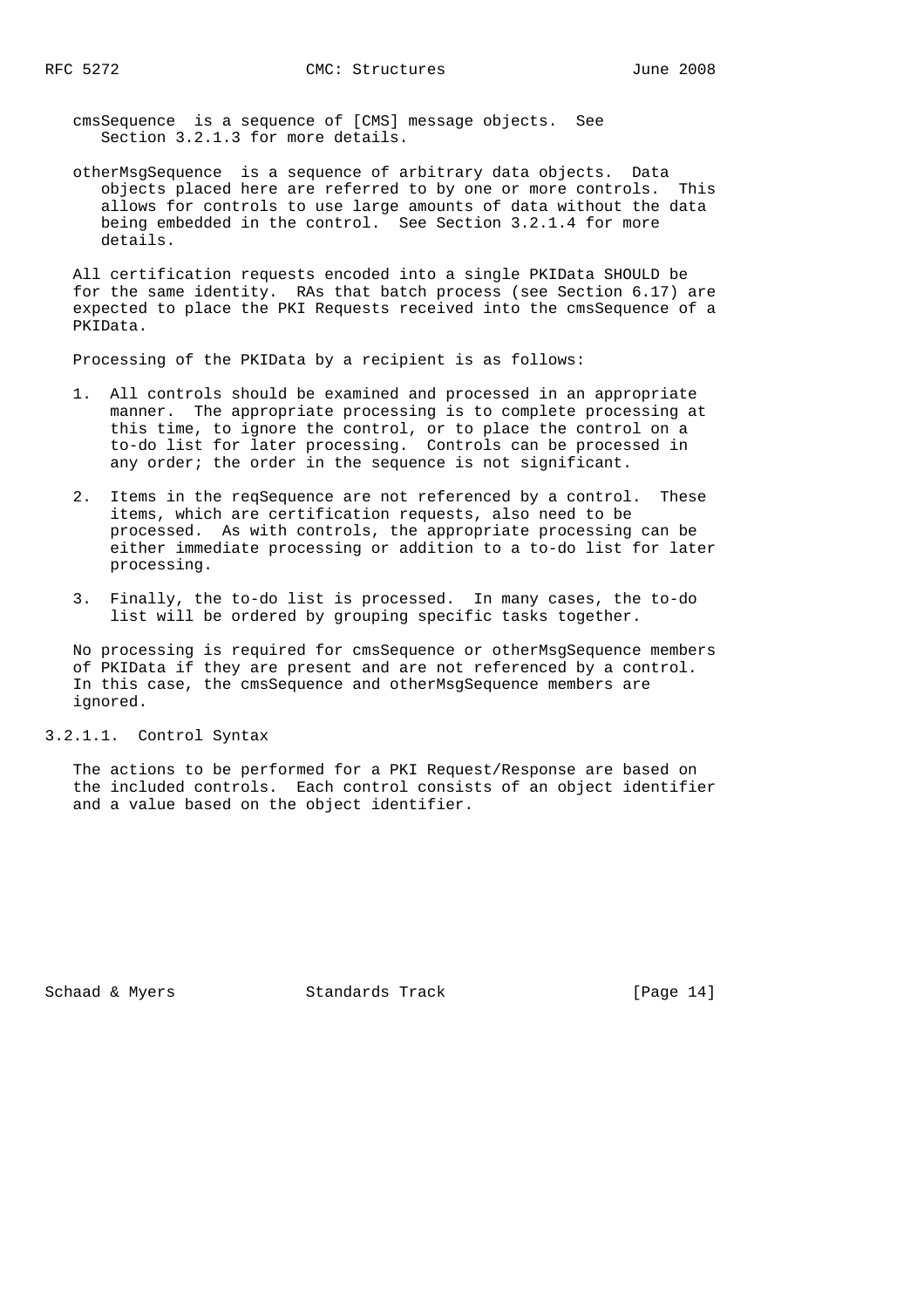```
 The syntax of a control is:
    TaggedAttribute ::= SEQUENCE {
      bodyPartID BodyPartID,
 attrType OBJECT IDENTIFIER,
 attrValues SET OF AttributeValue
    }
```
AttributeValue ::= ANY

The fields in TaggedAttribute have the following meaning:

bodyPartID is a unique integer that identifies this control.

attrType is the OID that identifies the control.

 attrValues is the data values used in processing the control. The structure of the data is dependent on the specific control.

 The final server MUST fail the processing of an entire PKIData if any included control is not recognized, that control is not already marked as processed by a Control Processed control (see Section 6.19) and no other error is generated. The PKI Response MUST include a CMCFailInfo value with the value badRequest and the bodyList MUST contain the bodyPartID of the invalid or unrecognized control(s). A server is the final server if and only if it is not passing the PKI Request on to another server. A server is not considered to be the final server if the server would have passed the PKI Request on, but instead it returned a processing error.

The controls defined by this document are found in Section 6.

3.2.1.2. Certification Request Formats

 Certification Requests are based on PKCS #10, CRMF, or Other Request formats. Section 3.2.1.2.1 specifies the requirements for clients and servers dealing with PKCS #10. Section 3.2.1.2.2 specifies the requirements for clients and servers dealing with CRMF. Section 3.2.1.2.3 specifies the requirements for clients and servers dealing with Other Request.

Schaad & Myers Standards Track [Page 15]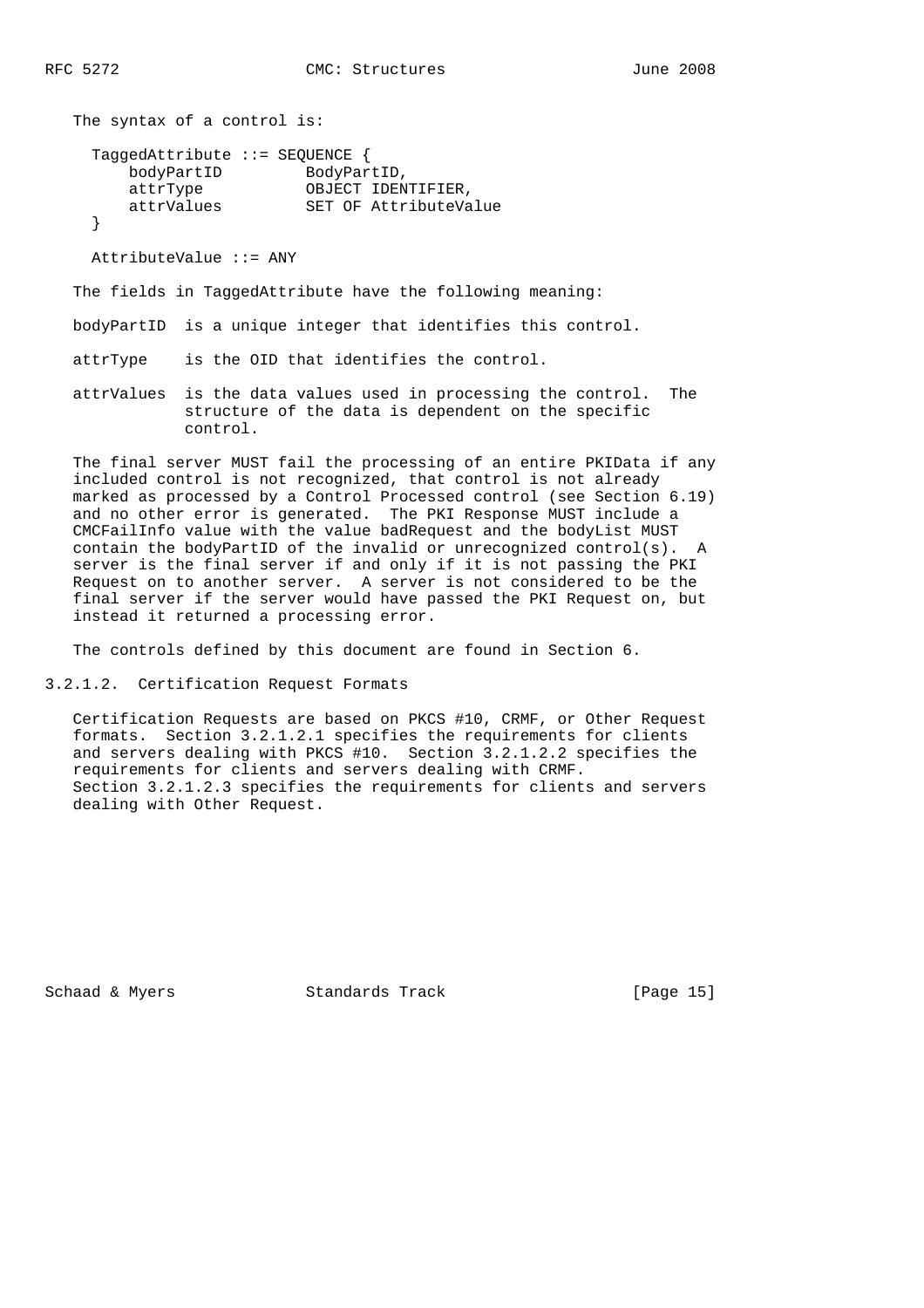```
 TaggedRequest ::= CHOICE {
       tcr [0] TaggedCertificationRequest,
       crm [1] CertReqMsq,
        orm [2] SEQUENCE {
bodyPartID BodyPartID,
 requestMessageType OBJECT IDENTIFIER,
           requestMessageValue ANY DEFINED BY requestMessageType
        }
     }
   The fields in TaggedRequest have the following meaning:
   tcr is a certification request that uses the PKCS #10 syntax.
      Details on PKCS #10 are found in Section 3.2.1.2.1.
   crm is a certification request that uses the CRMF syntax. Details
      on CRMF are found in Section 3.2.1.2.2.
   orm is an externally defined certification request. One example is
      an attribute certification request. The fields of this structure
      are:
      bodyPartID is the identifier number for this certification
         request. Details on body part identifiers are found in
         Section 3.2.2.
      requestMessageType identifies the other request type. These
         values are defined outside of this document.
      requestMessageValue is the data associated with the other request
         type.
3.2.1.2.1. PKCS #10 Certification Syntax
   A certification request based on PKCS #10 uses the following ASN.1
   structure:
    TaggedCertificationRequest ::= SEQUENCE {
       bodyPartID BodyPartID,
        certificationRequest CertificationRequest
    }
   The fields in TaggedCertificationRequest have the following meaning:
   bodyPartID is the identifier number for this certification request.
```
Schaad & Myers **Standards Track** [Page 16]

Details on body part identifiers are found in Section 3.2.2.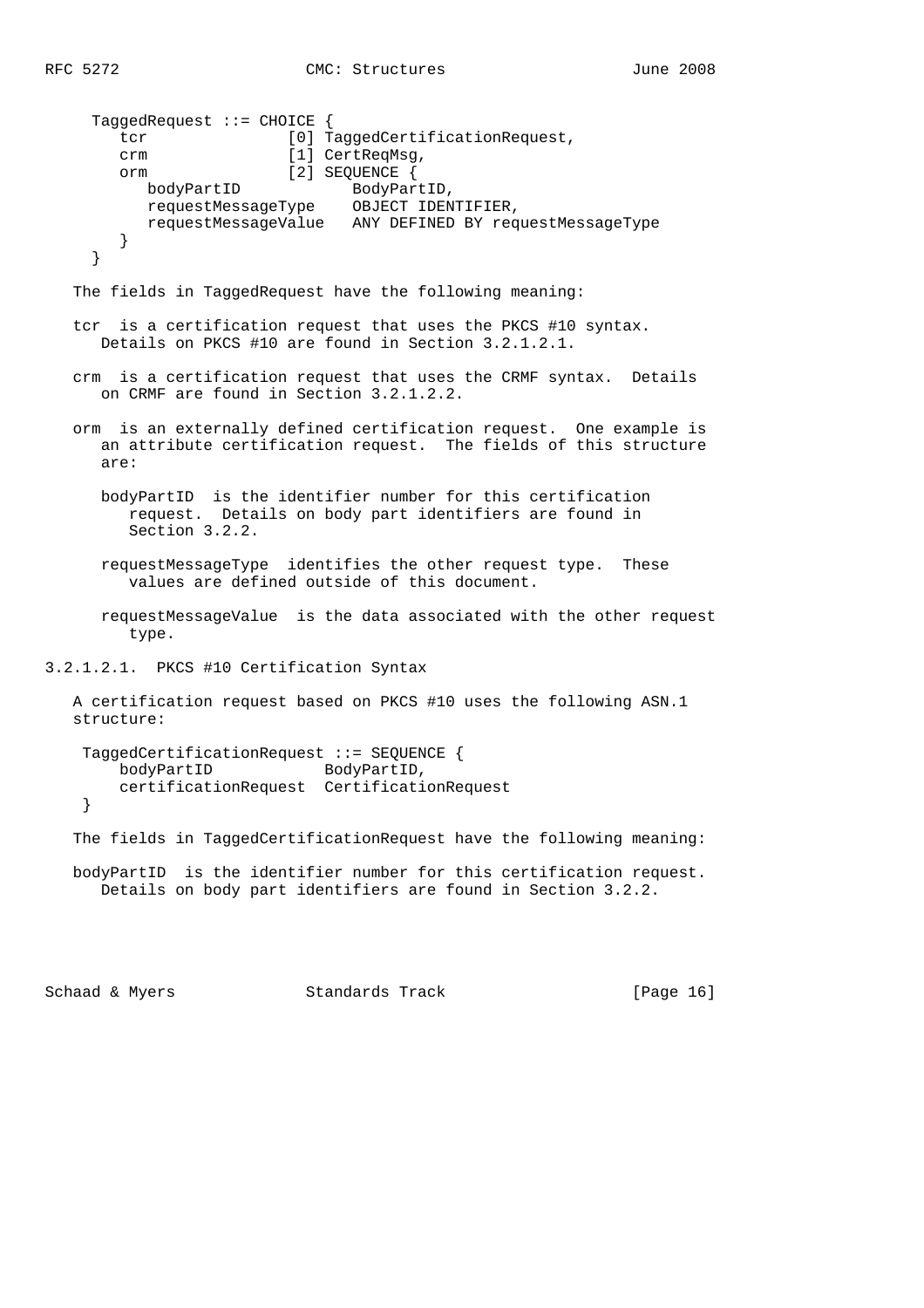certificationRequest contains the PKCS-#10-based certification request. Its fields are described in [PKCS10].

 When producing a certification request based on PKCS #10, clients MUST produce the certification request with a subject name and public key. Some PKI products are operated using a central repository of information to assign subject names upon receipt of a certification request. To accommodate this mode of operation, the subject field in a CertificationRequest MAY be NULL, but MUST be present. CAs that receive a CertificationRequest with a NULL subject field MAY reject such certification requests. If rejected and a PKI Response is returned, the CA MUST return a PKI Response with the CMCFailInfo value with the value badRequest.

3.2.1.2.2. CRMF Certification Syntax

 A CRMF message uses the following ASN.1 structure (defined in [CRMF] and included here for convenience):

 CertReqMsg ::= SEQUENCE { certReq CertRequest, popo ProofOfPossession OPTIONAL, -- content depends upon key type regInfo SEQUENCE SIZE(1..MAX) OF AttributeTypeAndValue OPTIONAL }

 CertRequest ::= SEQUENCE { certReqId INTEGER, -- ID for matching request and reply certTemplate CertTemplate, --Selected fields of cert to be issued controls Controls OPTIONAL } -- Attributes affecting issuance

| $CertTemplate :: = SEQUENCE$ |                                        |                          |           |
|------------------------------|----------------------------------------|--------------------------|-----------|
| version                      | $\begin{bmatrix} 0 \\ 1 \end{bmatrix}$ | Version                  | OPTIONAL, |
| serialNumber                 | [1]                                    | INTEGER                  | OPTIONAL, |
| signingAlg                   |                                        | [2] AlgorithmIdentifier  | OPTIONAL, |
| issuer                       | $\lceil 3 \rceil$                      | Name                     | OPTIONAL, |
| validity                     |                                        | [4] OptionalValidity     | OPTIONAL, |
| subject                      | [5]                                    | Name                     | OPTIONAL, |
| publicKey                    |                                        | [6] SubjectPublicKeyInfo | OPTIONAL, |
| issuerUID                    |                                        | [7] UniqueIdentifier     | OPTIONAL, |
| subjectUID                   | [8]                                    | UniqueIdentifier         | OPTIONAL, |
| extensions                   | [9]                                    | Extensions               | OPTIONAL  |

The fields in CertReqMsg are explained in [CRMF].

Schaad & Myers Standards Track [Page 17]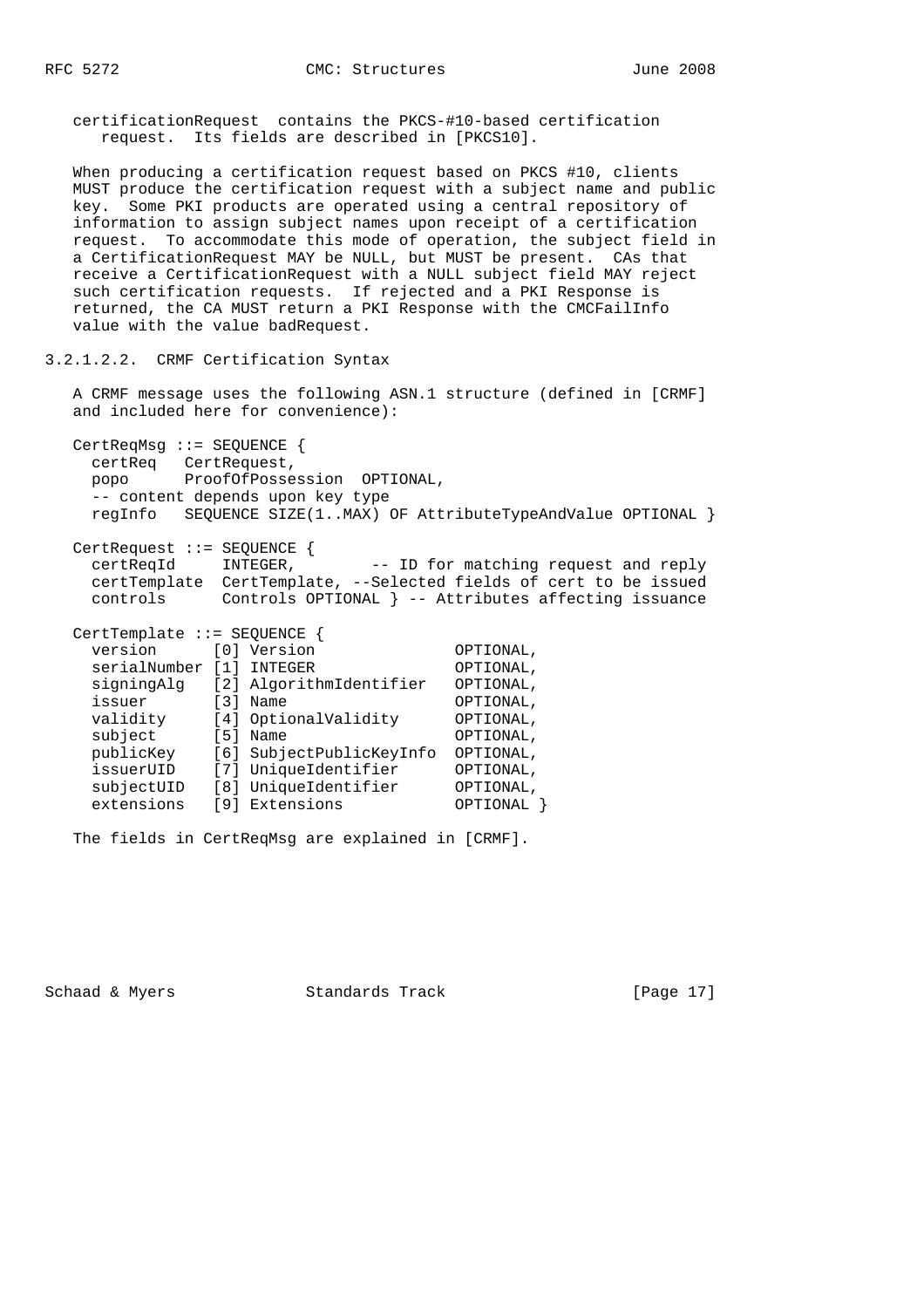This document imposes the following additional restrictions on the construction and processing of CRMF certification requests:

 When a Full PKI Request includes a CRMF certification request, both the subject and publicKey fields in the CertTemplate MUST be defined. The subject field can be encoded as NULL, but MUST be present.

When both CRMF and CMC controls exist with equivalent functionality, the CMC control SHOULD be used. The CMC control MUST override the CRMF control.

 The regInfo field MUST NOT be used on a CRMF certification request. Equivalent functionality is provided in the CMC regInfo control (Section 6.12).

 The indirect method of proving POP is not supported in this protocol. One of the other methods (including the direct method described in this document) MUST be used. The value of encrCert in SubsequentMessage MUST NOT be used.

 Since the subject and publicKeyValues are always present, the POPOSigningKeyInput MUST NOT be used when computing the value for POPSigningKey.

 A server is not required to use all of the values suggested by the client in the CRMF certification request. Servers MUST be able to process all extensions defined, but not prohibited in [PKIXCERT]. Servers are not required to be able to process other X.509v3 extensions transmitted using this protocol, nor are they required to be able to process private extensions. Servers are permitted to modify client-requested extensions. Servers MUST NOT alter an extension so as to invalidate the original intent of a client requested extension. (For example, change key usage from keyAgreement to digitalSignature.) If a certification request is denied due to the inability to handle a requested extension, the server MUST respond with a Full PKI Response with a CMCFailInfo value with the value of unsupportedExt.

3.2.1.2.3. Other Certification Request

 This document allows for other certification request formats to be defined and used as well. An example of an other certification request format is one for Attribute Certificates. These other certification request formats are defined by specifying an OID for identification and the structure to contain the data to be passed.

Schaad & Myers Standards Track [Page 18]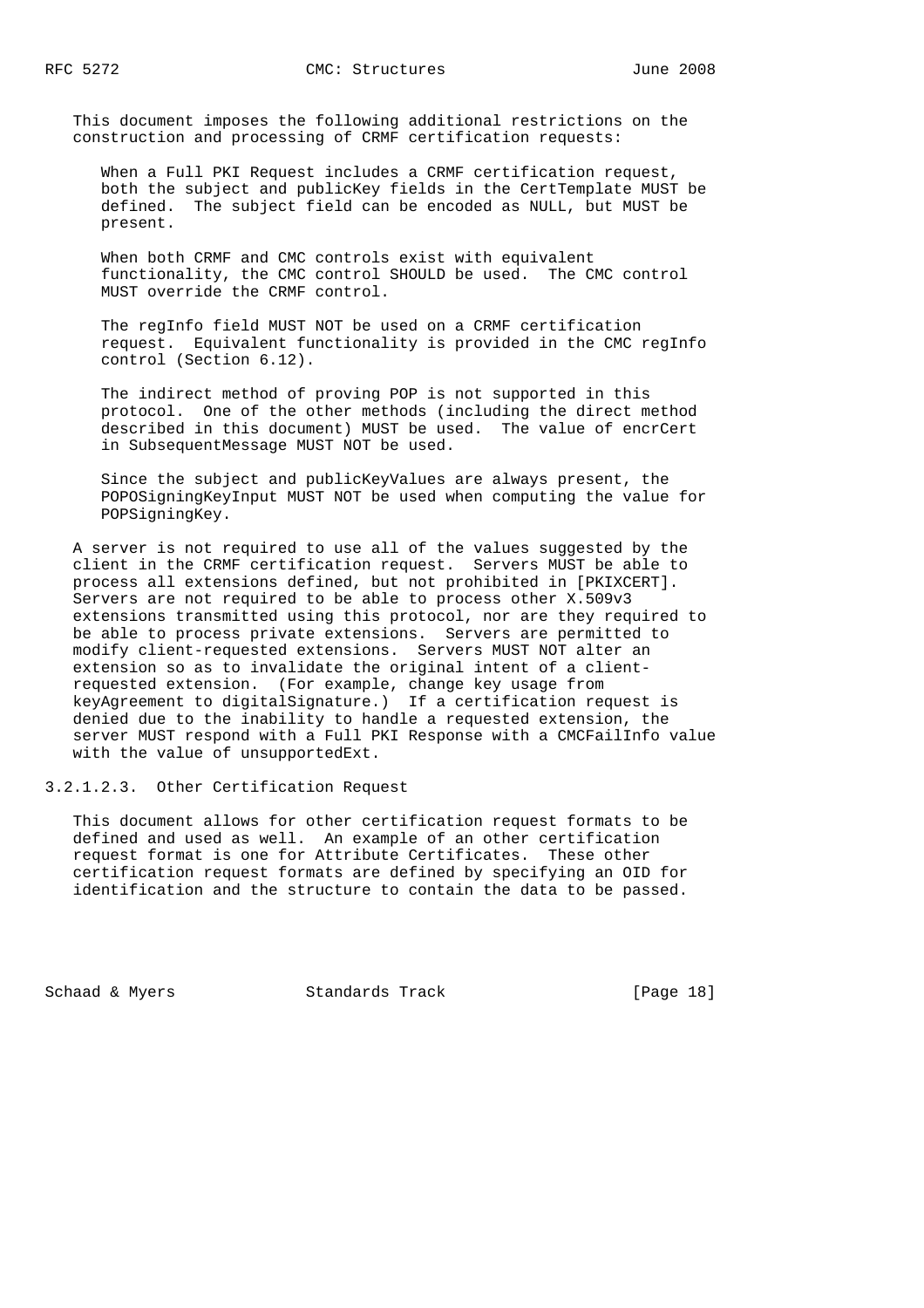3.2.1.3. Content Info Objects

 The cmsSequence field of the PKIData and PKIResponse messages contains zero or more tagged content info objects. The syntax for this structure is:

 TaggedContentInfo ::= SEQUENCE { bodyPartID BodyPartID, contentInfo ContentInfo }

The fields in TaggedContentInfo have the following meaning:

 bodyPartID is a unique integer that identifies this content info object.

contentInfo is a ContentInfo object (defined in [CMS]).

 The four content types used in cmsSequence are AuthenticatedData, Data, EnvelopedData, and SignedData. All of these content types are defined in [CMS].

3.2.1.3.1. Authenticated Data

 The AuthenticatedData content type provides a method of doing pre shared-secret-based validation of data being sent between two parties. Unlike SignedData, it does not specify which party actually generated the information.

 AuthenticatedData provides origination authentication in those circumstances where a shared-secret exists, but a PKI-based trust has not yet been established. No PKI-based trust may have been established because a trust anchor has not been installed on the client or no certificate exists for a signing key.

AuthenticatedData content type is used by this document for:

The id-cmc-authData control (Section 6.16), and

 The top-level wrapper in environments where an encryption-only key is being certified.

 This content type can include both PKIData and PKIResponse as the encapsulated content types. These embedded content types can contain additional controls that need to be processed.

Schaad & Myers Standards Track [Page 19]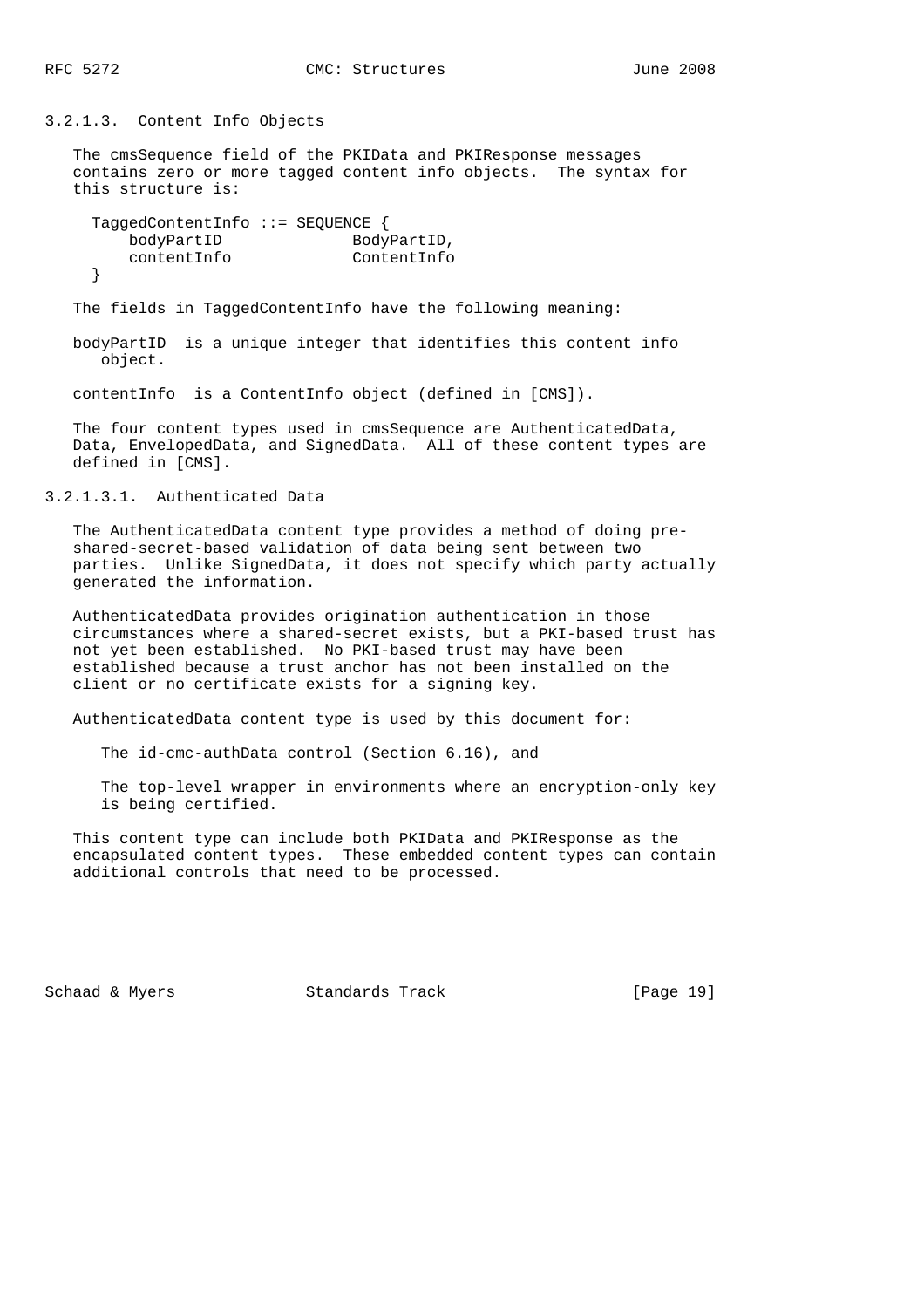#### 3.2.1.3.2. Data

 The Data content type allows for general transport of unstructured data.

The Data content type is used by this document for:

 Holding the encrypted random value y for POP proof in the encrypted POP control (see Section 6.7).

3.2.1.3.3. Enveloped Data

The EnvelopedData content type provides for shrouding of data.

 The EnvelopedData content type is the primary confidentiality method for sensitive information in this protocol. EnvelopedData can provide encryption of an entire PKI Request (see Section 5). EnvelopedData can also be used to wrap private key material for key archival. If the decryption on an EnvelopedData fails, a Full PKI Response is returned with a CMCFailInfo value of badMessageCheck and a bodyPartID of 0.

3.2.1.3.4. Signed Data

 The SignedData content type provides for authentication and integrity.

The SignedData content type is used by this document for:

The outer wrapper for a PKI Request.

The outer wrapper for a PKI Response.

 As part of processing a PKI Request/Response, the signature(s) MUST be verified. If the signature does not verify and the PKI Request/ Response contains anything other than a CMC Status Info control, a Full PKI Response containing a CMC Status Info control MUST be returned using a CMCFailInfo with a value of badMessageCheck and a bodyPartID of 0.

 For the PKI Response, SignedData allows the server to sign the returning data, if any exists, and to carry the certificates and CRLs corresponding to the PKI Request. If no data is being returned beyond the certificates and CRLs, the EncapsulatedInfo and SignerInfo fields are not populated.

Schaad & Myers Standards Track [Page 20]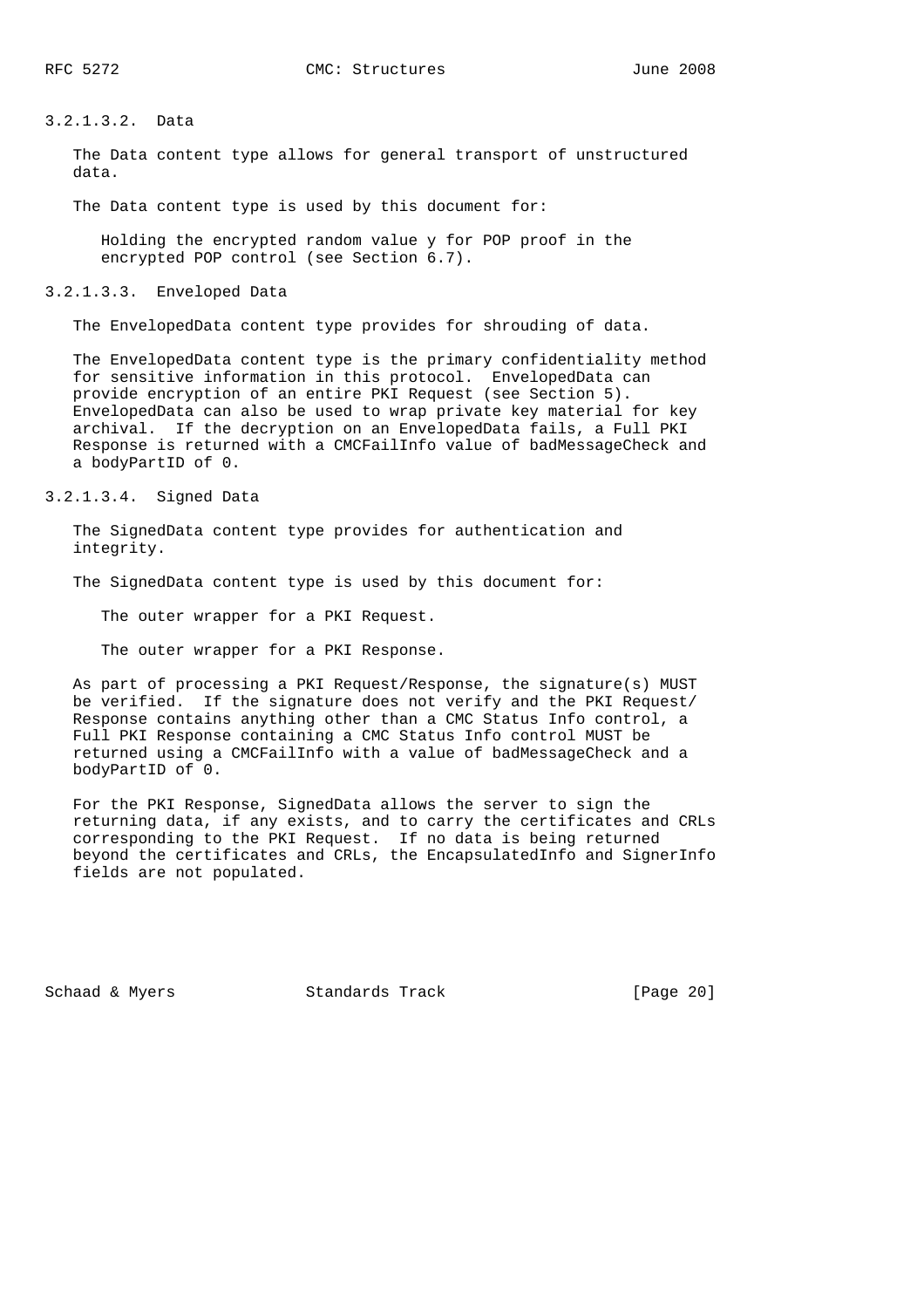3.2.1.4. Other Message Bodies

 The otherMsgSequence field of the PKI Request/Response allows for arbitrary data objects to be carried as part of a PKI Request/ Response. This is intended to contain a data object that is not already wrapped in a cmsSequence field (Section 3.2.1.3). The data object is ignored unless a control references the data object by bodyPartID.

| OtherMsg $::=$ SEQUENCE { |                               |
|---------------------------|-------------------------------|
| bodyPartID                | BodyPartID,                   |
| otherMsqType              | OBJECT IDENTIFIER,            |
| otherMsqValue             | ANY DEFINED BY otherMsgType } |

The fields in OtherMsg have the following meaning:

bodyPartID is the unique id identifying this data object.

otherMsgType is the OID that defines the type of message body.

otherMsgValue is the data.

3.2.2. Body Part Identification

 Each element of a PKIData or PKIResponse has an associated body part identifier. The body part identifier is a 4-octet integer using the ASN.1 of:

bodyIdMax INTEGER ::= 4294967295

BodyPartID ::= INTEGER(0..bodyIdMax)

 Body part identifiers are encoded in the certReqIds field for CertReqMsg objects (in a TaggedRequest) or in the bodyPartID field of the other objects. The body part identifier MUST be unique within a single PKIData or PKIResponse. Body part identifiers can be duplicated in different layers (for example, a PKIData embedded within another).

 The bodyPartID value of 0 is reserved for use as the reference to the current PKIData object.

 Some controls, such as the Add Extensions control (Section 6.5.2), use the body part identifier in the pkiDataReference field to refer to a PKI Request in the current PKIData. Some controls, such as the Extended CMC Status Info control (Section 6.1.1), will also use body part identifiers to refer to elements in the previous PKI Request/

Schaad & Myers **Standards Track** [Page 21]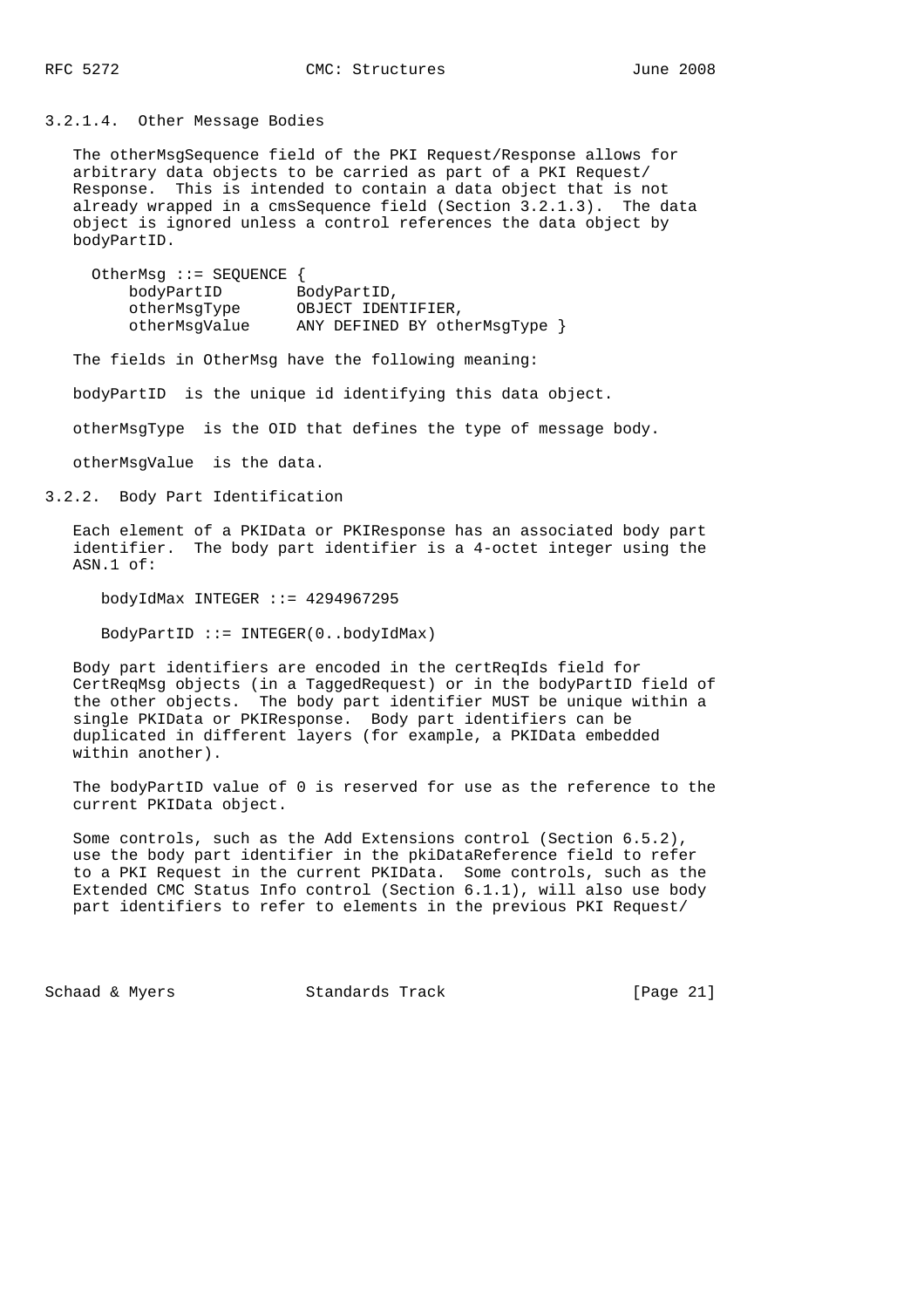Response. This allows an error to be explicit about the control or PKI Request to which the error applies.

 A BodyPartList contains a list of body parts in a PKI Request/ Response (i.e., the Batch Request control in Section 6.17). The ASN.1 type BodyPartList is defined as:

BodyPartList ::= SEQUENCE SIZE (1..MAX) OF BodyPartID

 A BodyPartPath contains a path of body part identifiers moving through nesting (i.e., the Modify Certification Request control in Section  $6.5.1$ ). The ASN.1 type BodyPartPath is defined as:

BodyPartPath ::= SEQUENCE SIZE (1..MAX) OF BodyPartID

3.2.3. CMC Unsigned Data Attribute

 There is sometimes a need to include data in a PKI Request designed to be removed by an RA during processing. An example of this is the inclusion of an encrypted private key, where a Key Archive Agent removes the encrypted private key before sending it on to the CA. One side effect of this desire is that every RA that encapsulates this information needs to move the data so that it is not covered by that RA's signature. (A client PKI Request encapsulated by an RA cannot have a signed control removed by the Key Archive Agent without breaking the RA's signature.) The CMC Unsigned Data attribute addresses this problem.

 The CMC Unsigned Data attribute contains information that is not directly signed by a client. When an RA encounters this attribute in the unsigned or unauthenticated attribute field of a request it is aggregating, the CMC Unsigned Data attribute is removed from the request prior to placing the request in a cmsSequence and placed in the unsigned or unauthenticated attributes of the RA's signed or authenticated data wrapper.

The CMC Unsigned Data attribute is identified by:

id-aa-cmc-unsignedData OBJECT IDENTIFIER ::= {id-aa 34}

The CMC Unsigned Data attribute has the ASN.1 definition:

| CMCUnsignedData ::= SEQUENCE $\{$ |                           |
|-----------------------------------|---------------------------|
| bodyPartPath                      | BodyPartPath,             |
| identifier                        | OBJECT IDENTIFIER,        |
| content                           | ANY DEFINED BY identifier |
|                                   |                           |

Schaad & Myers Standards Track [Page 22]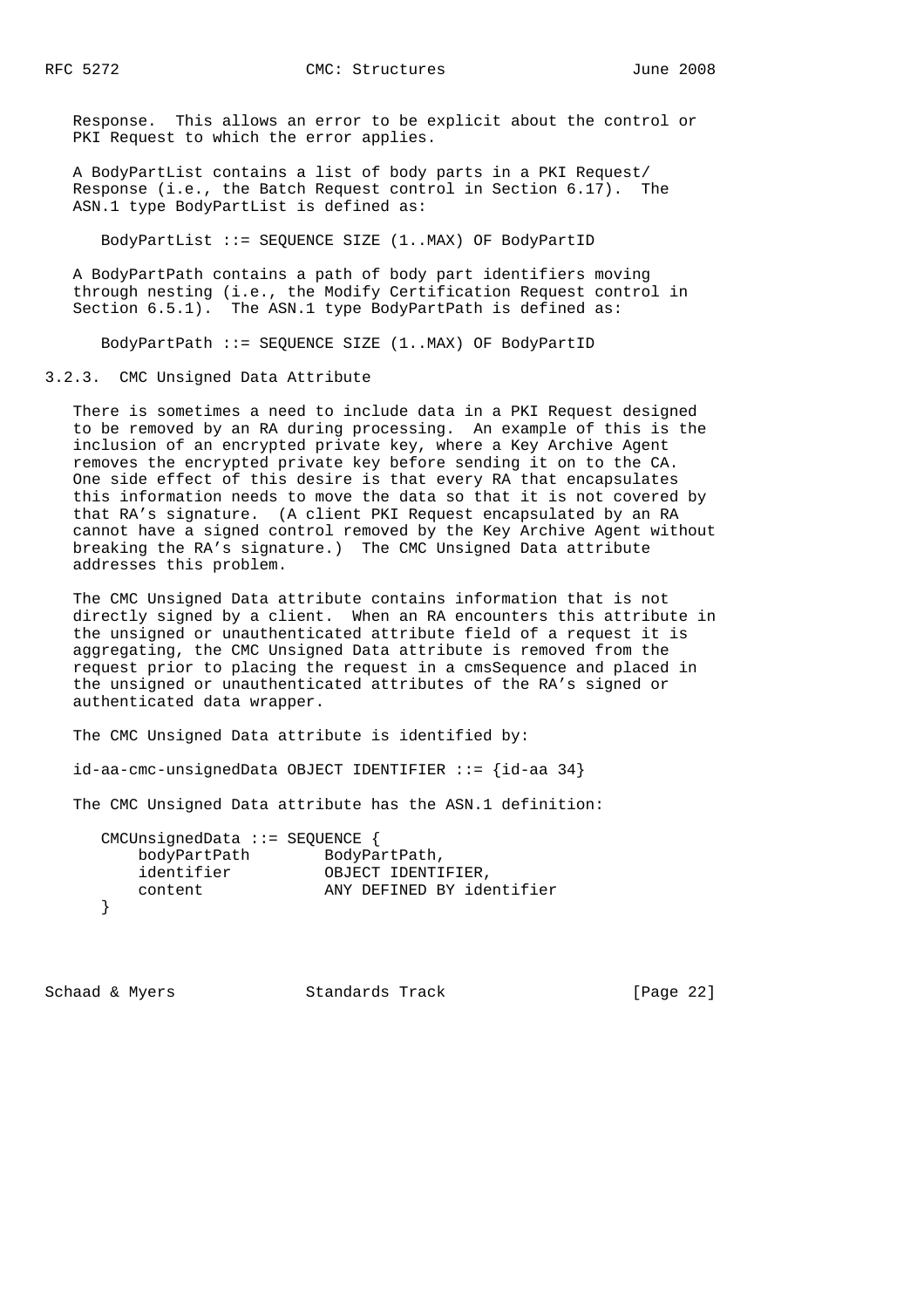The fields in CMCUnsignedData have the following meaning:

 bodyPartPath is the path pointing to the control associated with this data. When an RA moves the control in an unsigned or unauthenticated attribute up one level as part of wrapping the data in a new SignedData or AuthenticatedData, the body part identifier of the embedded item in the PKIData is prepended to the bodyPartPath sequence.

identifier is the OID that defines the associated data.

content is the data.

 There MUST be at most one CMC Unsigned Data attribute in the UnsignedAttribute sequence of a SignerInfo or in the UnauthenticatedAttribute sequence of an AuthenticatedData. UnsignedAttribute consists of a set of values; the attribute can have any number of values greater than zero in that set. If the CMC Unsigned Data attribute is in one SignerInfo or AuthenticatedData, it MUST appear with the same values(s) in all SignerInfo and AuthenticatedData items.

### 4. PKI Responses

 Two types of PKI Responses exist. This section gives the details on both types.

## 4.1. Simple PKI Response

 Clients MUST be able to process the Simple PKI Response. The Simple PKI Response consists of a SignedData with no EncapsulatedContentInfo and no SignerInfo. The certificates requested in the PKI Response are returned in the certificate field of the SignedData.

 Clients MUST NOT assume the certificates are in any order. Servers SHOULD include all intermediate certificates needed to form complete certification paths to one or more trust anchors, not just the newly issued certificate(s). The server MAY additionally return CRLs in the CRL bag. Servers MAY include the self-signed certificates. Clients MUST NOT implicitly trust included self-signed certificate(s) merely due to its presence in the certificate bag. In the event clients receive a new self-signed certificate from the server, clients SHOULD provide a mechanism to enable the user to use the certificate as a trust anchor. (The Publish Trust Anchors control (Section 6.15) should be used in the event that the server intends the client to accept one or more certificates as trust anchors. This requires the use of the Full PKI Response message.)

Schaad & Myers Standards Track [Page 23]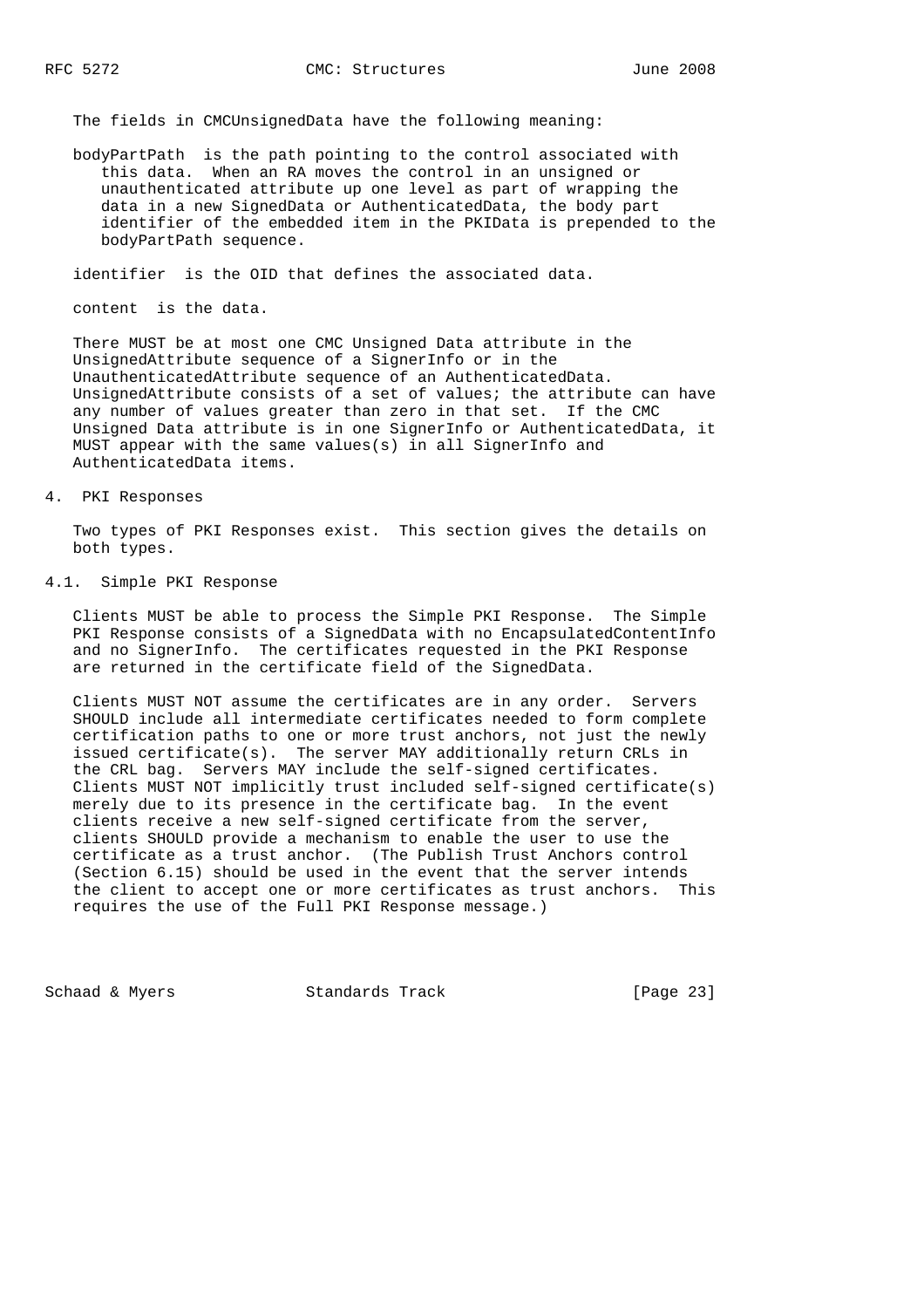#### 4.2. Full PKI Response

Clients MUST be able to process a Full PKI Response.

 The Full PKI Response consists of a SignedData or AuthenticatedData encapsulating a PKIResponse content type. The certificates issued in a PKI Response are returned in the certificates field of the immediately encapsulating SignedData.

 Clients MUST NOT assume the certificates are in any order. Servers SHOULD include all intermediate certificates needed to form complete chains to one or more trust anchors, not just the newly issued certificate(s). The server MAY additionally return CRLs in the CRL bag. Servers MAY include self-signed certificates. Clients MUST NOT implicitly trust included self-signed certificate(s) merely due to its presence in the certificate bag. In the event clients receive a new self-signed certificate from the server, clients MAY provide a mechanism to enable the user to explicitly use the certificate as a trust anchor. (The Publish Trust Anchors control (Section 6.15) exists for the purpose of allowing for distribution of trust anchor certificates. If a trusted anchor publishes a new trusted anchor, this is one case where automated trust of the new trust anchor could be allowed.)

# 4.2.1. PKIResponse Content Type

 The PKIResponse content type is used for the Full PKI Response. The PKIResponse content type is identified by:

 $id-cct-PKIResponse :: = \{id-pkix id-cct(12) 3 \}$ 

The ASN.1 structure corresponding to the PKIResponse content type is:

```
 PKIResponse ::= SEQUENCE {
    controlSequence SEQUENCE SIZE(0..MAX) OF TaggedAttribute,
    cmsSequence SEQUENCE SIZE(0..MAX) OF TaggedContentInfo,
    otherMsgSequence SEQUENCE SIZE(0..MAX) OF OtherMsg
 }
```
ReponseBody ::= PKIResponse

 Note: In [RFC2797], this ASN.1 type was named ResponseBody. It has been renamed to PKIResponse for clarity and the old name kept as a synonym.

Schaad & Myers Standards Track [Page 24]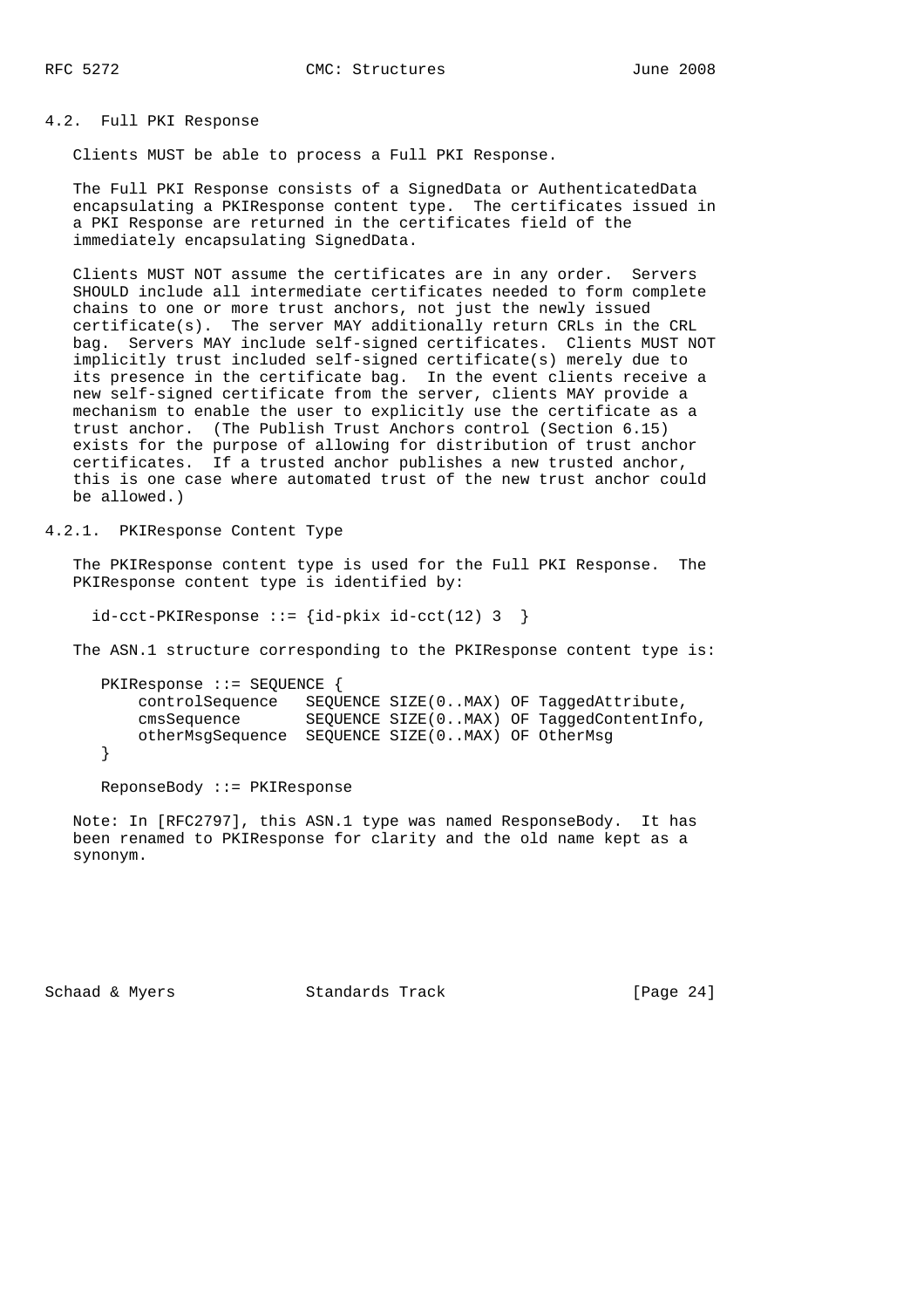The fields in PKIResponse have the following meaning:

- controlSequence is a sequence of controls. The controls defined in this document are found in Section 6. Controls can be defined by other parties. Details on the TaggedAttribute structure are found in Section 3.2.1.1.
- cmsSequence is a sequence of [CMS] message objects. See Section 3.2.1.3 for more details.
- otherMsgSequence is a sequence of arbitrary data objects. Data objects placed here are referred to by one or more controls. This allows for controls to use large amounts of data without the data being embedded in the control. See Section 3.2.1.4 for more details.

Processing of PKIResponse by a recipient is as follows:

- 1. All controls should be examined and processed in an appropriate manner. The appropriate processing is to complete processing at this time, to ignore the control, or to place the control on a to-do list for later processing.
- 2. Additional processing of non-element items includes the saving of certificates and CRLs present in wrapping layers. This type of processing is based on the consumer of the element and should not be relied on by generators.

 No processing is required for cmsSequence or otherMsgSequence members of the PKIResponse, if items are present and are not referenced by a control. In this case, the cmsSequence and otherMsgSequence members are to be ignored.

5. Application of Encryption to a PKI Request/Response

 There are occasions when a PKI Request or Response must be encrypted in order to prevent disclosure of information in the PKI Request/ Response from being accessible to unauthorized entities. This section describes the means to encrypt Full PKI Requests and Responses (Simple PKI Requests cannot be encrypted). Data portions of PKI Requests and Responses that are placed in the cmsSequence field can be encrypted separately.

 Confidentiality is provided by wrapping the PKI Request/Response (a SignedData) in an EnvelopedData. The nested content type in the EnvelopedData is id-SignedData. Note that this is different from S/MIME where there is a MIME layer placed between the encrypted and signed data. It is recommended that if an EnvelopedData layer is

Schaad & Myers Standards Track [Page 25]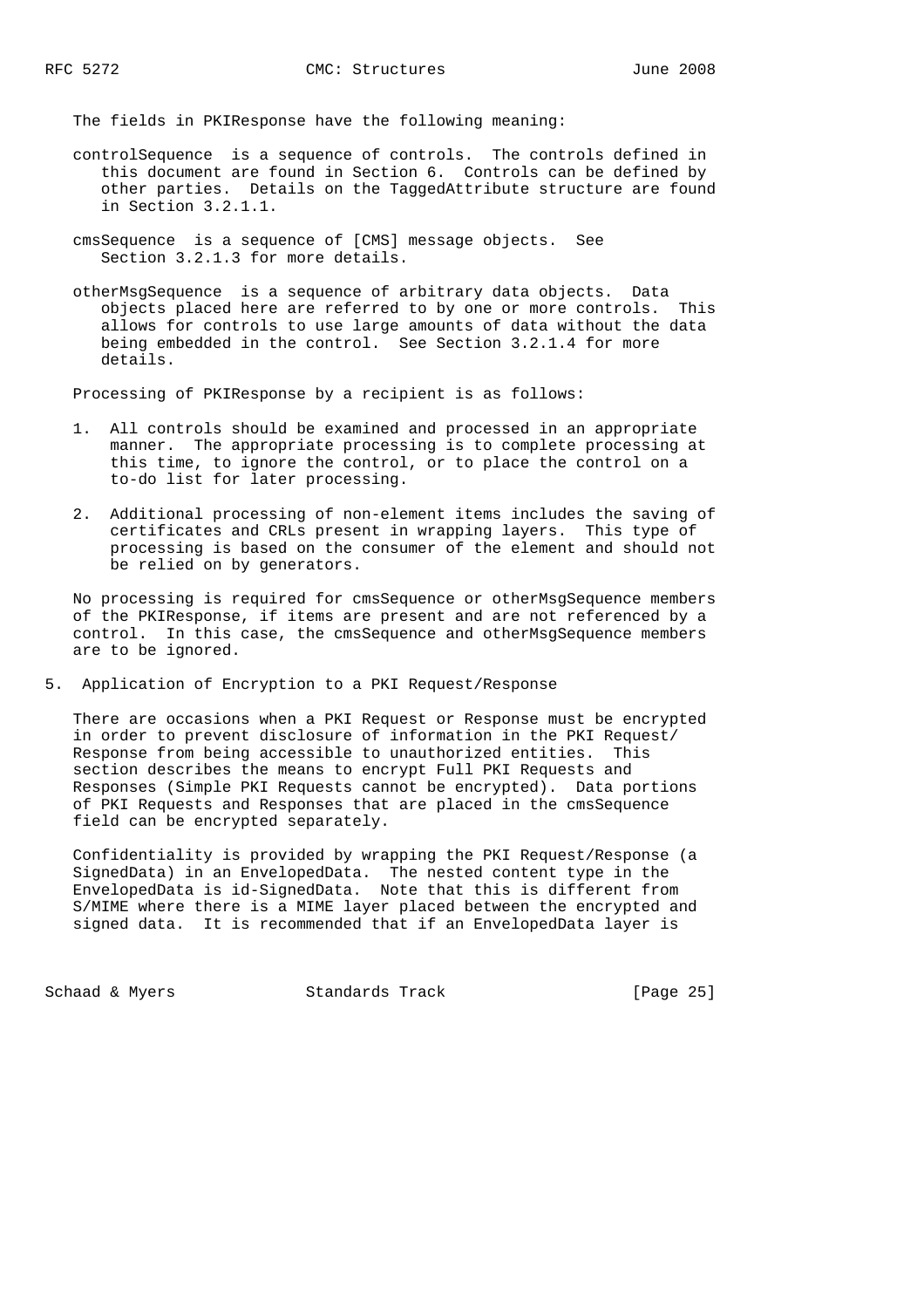applied to a PKI Request/Response, a second signature layer be placed outside of the EnvelopedData layer. The following figure shows how this nesting would be done:

| Normal                | Option 1                    | Option 2                    |
|-----------------------|-----------------------------|-----------------------------|
|                       |                             |                             |
| SignedData<br>PKIData | EnvelopedData<br>SignedData | SignedData<br>EnvelopedData |
|                       | PKIData                     | SignedData                  |
|                       |                             | PKIData                     |

Note: PKIResponse can be substituted for PKIData in the above figure.

 Options 1 and 2 prevent leakage of sensitive data by encrypting the Full PKI Request/Response. An RA that receives a PKI Request that it cannot decrypt MAY reject the PKI Request unless it can process the PKI Request without knowledge of the contents (i.e., all it does is amalgamate multiple PKI Requests and forward them to a server).

 After the RA removes the envelope and completes processing, it may then apply a new EnvelopedData layer to protect PKI Requests for transmission to the next processing agent. Section 7 contains more information about RA processing.

 Full PKI Requests/Responses can be encrypted or transmitted in the clear. Servers MUST provide support for all three options.

 Alternatively, an authenticated, secure channel could exist between the parties that require confidentiality. Clients and servers MAY use such channels instead of the technique described above to provide secure, private communication of Simple and Full PKI Requests/ Responses.

6. Controls

 Controls are carried as part of both Full PKI Requests and Responses. Each control is encoded as a unique OID followed by the data for the control (see syntax in Section 3.2.1.1. The encoding of the data is based on the control. Processing systems would first detect the OID (TaggedAttribute attrType) and process the corresponding control value (TaggedAttribute attrValues) prior to processing the message body.

Schaad & Myers **Standards Track** [Page 26]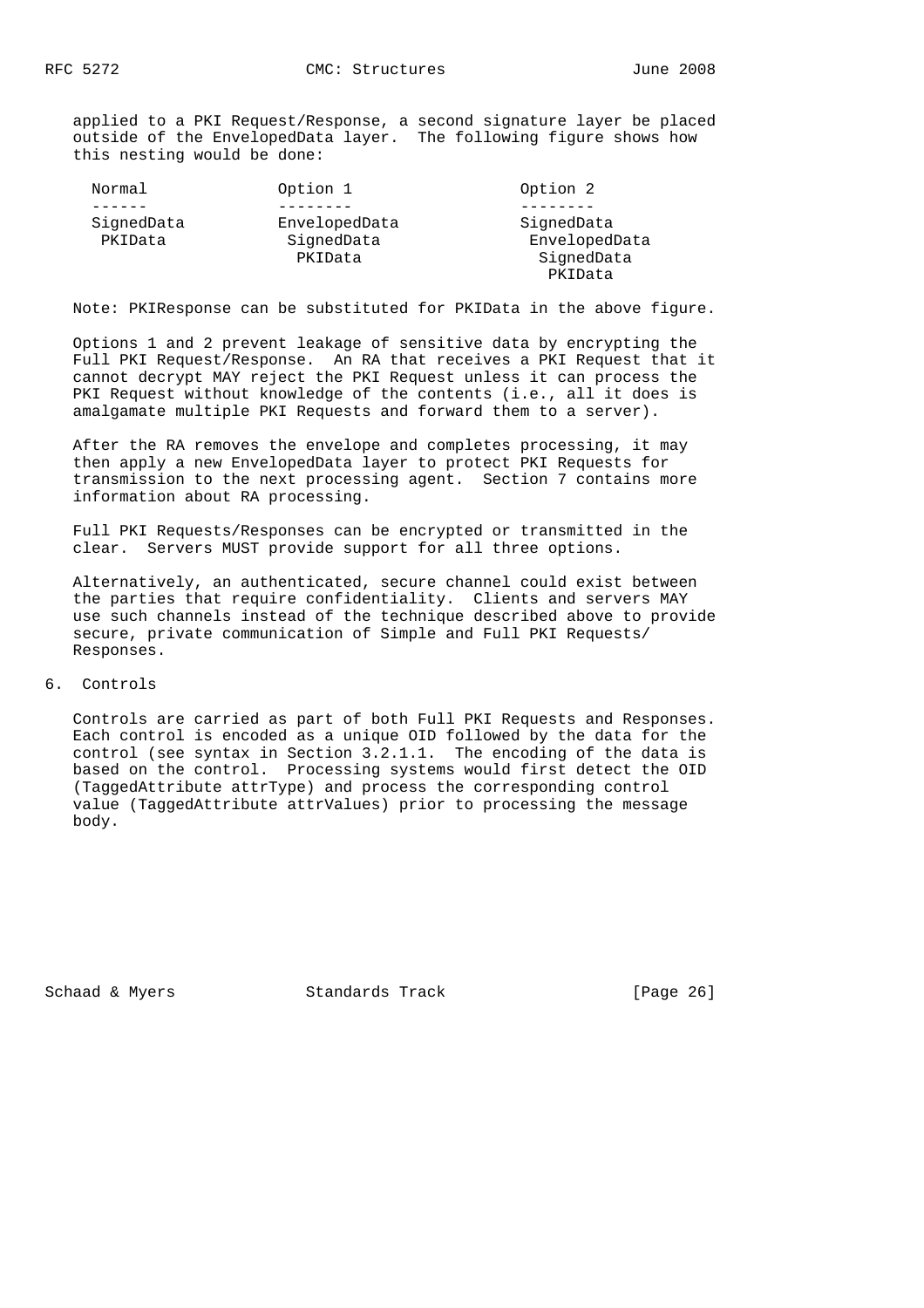The OIDs are all defined under the following arc:

 $id$ -pkix OBJECT IDENTIFIER ::= { iso(1) identified-organization(3)  $dod(6)$  internet(1) security(5) mechanisms(5) pkix(7) }

 $id$ -cmc OBJECT IDENTIFIER ::= {  $id$ -pkix 7 }

 The following table lists the names, OID, and syntactic structure for each of the controls described in this document.

| Identifier Description                 | OID            | ASN.1 Structure<br>------------------------- | Section |
|----------------------------------------|----------------|----------------------------------------------|---------|
| id-cmc-statusInfo                      | id-cmc 1       | CMCStatusInfo                                | 6.1.2   |
| id-cmc-identification                  | id-cmc 2       | UTF8Strinq                                   | 6.2.3   |
| id-cmc-identityProof                   | id-cmc 3       | OCTET STRING                                 | 6.2.2   |
| id-cmc-dataReturn                      | id-cmc 4       | OCTET STRING                                 | 6.4     |
| id-cmc-transactionId                   | id-cmc 5       | INTEGER                                      | 6.6     |
| id-cmc-senderNonce                     | id-cmc 6       | OCTET STRING                                 | 6.6     |
| id-cmc-recipientNonce                  | id-cmc 7       | OCTET STRING                                 | 6.6     |
| id-cmc-addExtensions                   | id-cmc 8       | AddExtensions                                | 6.5.2   |
| id-cmc-encryptedPOP                    | id-cmc 9       | EncryptedPOP                                 | 6.7     |
| id-cmc-decryptedPOP                    | id-cmc 10      | DecryptedPOP                                 | 6.7     |
| id-cmc-lraPOPWitness                   | id-cmc 11      | LraPOPWitness                                | 6.8     |
| id-cmc-getCert                         | id-cmc 15      | GetCert                                      | 6.9     |
| id-cmc-getCRL                          | id-cmc 16      | GetCRL                                       | 6.10    |
| id-cmc-revokeRequest                   | id-cmc 17      | RevokeRequest                                | 6.11    |
| id-cmc-regInfo                         | id-cmc 18      | OCTET STRING                                 | 6.12    |
| id-cmc-responseInfo                    | id-cmc 19      | OCTET STRING                                 | 6.12    |
| id-cmc-queryPending                    | id-cmc 21      | OCTET STRING                                 | 6.13    |
| id-cmc-popLinkRandom                   | id-cmc 22      | OCTET STRING                                 | 6.3.1   |
| id-cmc-popLinkWitness                  | id-cmc 23      | OCTET STRING                                 | 6.3.1   |
| id-cmc-popLinkWitnessV2                | id-cmc 33      | OCTET STRING                                 | 6.3.1.1 |
| id-cmc-confirmCertAcceptance id-cmc 24 |                | CMCCertId                                    | 6.14    |
| id-cmc-statusInfoV2                    | id-cmc 25      | CMCStatusInfoV2                              | 6.1.1   |
| id-cmc-trustedAnchors                  | id-cmc 26      | PublishTrustAnchors 6.15                     |         |
| id-cmc-authData                        | id-cmc 27      | AuthPublish                                  | 6.16    |
| id-cmc-batchRequests                   | id-cmc 28      | BodyPartList                                 | 6.17    |
| id-cmc-batchResponses                  | id-cmc 29      | BodyPartList                                 | 6.17    |
| id-cmc-publishCert                     | $id$ -cmc $30$ | CMCPublicationInfo                           | 6.18    |
| id-cmc-modCertTemplate                 | id-cmc 31      | ModCertTemplate                              | 6.5.1   |
| id-cmc-controlProcessed                | id-cmc 32      | ControlsProcessed                            | 6.19    |
| id-cmc-identityProofV2                 | id-cmc 34      | IdentityProofV2                              | 6.2.1   |

Table 1: CMC Control Attributes

Schaad & Myers Standards Track [Page 27]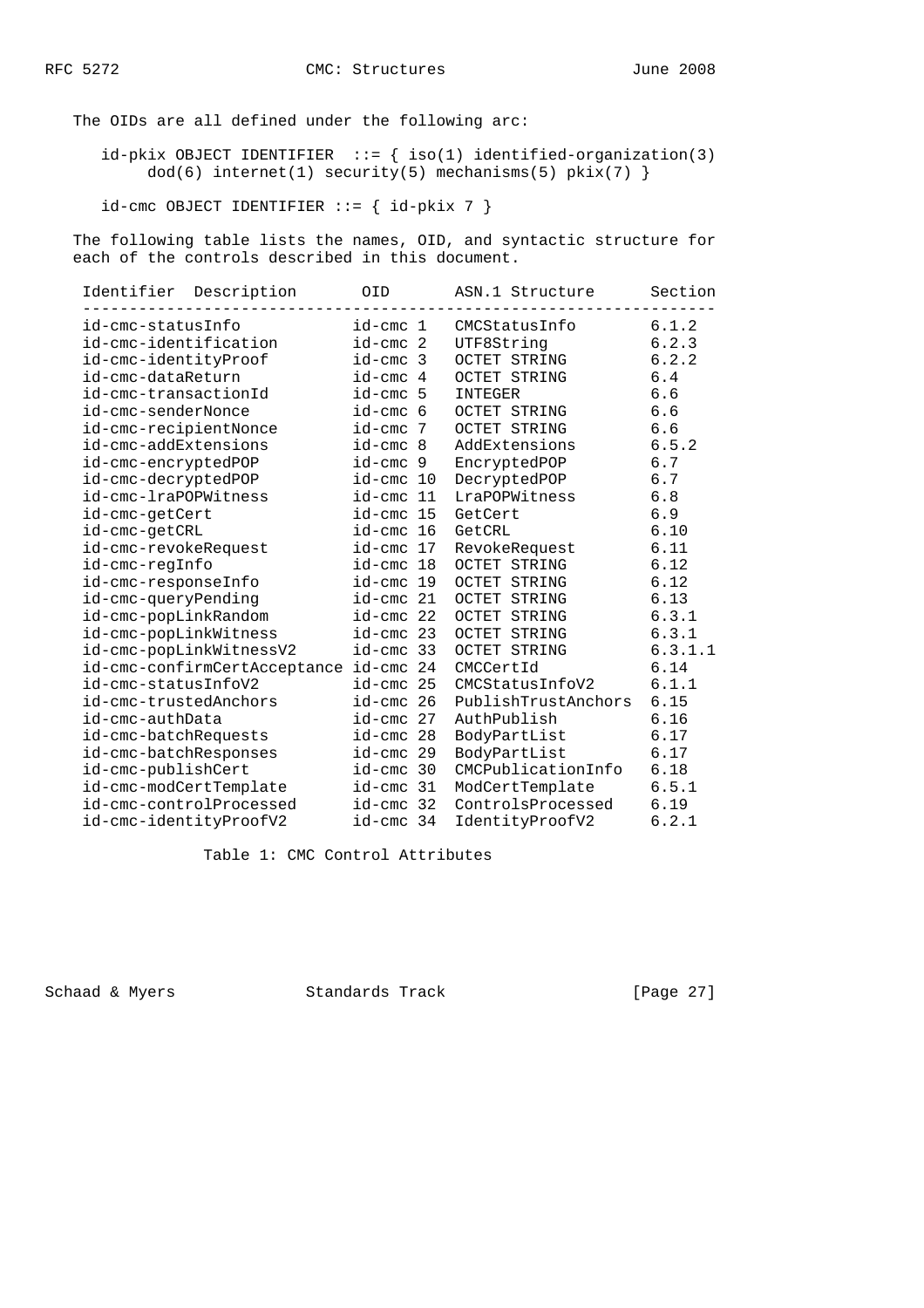6.1. CMC Status Info Controls

 The CMC Status Info controls return information about the status of a client/server request/response. Two controls are described in this section. The Extended CMC Status Info control is the preferred control; the CMC Status Info control is included for backwards compatibility with RFC 2797.

 Servers MAY emit multiple CMC status info controls referring to a single body part. Clients MUST be able to deal with multiple CMC status info controls in a PKI Response. Servers MUST use the Extended CMC Status Info control, but MAY additionally use the CMC Status Info control. Clients MUST be able to process the Extended

CMC Status Info control.

```
6.1.1. Extended CMC Status Info Control
```
The Extended CMC Status Info control is identified by the OID:

```
id-cmc-statusInfoV2 ::= { id-cmc 25 }
```
The Extended CMC Status Info control has the ASN.1 definition:

```
 CMCStatusInfoV2 ::= SEQUENCE {
 cMCStatus CMCStatus,
bodyList SEQUENCE SIZE (1..MAX) OF BodyPartReference,
statusString UTF8String OPTIONAL,
 otherInfo OtherStatusInfo OPTIONAL
   }
   OtherStatusInfo ::= CHOICE {
 failInfo CMCFailInfo,
pendInfo PendInfo,
 extendedFailInfo ExtendedFailInfo
   }
   PendInfo ::= SEQUENCE {
 pendToken OCTET STRING,
pendTime GeneralizedTime
   }
   ExtendedFailInfo ::= SEQUENCE {
 failInfoOID OBJECT IDENTIFIER,
 failInfoValue ANY DEFINED BY failInfoOID
   }
```
Schaad & Myers Standards Track [Page 28]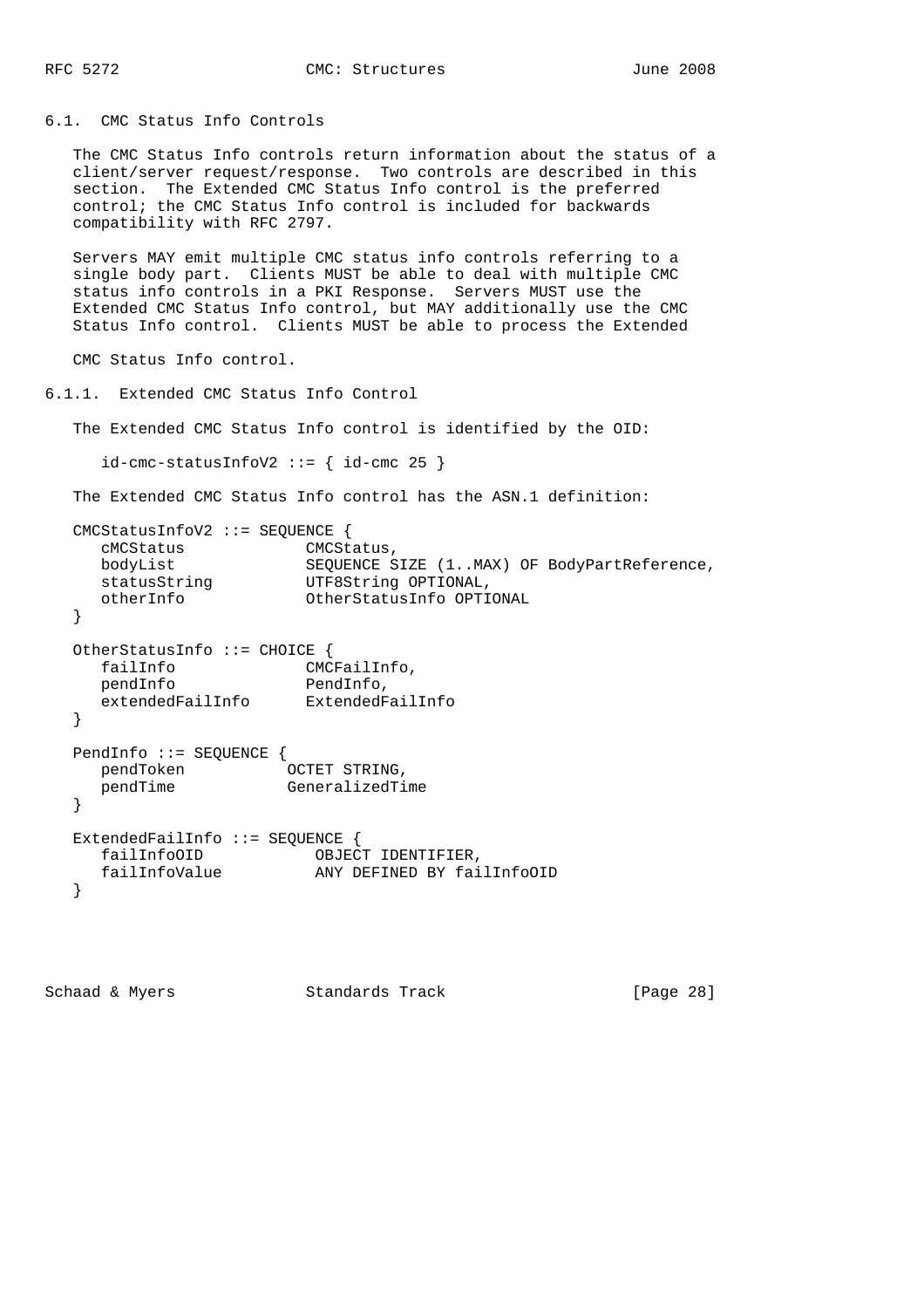```
 BodyPartReference ::= CHOICE {
bodyPartID BodyPartID,
 bodyPartPath BodyPartPath
   }
```
The fields in CMCStatusInfoV2 have the following meaning:

- cMCStatus contains the returned status value. Details are in Section 6.1.3.
- bodyList identifies the controls or other elements to which the status value applies. If an error is returned for a Simple PKI Request, this field is the bodyPartID choice of BodyPartReference with the single integer of value 1.
- statusString contains additional description information. This string is human readable.
- otherInfo contains additional information that expands on the CMC status code returned in the cMCStatus field.

The fields in OtherStatusInfo have the following meaning:

- failInfo is described in Section 6.1.4. It provides an error code that details what failure occurred. This choice is present only if cMCStatus contains the value failed.
- pendInfo contains information about when and how the client should request the result of this request. It is present when the cMCStatus is either pending or partial. pendInfo uses the structure PendInfo, which has the fields:
	- pendToken is the token used in the Query Pending control (Section 6.13).
	- pendTime contains the suggested time the server wants to be queried about the status of the certification request.
- extendedFailInfo includes application-dependent detailed error information. This choice is present only if cMCStatus contains the value failed. Caution should be used when defining new values as they may not be correctly recognized by all clients and servers. The CMCFailInfo value of internalCAError may be assumed if the extended error is not recognized. This field uses the type ExtendedFailInfo. ExtendedFailInfo has the fields:
	- failInfoOID contains an OID that is associated with a set of extended error values.

Schaad & Myers **Standards Track** [Page 29]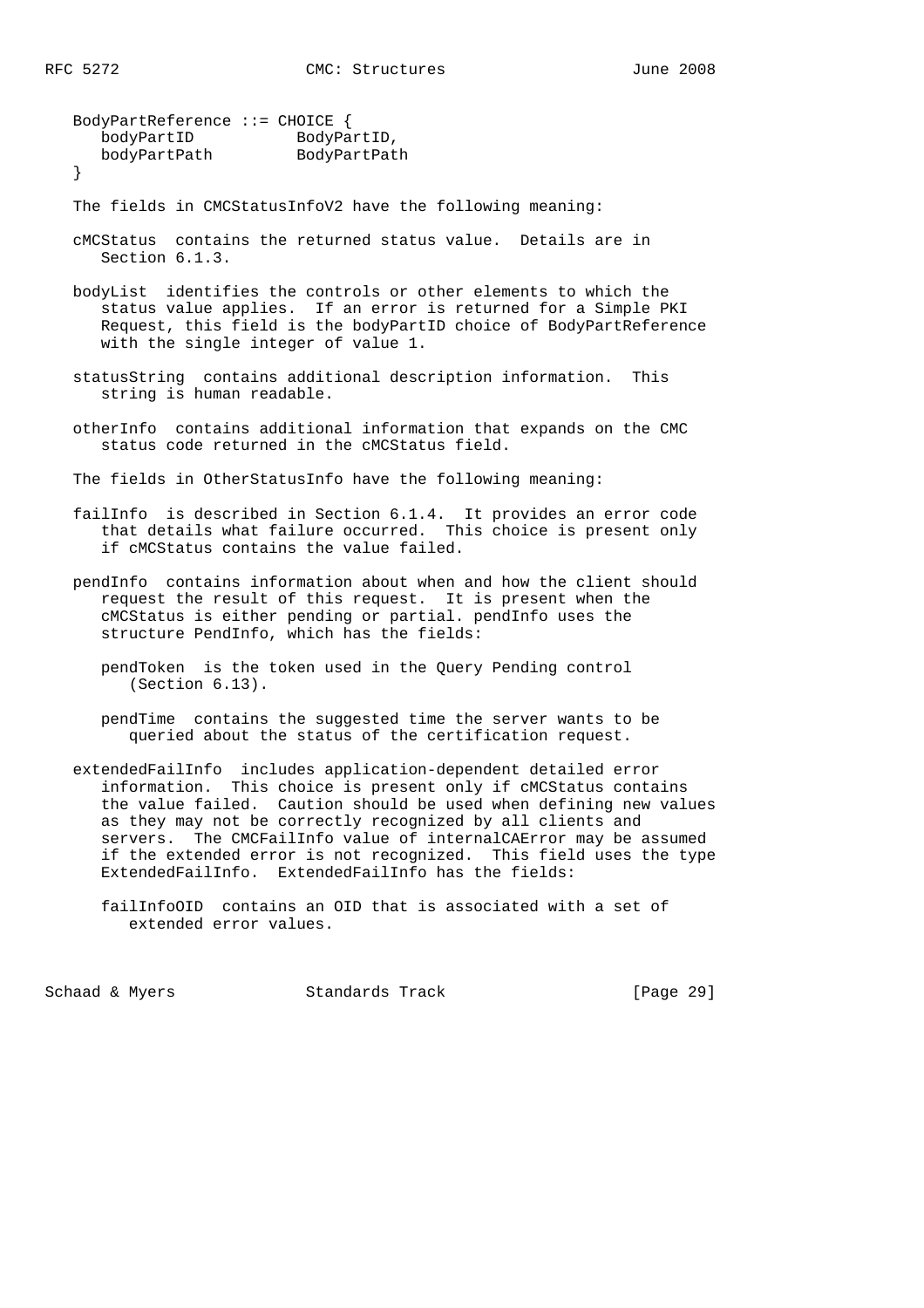failInfoValue contains an extended error code from the defined set of extended error codes.

 If the cMCStatus field is success, the Extended CMC Status Info control MAY be omitted unless it is the only item in the response.

6.1.2. CMC Status Info Control

The CMC Status Info control is identified by the OID:

 $id$ -cmc-statusInfo ::= {  $id$ -cmc 1 }

The CMC Status Info control has the ASN.1 definition:

| $CMCStatusInfo :: = SEQUENCE$ |                      |
|-------------------------------|----------------------|
| cMCStatus                     | CMCStatus,           |
| bodyList                      | BodyPartList,        |
| statusString                  | UTF8String OPTIONAL, |
| otherInfo                     | CHOICE               |
| failInfo                      | CMCFailInfo,         |
| pendInfo                      | PendInfo } OPTIONAL  |
|                               |                      |

The fields in CMCStatusInfo have the following meaning:

- cMCStatus contains the returned status value. Details are in Section 6.1.3.
- bodyList contains the list of controls or other elements to which the status value applies. If an error is being returned for a Simple PKI Request, this field contains a single integer of value 1.
- statusString contains additional description information. This string is human readable.
- otherInfo provides additional information that expands on the CMC status code returned in the cMCStatus field.
	- failInfo is described in Section 6.1.4. It provides an error code that details what failure occurred. This choice is present only if cMCStatus is failed.
	- pendInfo uses the PendInfo ASN.1 structure in Section 6.1.1. It contains information about when and how the client should request results of this request. The pendInfo field MUST be populated for a cMCStatus value of pending or partial. Further

Schaad & Myers Standards Track [Page 30]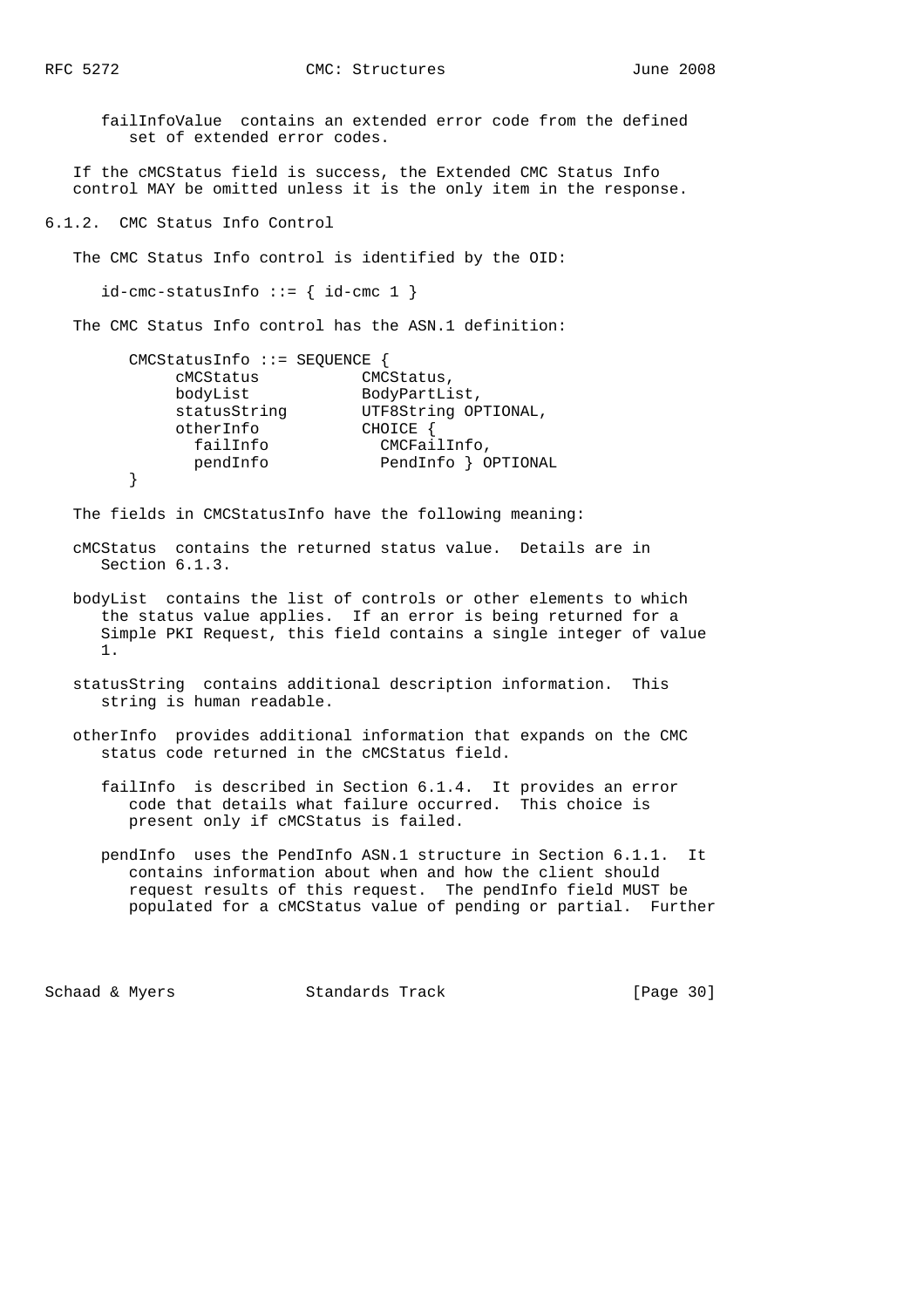details can be found in Section 6.1.1 (Extended CMC Status Info Control) and Section 6.13 (Query Pending Control ).

 If the cMCStatus field is success, the CMC Status Info control MAY be omitted unless it is the only item in the response. If no status exists for a Simple or Full PKI Request, then the value of success is assumed.

#### 6.1.3. CMCStatus Values

 CMCStatus is a field in the Extended CMC Status Info and CMC Status Info controls. This field contains a code representing the success or failure of a specific operation. CMCStatus has the ASN.1 structure:

```
 CMCStatus ::= INTEGER {
success (0),
-- reserved (1),
     failed (2),
pending (3),
noSupport (4),
      confirmRequired (5),
     popRequired (6),
      partial (7)
```

```
 }
```
The values of CMCStatus have the following meaning:

- success indicates the request was granted or the action was completed.
- failed indicates the request was not granted or the action was not completed. More information is included elsewhere in the response.
- pending indicates the PKI Request has yet to be processed. The requester is responsible to poll back on this Full PKI request. pending may only be returned for certification request operations.
- noSupport indicates the requested operation is not supported.
- confirmRequired indicates a Confirm Certificate Acceptance control (Section 6.14) must be returned before the certificate can be used.

Schaad & Myers Standards Track [Page 31]

popRequired indicates a direct POP operation is required (Section 6.3.1.3).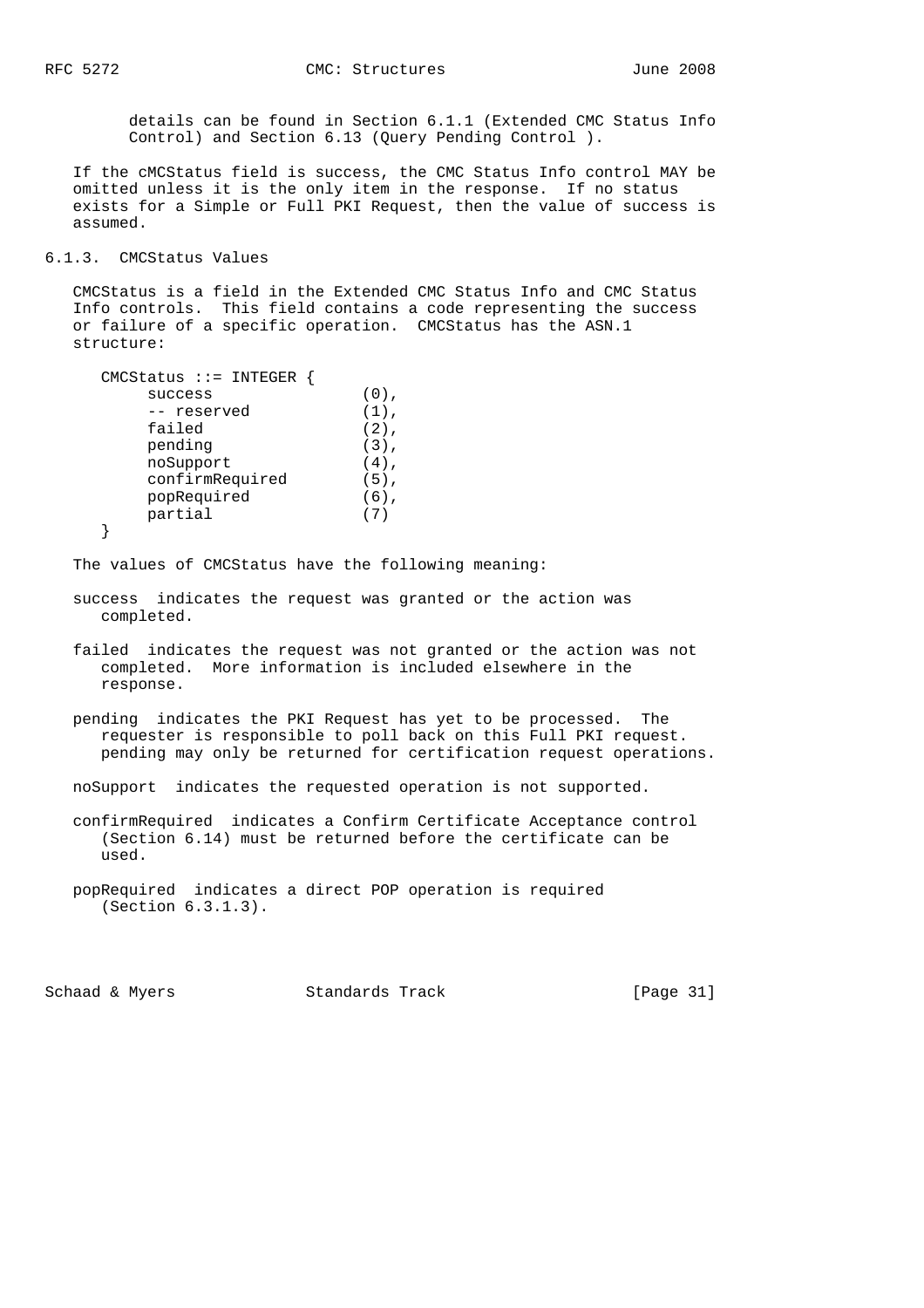partial indicates a partial PKI Response is returned. The requester is responsible to poll back for the unfulfilled portions of the Full PKI Request.

#### 6.1.4. CMCFailInfo

 CMCFailInfo is a field in the Extended CMC Status Info and CMC Status Info controls. CMCFailInfo conveys more detailed information relevant to the interpretation of a failure condition. The CMCFailInfo has the following ASN.1 structure:

```
 CMCFailInfo ::= INTEGER {
       badAlg (0),
        badMessageCheck (1),
        badRequest (2),
badTime (3),
badCertId (4),
unsupportedExt (5),
        mustArchiveKeys (6),
badIdentity (7),
 popRequired (8),
       popFailed (9),<br>noKeyReuse (10)
noKeyReuse (10),
internalCAError (11),
        tryLater (12),
        authDataFail (13)
```
}

The values of CMCFailInfo have the following meanings:

badAlg indicates unrecognized or unsupported algorithm.

badMessageCheck indicates integrity check failed.

badRequest indicates transaction was not permitted or supported.

 badTime indicates message time field was not sufficiently close to the system time.

- badCertId indicates no certificate could be identified matching the provided criteria.
- unsupportedExt indicates a requested X.509 extension is not supported by the recipient CA.
- mustArchiveKeys indicates private key material must be supplied.
- badIdentity indicates identification control failed to verify.

Schaad & Myers **Standards Track** [Page 32]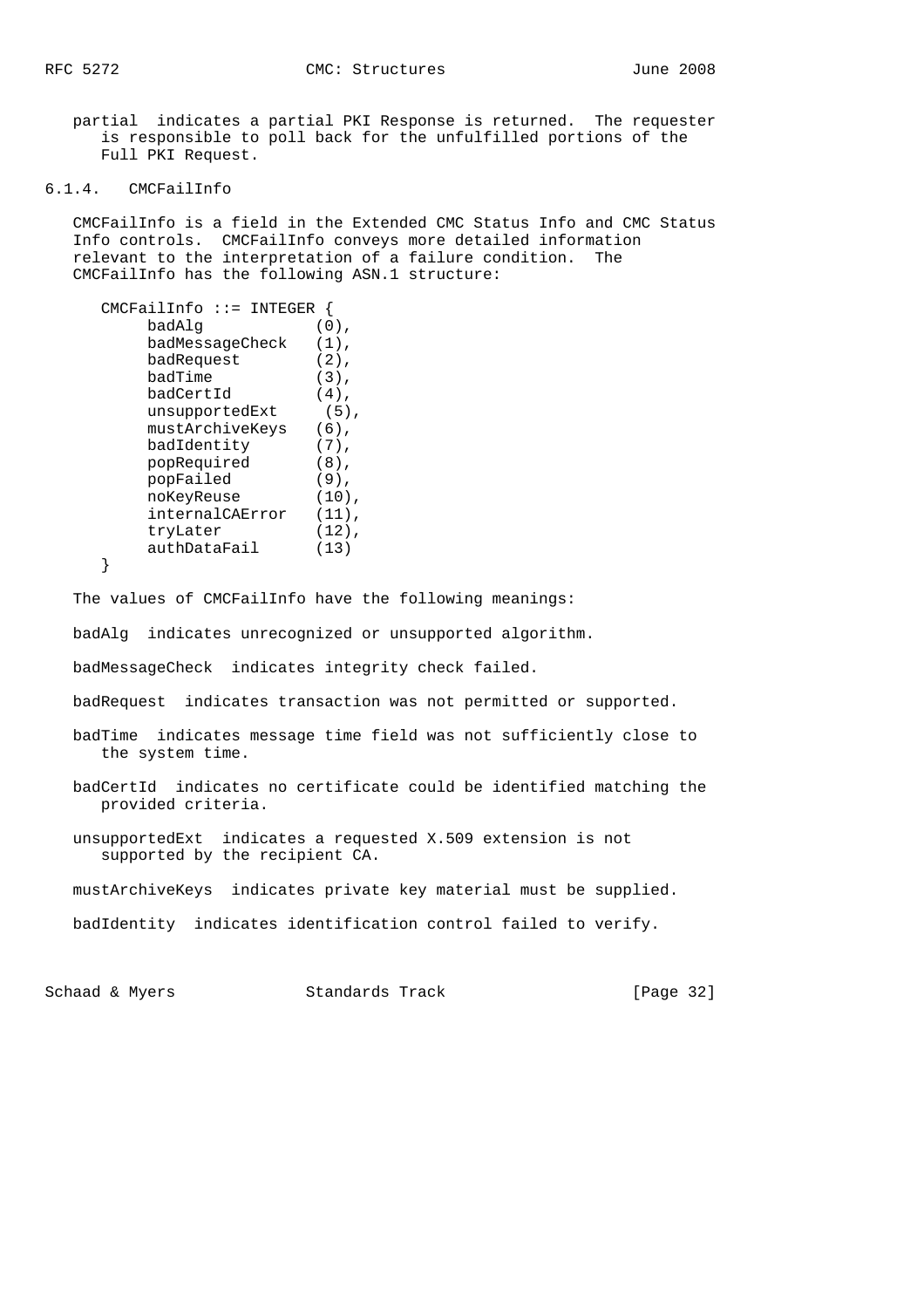- popRequired indicates server requires a POP proof before issuing certificate.
- popFailed indicates POP processing failed.
- noKeyReuse indicates server policy does not allow key reuse.
- internalCAError indicates that the CA had an unknown internal failure.
- tryLater indicates that the server is not accepting requests at this time and the client should try at a later time.
- authDataFail indicates failure occurred during processing of authenticated data.

 If additional failure reasons are needed, they SHOULD use the ExtendedFailureInfo item in the Extended CMC Status Info control. However, for closed environments they can be defined using this type. Such codes MUST be in the range from 1000 to 1999.

6.2. Identification and Identity Proof Controls

 Some CAs and RAs require that a proof-of-identity be included in a certification request. Many different ways of doing this exist with different degrees of security and reliability. Most are familiar with a bank's request to provide your mother's maiden name as a form of identity proof. The reasoning behind requiring a proof-of identity can be found in Appendix C of [CRMF].

 CMC provides a method to prove the client's identity based on a client/server shared-secret. If clients support the Full PKI Request, clients MUST implement this method of identity proof (Section 6.2.2). Servers MUST provide this method, but MAY additionally support bilateral methods of similar strength.

 This document also provides an Identification control (Section 6.2.3). This control is a simple method to allow a client to state who they are to the server. Generally, a shared-secret AND an identifier of that shared-secret are passed from the server to the client. The identifier is placed in the Identification control, and the shared-secret is used to compute the Identity Proof control.

- 6.2.1. Identity Proof Version 2 Control
	- The Identity Proof Version 2 control is identified by the OID:

id-cmc-identityProofV2 ::= { id-cmc 34 }

Schaad & Myers Standards Track [Page 33]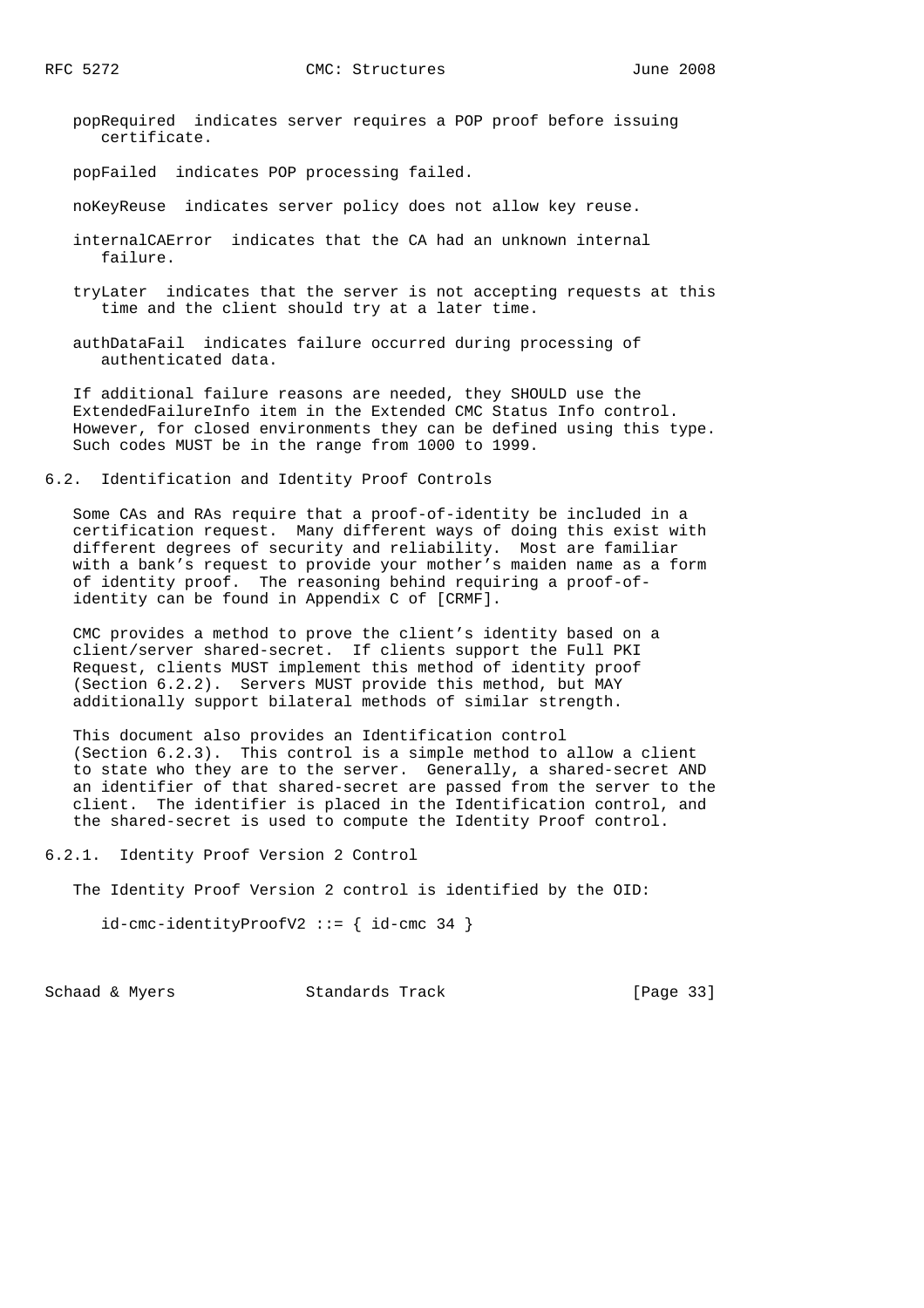The Identity Proof Version 2 control has the ASN.1 definition:

| IdentifyProofV2 ::= SEQUENCE { |                      |
|--------------------------------|----------------------|
| hashAlqID                      | AlgorithmIdentifier, |
| macAlqID                       | AlgorithmIdentifier, |
| witness                        | OCTET STRING         |
|                                |                      |

}

The fields of IdentityProofV2 have the following meaning:

- hashAlgID is the identifier and parameters for the hash algorithm used to convert the shared-secret into a key for the MAC algorithm.
- macAlgID is the identifier and the parameters for the message authentication code algorithm used to compute the value of the witness field.

witness is the identity proof.

 The required method starts with an out-of-band transfer of a token (the shared-secret). The shared-secret should be generated in a random manner. The distribution of this token is beyond the scope of this document. The client then uses this token for an identity proof as follows:

- 1. The PKIData reqSequence field (encoded exactly as it appears in the Full PKI Request including the sequence type and length) is the value to be validated.
- 2. A hash of the shared-secret as a UTF8 string is computed using hashAlgID.
- 3. A MAC is then computed using the value produced in Step 1 as the message and the value from Step 2 as the key.
- 4. The result from Step 3 is then encoded as the witness value in the Identity Proof Version 2 control.

 When the server verifies the Identity Proof Version 2 control, it computes the MAC value in the same way and compares it to the witness value contained in the PKI Request.

 If a server fails the verification of an Identity Proof Version 2 control, the CMCFailInfo value MUST be present in the Full PKI Response and MUST have a value of badIdentity.

Schaad & Myers Standards Track [Page 34]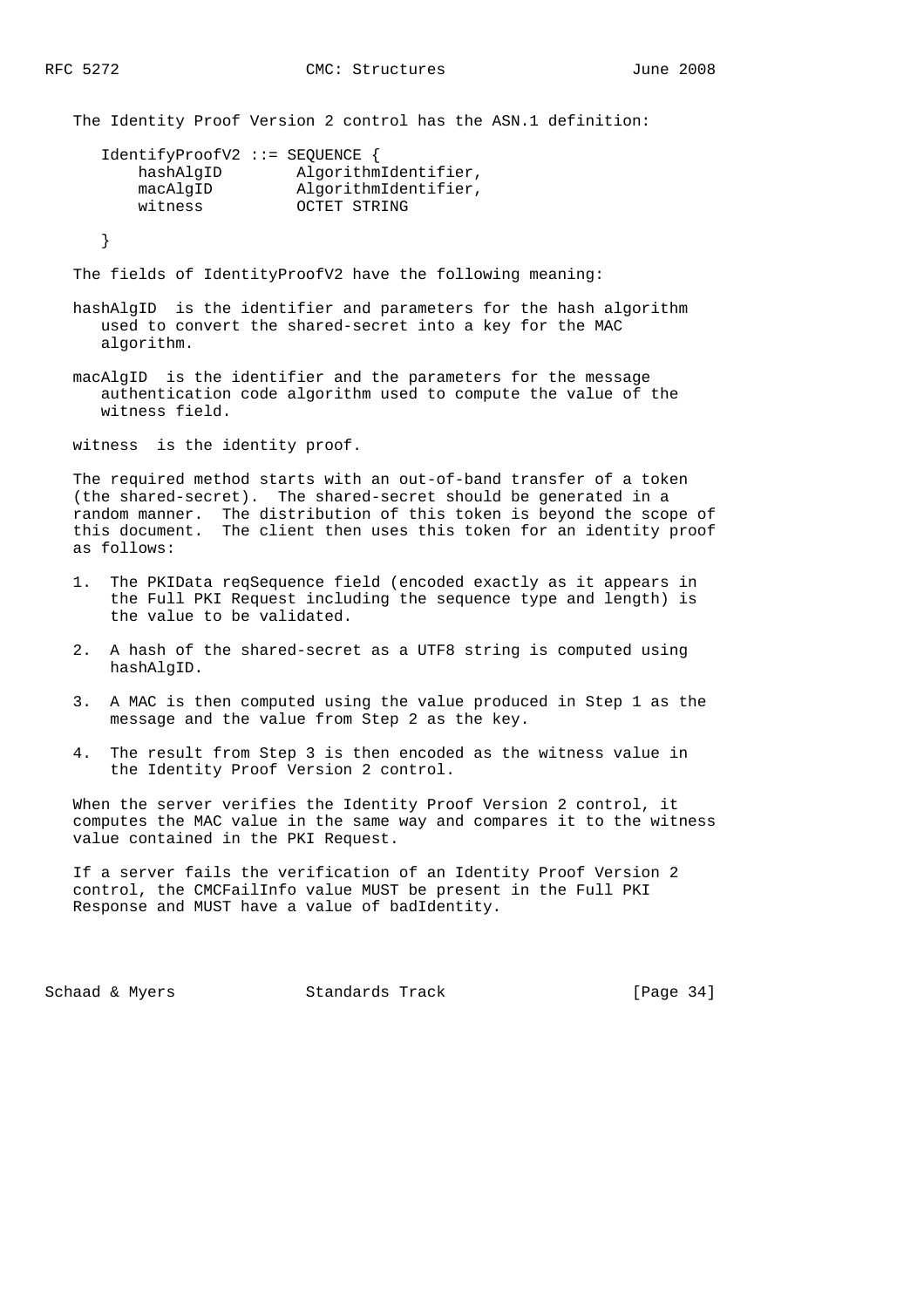Reuse of the shared-secret on certification request retries allows the client and server to maintain the same view of acceptable identity proof values. However, reuse of the shared-secret can potentially open the door for some types of attacks.

 Implementations MUST be able to support tokens at least 16 characters long. Guidance on the amount of entropy actually obtained from a given length token based on character sets can be found in Appendix A of [PASSWORD].

### 6.2.2. Identity Proof Control

The Identity Proof control is identified by the OID:

 $id$ -cmc-identityProof ::= { id-cmc 3 }

The Identity Proof control has the ASN.1 definition:

IdentifyProof ::= OCTET STRING

 This control is processed in the same way as the Identity Proof Version 2 control. In this case, the hash algorithm is fixed to SHA-1 and the MAC algorithm is fixed to HMAC-SHA1.

# 6.2.3. Identification Control

 Optionally, servers MAY require the inclusion of the unprotected Identification control with an Identification Proof control. The Identification control is intended to contain a text string that assists the server in locating the shared-secret needed to validate the contents of the Identity Proof control. If the Identification control is included in the Full PKI Request, the derivation of the key in Step 2 (from Section 6.2.1) is altered so that the hash of the concatenation of the shared-secret and the UTF8 identity value (without the type and length bytes) are hashed rather than just the shared-secret.

The Identification control is identified by the OID:

 $id$ -cmc-identification ::= { id-cmc 2 }

The Identification control has the ASN.1 definition:

Identification ::= UTF8String

Schaad & Myers **Standards Track** [Page 35]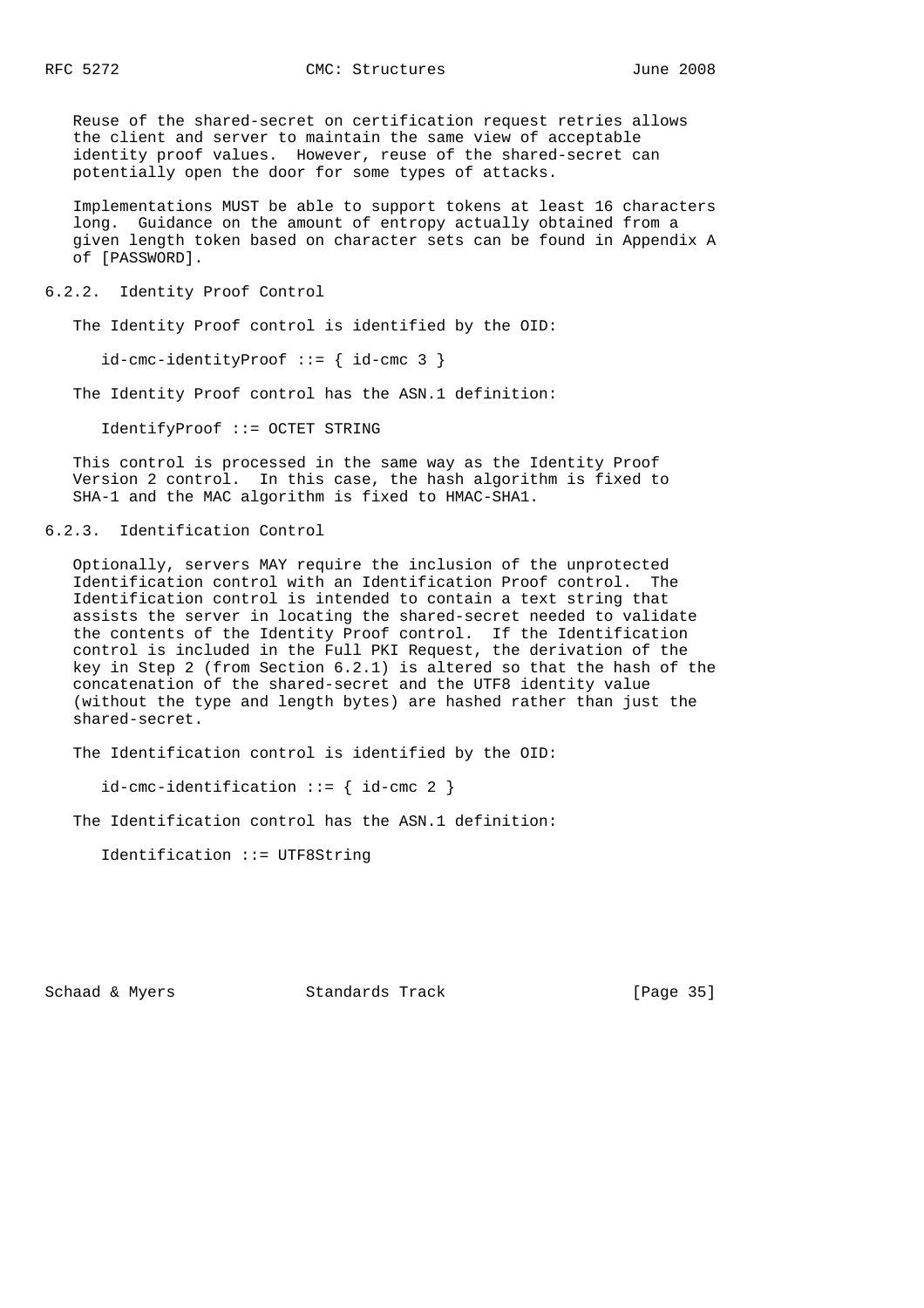# 6.2.4. Hardware Shared-Secret Token Generation

 The shared-secret between the EE and the server is sometimes computed using a hardware device that generates a series of tokens. The EE can therefore prove its identity by transferring this token in plain text along with a name string. The above protocol can be used with a hardware shared-secret token generation device by the following modifications:

- 1. The Identification control MUST be included and MUST contain the hardware-generated token.
- 2. The shared-secret value used above is the same hardware-generated token.
- 3. All certification requests MUST have a subject name, and the subject name MUST contain the fields required to identify the holder of the hardware token device.
- 4. The entire certification request MUST be shrouded in some fashion to prevent eavesdropping. Although the token is time critical, an active eavesdropper cannot be permitted to extract the token and submit a different certification request with the same token value.

# 6.3. Linking Identity and POP Information

 In a Full PKI Request, identity information about the client is carried in the signature of the SignedData containing all of the certification requests. Proof-of-possession information for key pairs, however, is carried separately for each PKCS #10 or CRMF certification request. (For keys capable of generating a digital signature, the POP is provided by the signature on the PKCS #10 or CRMF request. For encryption-only keys, the controls described in Section 6.7 are used.) In order to prevent substitution-style attacks, the protocol must guarantee that the same entity generated both the POP and proof-of-identity information.

 This section describes two mechanisms for linking identity and POP information: witness values cryptographically derived from the shared-secret (Section 6.3.1.3) and shared-secret/subject distinguished name (DN) matching (Section 6.3.2). Clients and servers MUST support the witness value technique. Clients and servers MAY support shared-secret/subject DN matching or other bilateral techniques of similar strength. The idea behind both mechanisms is to force the client to sign some data into each certification request that can be directly associated with the

Schaad & Myers **Standards Track** [Page 36]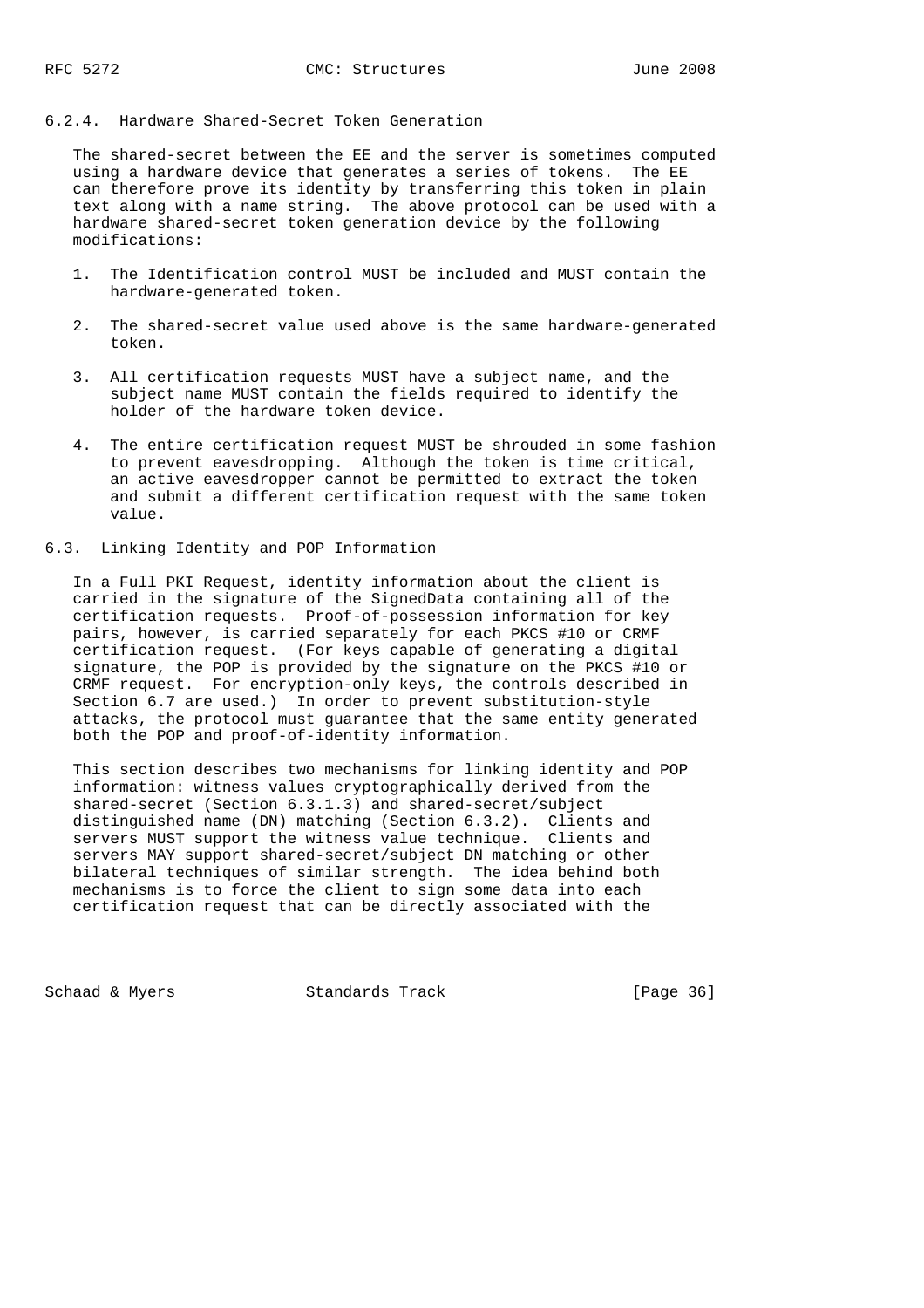shared-secret; this will defeat attempts to include certification requests from different entities in a single Full PKI Request.

6.3.1. Cryptographic Linkage

 The first technique that links identity and POP information forces the client to include a piece of information cryptographically derived from the shared-secret as a signed extension within each certification request (PKCS #10 or CRMF).

6.3.1.1. POP Link Witness Version 2 Controls

The POP Link Witness Version 2 control is identified by the OID:

 $id$ -cmc-popLinkWitnessV2 ::= {  $id$ -cmc 33 }

The POP Link Witness Version 2 control has the ASN.1 definition:

 PopLinkWitnessV2 ::= SEQUENCE { keyGenAlgorithm AlgorithmIdentifier, macAlgorithm AlgorithmIdentifier, witness OCTET STRING }

The fields of PopLinkWitnessV2 have the following meanings:

 keyGenAlgorithm contains the algorithm used to generate the key for the MAC algorithm. This will generally be a hash algorithm, but could be a more complex algorithm.

 macAlgorithm contains the algorithm used to create the witness value.

witness contains the computed witness value.

 This technique is useful if null subject DNs are used (because, for example, the server can generate the subject DN for the certificate based only on the shared-secret). Processing begins when the client receives the shared-secret out-of-band from the server. The client then computes the following values:

- 1. The client generates a random byte-string, R, which SHOULD be at least 512 bits in length.
- 2. The key is computed from the shared-secret using the algorithm in keyGenAlgorithm.

Schaad & Myers **Standards Track** [Page 37]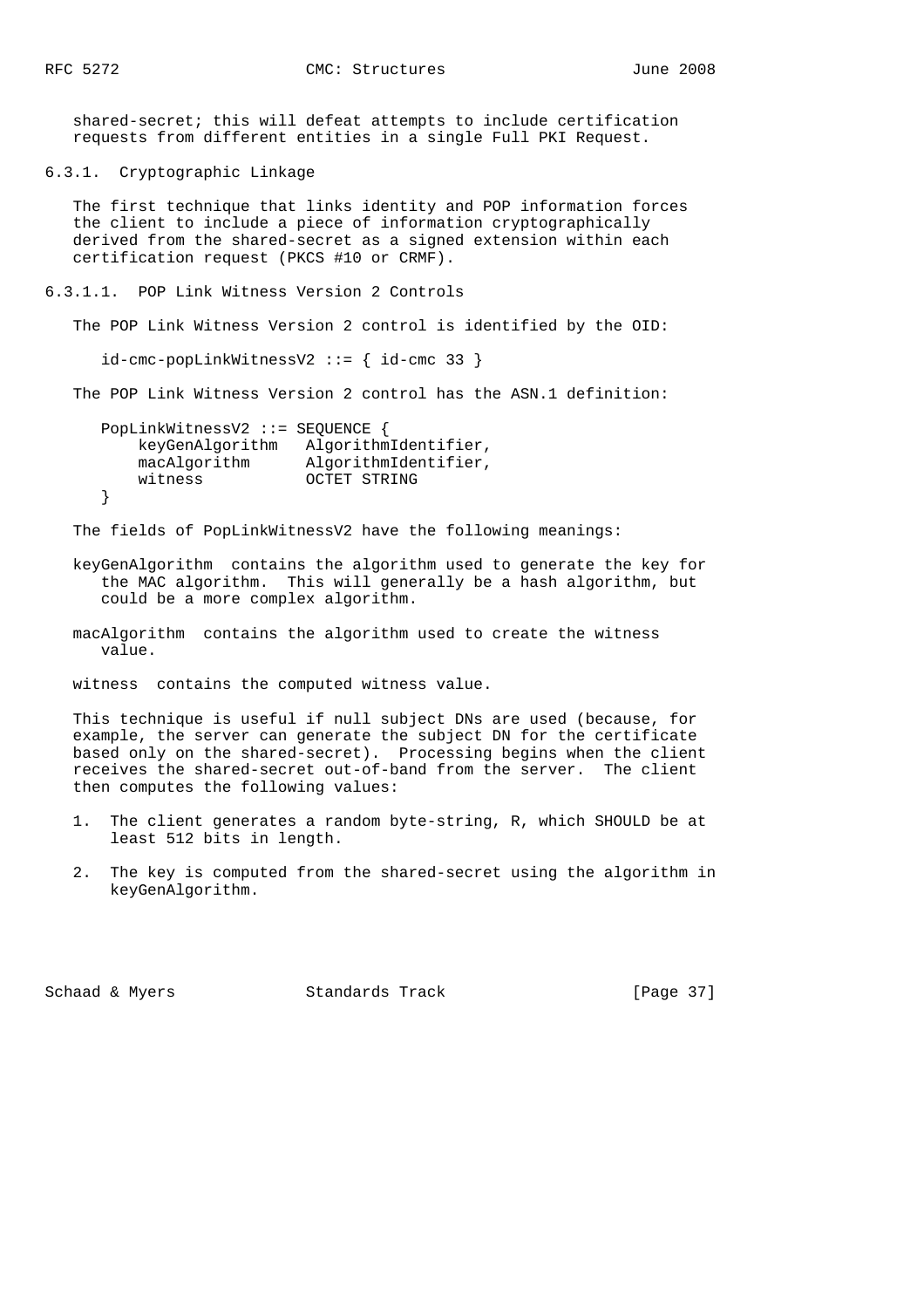- 3. A MAC is then computed over the random value produced in Step 1, using the key computed in Step 2.
- 4. The random value produced in Step 1 is encoded as the value of a POP Link Random control. This control MUST be included in the Full PKI Request.
- 5. The MAC value produced in Step 3 is placed in either the POP Link Witness control or the witness field of the POP Link Witness V2 control.
	- \* For CRMF, the POP Link Witness/POP Link Witness V2 control is included in the controls field of the CertRequest structure.
	- \* For PKCS #10, the POP Link Witness/POP Link Witness V2 control is included in the attributes field of the CertificationRequestInfo structure.

 Upon receipt, servers MUST verify that each certification request contains a copy of the POP Link Witness/POP Link Witness V2 control and that its value was derived using the above method from the shared-secret and the random string included in the POP Link Random control.

 The Identification control (see Section 6.2.3) or the subject DN of a certification request can be used to help identify which shared secret was used.

6.3.1.2. POP Link Witness Control

The POP Link Witness control is identified by the OID:

id-cmc-popLinkWitness ::= { id-cmc 23 }

The POP Link Witness control has the ASN.1 definition:

PopLinkWitness ::= OCTET STRING

 For this control, SHA-1 is used as the key generation algorithm. HMAC-SHA1 is used as the mac algorithm.

6.3.1.3. POP Link Random Control

The POP Link Random control is identified by the OID:

id-cmc-popLinkRandom ::= { id-cmc 22 }

Schaad & Myers Standards Track [Page 38]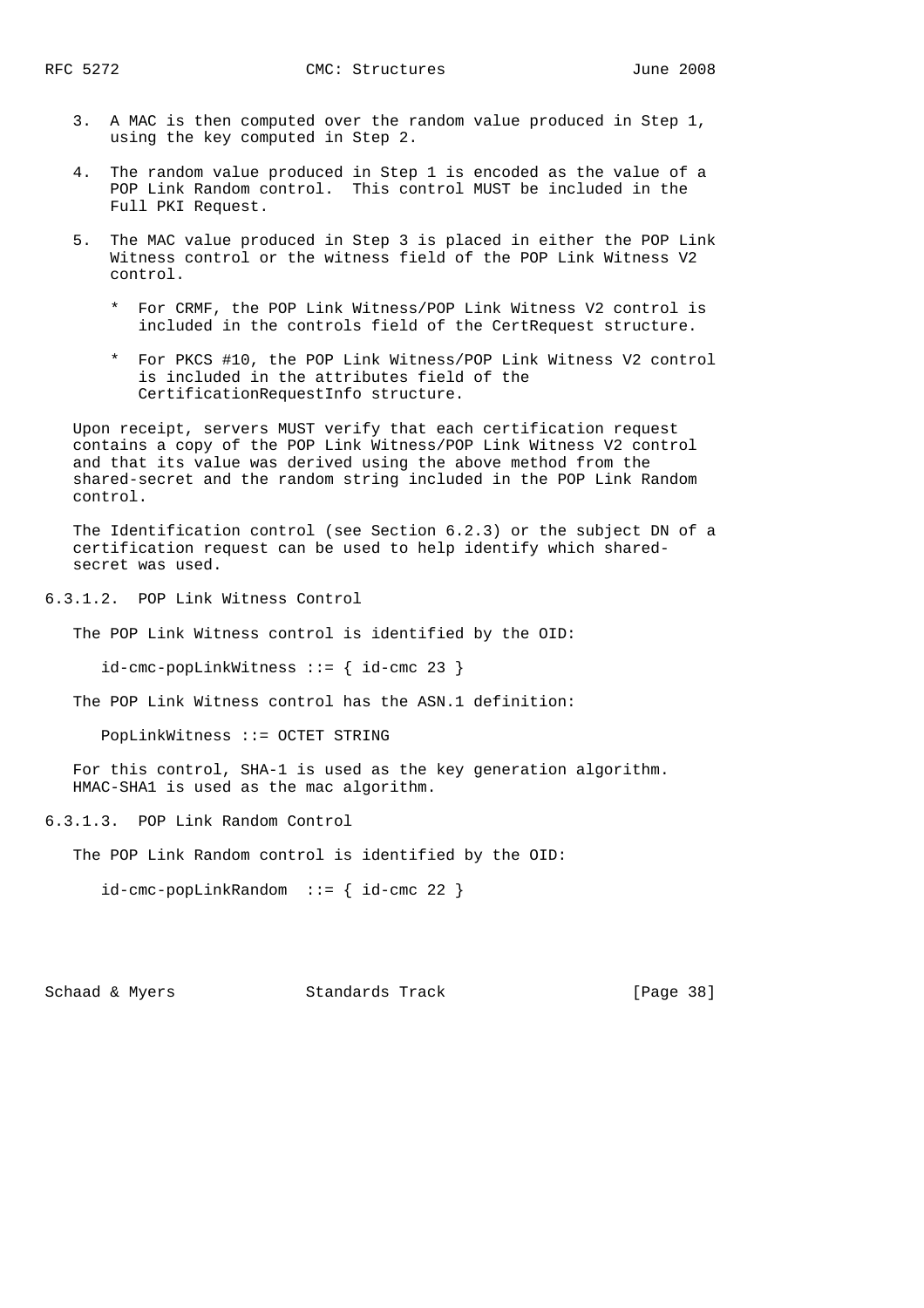The POP Link Random control has the ASN.1 definition:

PopLinkRandom ::= OCTET STRING

6.3.2. Shared-Secret/Subject DN Linking

 The second technique to link identity and POP information is to link a particular subject distinguished name (subject DN) to the shared secrets that are distributed out-of-band and to require that clients using the shared-secret to prove identity include that exact subject DN in every certification request. It is expected that many client server connections that use shared-secret-based proof-of-identity will use this mechanism. (It is common not to omit the subject DN information from the certification request.)

 When the shared-secret is generated and transferred out-of-band to initiate the registration process (Section 6.2), a particular subject DN is also associated with the shared-secret and communicated to the client. (The subject DN generated MUST be unique per entity in accordance with the CA policy; a null subject DN cannot be used. A common practice could be to place the identification value as part of the subject DN.) When the client generates the Full PKI Request, it MUST use these two pieces of information as follows:

- 1. The client MUST include the specific subject DN that it received along with the shared-secret as the subject name in every certification request (PKCS #10 and/or CRMF) in the Full PKI Request. The subject names in the certification requests MUST NOT be null.
- 2. The client MUST include an Identity Proof control (Section 6.2.2) or Identity Proof Version 2 control (Section 6.2.1), derived from the shared-secret, in the Full PKI Request.

 The server receiving this message MUST (a) validate the Identity Proof control and then, (b) check that the subject DN included in each certification request matches that associated with the shared secret. If either of these checks fails, the certification request MUST be rejected.

6.3.3. Renewal and Rekey Messages

 When doing a renewal or rekey certification request, linking identity and POP information is simple. The client copies the subject DN for a current signing certificate into the subject name field of each certification request that is made. The POP for each certification request will now cover that information. The outermost signature layer is created using the current signing certificate, which allows

Schaad & Myers Standards Track [Page 39]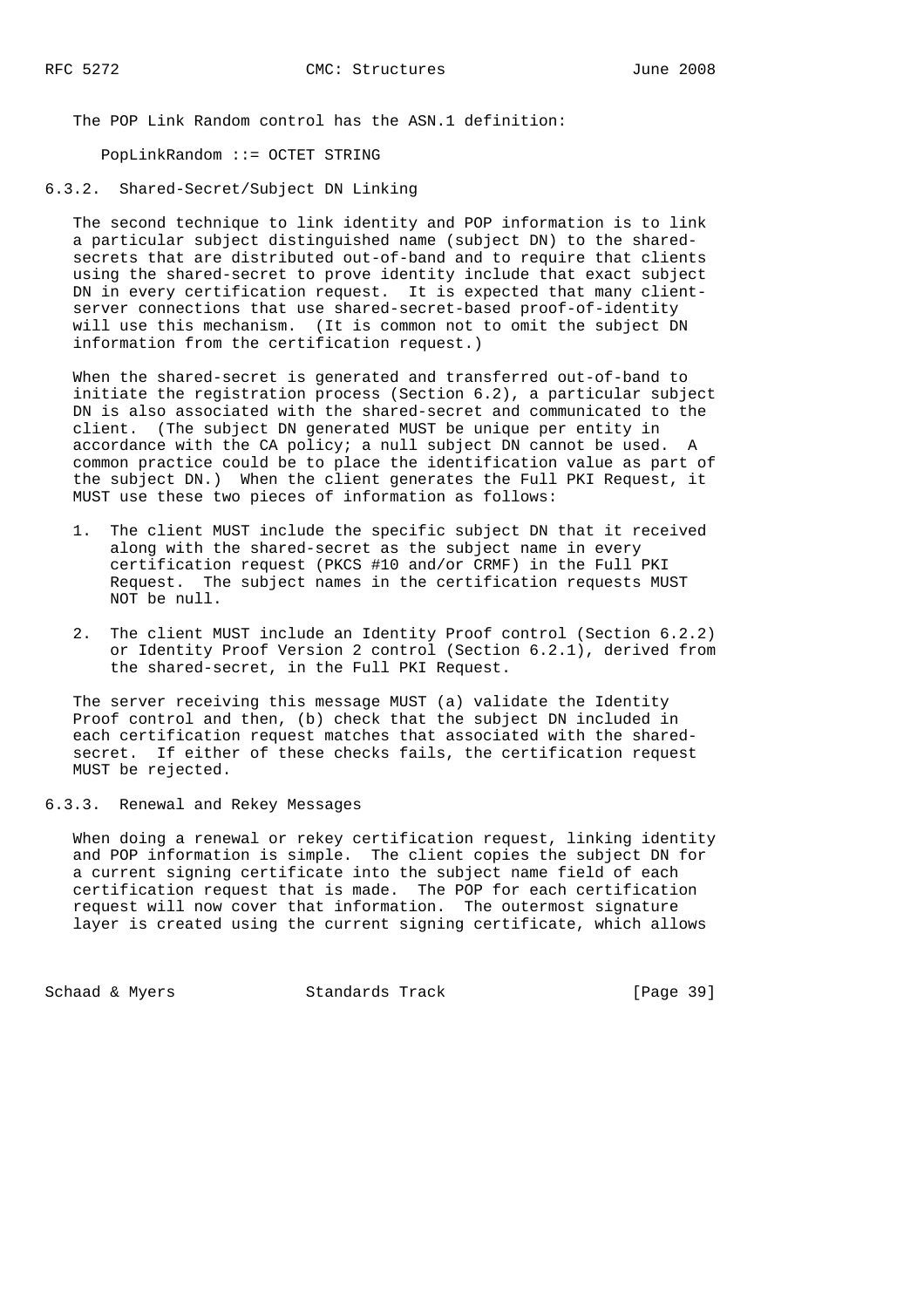the original identity to be associated with the certification request. Since the name in the current signing certificate and the names in the certification requests match, the necessary linking has been achieved.

6.4. Data Return Control

 The Data Return control allows clients to send arbitrary data (usually some type of internal state information) to the server and to have the data returned as part of the Full PKI Response. Data placed in a Data Return control is considered to be opaque to the server. The same control is used for both Full PKI Requests and Responses. If the Data Return control appears in a Full PKI Request, the server MUST return it as part of the PKI Response.

 In the event that the information in the Data Return control needs to be confidential, it is expected that the client would apply some type of encryption to the contained data, but the details of this are outside the scope of this specification.

The Data Return control is identified by the OID:

 $id$ -cmc-dataReturn ::= {  $id$ -cmc 4 }

The Data Return control has the ASN.1 definition:

DataReturn ::= OCTET STRING

 A client could use this control to place an identifier marking the exact source of the private key material. This might be the identifier of a hardware device containing the private key.

6.5. RA Certificate Modification Controls

 These controls exist for RAs to be able to modify the contents of a certification request. Modifications might be necessary for various reasons. These include addition of certificate extensions or modification of subject and/or subject alternative names.

 Two controls exist for this purpose. The first control, Modify Certification Request (Section 6.5.1), allows the RA to replace or remove any field in the certificate. The second control, Add Extensions (Section 6.5.2), only allows for the addition of extensions.

Schaad & Myers Standards Track [Page 40]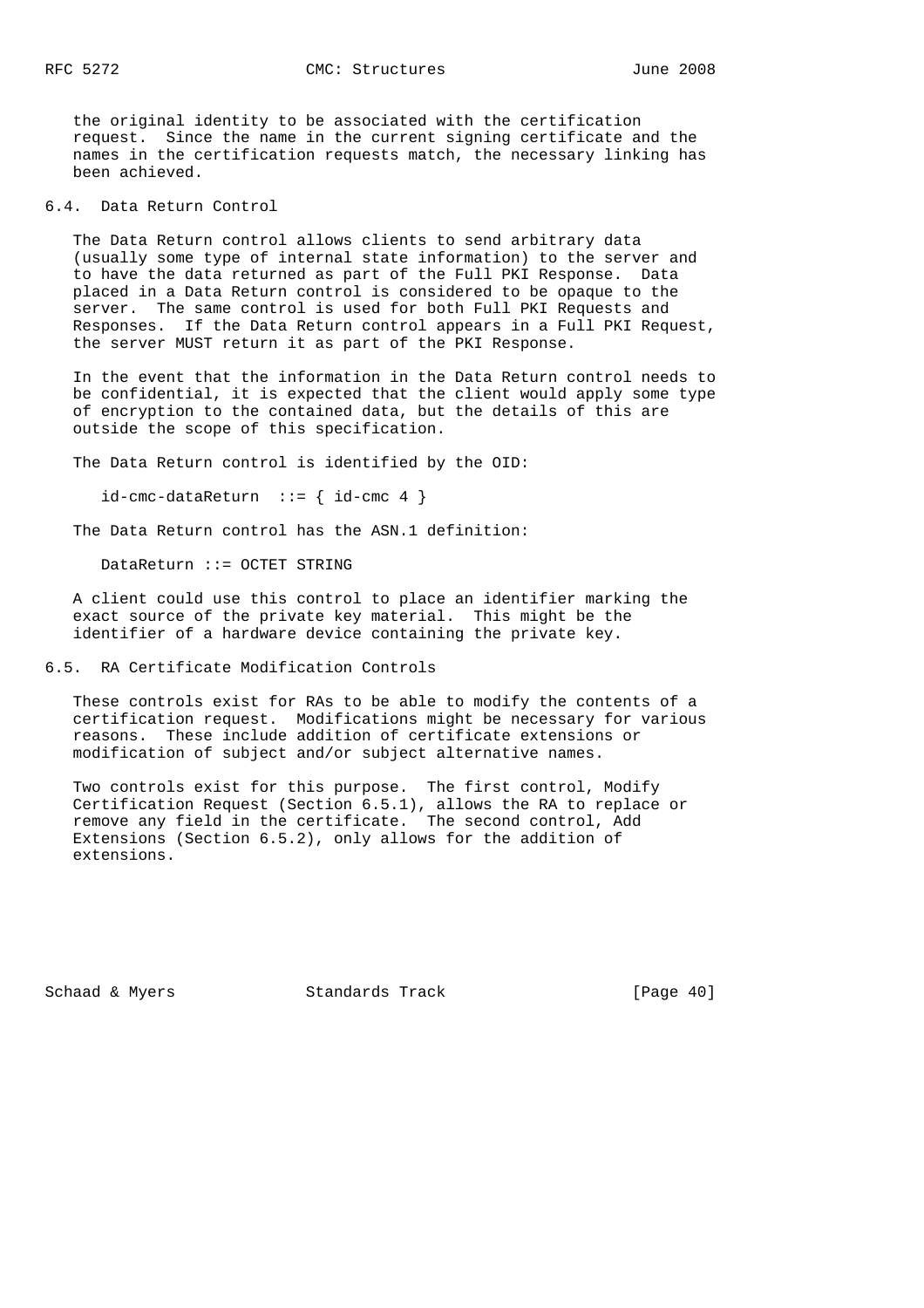6.5.1. Modify Certification Request Control

 The Modify Certification Request control is used by RAs to change fields in a requested certificate.

The Modify Certification Request control is identified by the OID:

id-cmc-modCertTemplate ::= { id-cmc 31 }

The Modify Certification Request has the ASN.1 definition:

| $ModCertTemplate :: = SEQUENCE$ { |                       |
|-----------------------------------|-----------------------|
| pkiDataReference                  | BodyPartPath,         |
| certReferences                    | BodyPartList,         |
| replace                           | BOOLEAN DEFAULT TRUE, |
| certTemplate                      | CertTemplate          |
|                                   |                       |

}

The fields in ModCertTemplate have the following meaning:

 pkiDataReference is the path to the PKI Request containing certification request(s) to be modified.

- certReferences refers to one or more certification requests in the PKI Request referenced by pkiDataReference to be modified. Each BodyPartID of the certReferences sequence MUST be equal to either the bodyPartID of a TaggedCertificationRequest (PKCS #10) or the certReqId of the CertRequest within a CertReqMsg (CRMF). By definition, the certificate extensions included in the certTemplate field are applied to every certification request referenced in the certReferences sequence. If a request corresponding to bodyPartID cannot be found, the CMCFailInfo with a value of badRequest is returned that references this control.
- replace specifies if the target certification request is to be modified by replacing or deleting fields. If the value is TRUE, the data in this control replaces the data in the target certification request. If the value is FALSE, the data in the target certification request is deleted. The action is slightly different for the extensions field of certTemplate; each extension is treated individually rather than as a single unit.
- certTemplate is a certificate template object [CRMF]. If a field is present and replace is TRUE, it replaces that field in the certification request. If the field is present and replace is FALSE, the field in the certification request is removed. If the field is absent, no action is performed. Each extension is treated as a single field.

Schaad & Myers Standards Track [Page 41]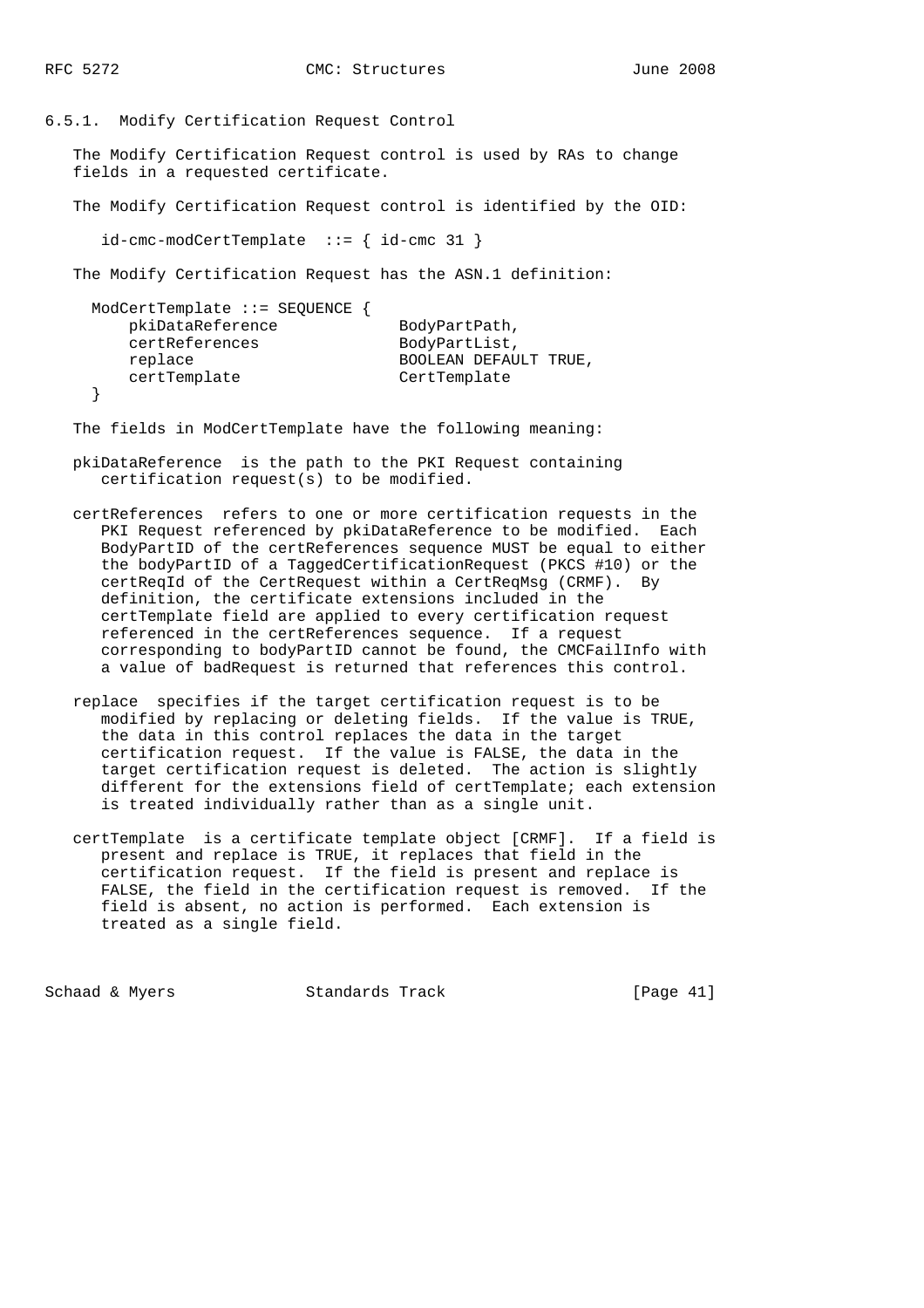Servers MUST be able to process all extensions defined, but not prohibited, in [PKIXCERT]. Servers are not required to be able to process every X.509v3 extension transmitted using this protocol, nor are they required to be able to process other, private extensions. Servers are not required to put all RA-requested extensions into a certificate. Servers are permitted to modify RA-requested extensions. Servers MUST NOT alter an extension so as to reverse the meaning of a client-requested extension. If a certification request is denied due to the inability to handle a requested extension and a Full PKI Response is returned, the server MUST return a CMCFailInfo value with the value of unsupportedExt.

 If a certification request is the target of multiple Modify Certification Request controls, the behavior is:

- o If control A exists in a layer that contains the layer of control B, control A MUST override control B. In other words, controls should be applied from the innermost layer to the outermost layer.
- o If control A and control B are in the same PKIData (i.e., the same wrapping layer), the order of application is non-determinate.

 The same order of application is used if a certification request is the target of both a Modify Certification Request control and an Add Extensions control.

6.5.2. Add Extensions Control

 The Add Extensions control has been deprecated in favor of the Modify Certification Request control. It was replaced so that fields in the certification request other than extensions could be modified.

 The Add Extensions control is used by RAs to specify additional extensions that are to be included in certificates.

The Add Extensions control is identified by the OID:

 $id$ -cmc-addExtensions ::= {  $id$ -cmc 8 }

The Add Extensions control has the ASN.1 definition:

| AddExtensions ::= SEQUENCE $\{$ |                         |
|---------------------------------|-------------------------|
| pkiDataReference                | BodyPartID,             |
| certReferences                  | SEOUENCE OF BodyPartID, |
| extensions                      | SEQUENCE OF Extension   |
|                                 |                         |

Schaad & Myers Standards Track [Page 42]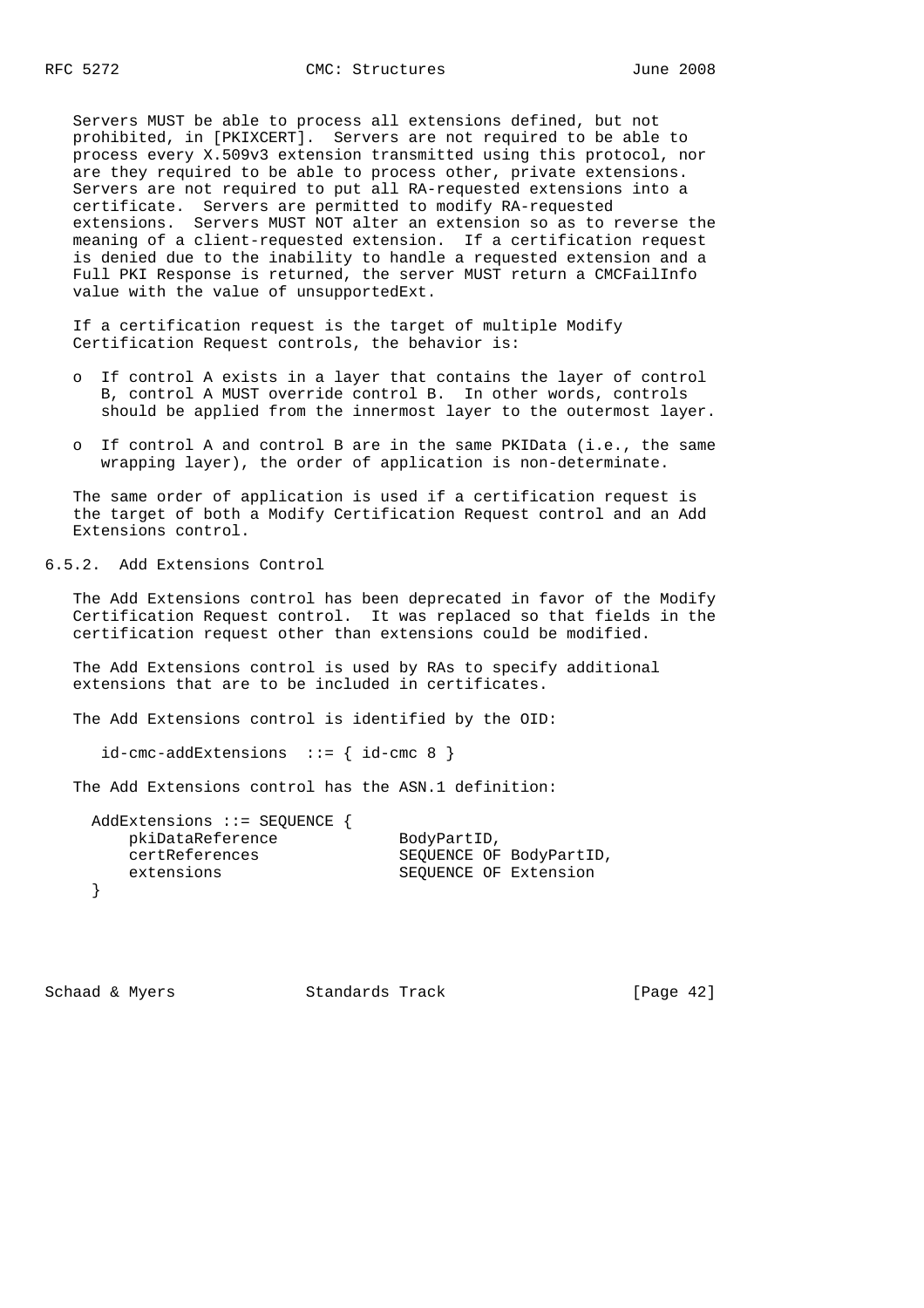The fields in AddExtensions have the following meaning:

- pkiDataReference contains the body part identity of the embedded certification request.
- certReferences is a list of references to one or more of the certification requests contained within a PKIData. Each body part identifier of the certReferences sequence MUST be equal to either the bodyPartID of a TaggedCertificationRequest (PKCS #10) or the certReqId of the CertRequest within a CertReqMsg (CRMF). By definition, the listed extensions are to be applied to every certification request referenced in the certReferences sequence. If a certification request corresponding to bodyPartID cannot be found, the CMCFailInfo with a value of badRequest is returned referencing this control.
- extensions is a sequence of extensions to be applied to the referenced certification requests.

 Servers MUST be able to process all extensions defined, but not prohibited, in [PKIXCERT]. Servers are not required to be able to process every X.509v3 extension transmitted using this protocol, nor are they required to be able to process other, private extensions. Servers are not required to put all RA-requested extensions into a certificate. Servers are permitted to modify RA-requested extensions. Servers MUST NOT alter an extension so as to reverse the meaning of a client-requested extension. If a certification request is denied due to the inability to handle a requested extension and a response is returned, the server MUST return a CMCFailInfo with the value of unsupportedExt.

 If multiple Add Extensions controls exist in a Full PKI Request, the exact behavior is left up to the CA policy. However, it is recommended that the following policy be used. These rules would be applied to individual extensions within an Add Extensions control (as opposed to an "all or nothing" approach).

- 1. If the conflict is within a single PKIData, the certification request would be rejected with a CMCFailInfo value of badRequest.
- 2. If the conflict is between different PKIData, the outermost version of the extension would be used (allowing an RA to override the requested extension).

Schaad & Myers Standards Track [Page 43]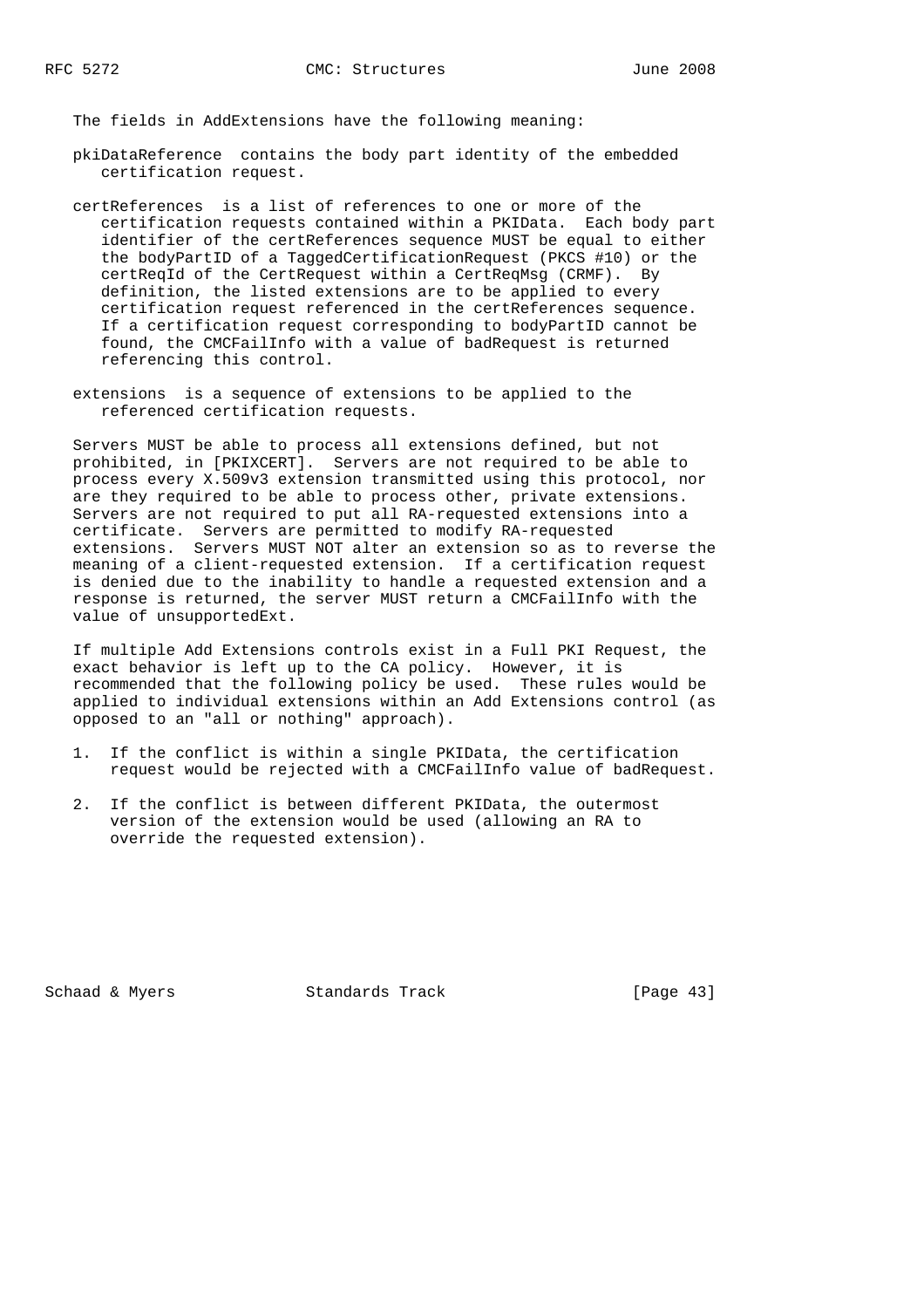6.6. Transaction Identifier Control and Sender and Recipient Nonce Controls

 Transactions are identified and tracked with a transaction identifier. If used, clients generate transaction identifiers and retain their value until the server responds with a Full PKI Response that completes the transaction. Servers correspondingly include received transaction identifiers in the Full PKI Response.

The Transaction Identifier control is identified by the OID:

 $id$ -cmc-transactionId ::= {  $id$ -cmc 5 }

The Transaction Identifier control has the ASN.1 definition:

TransactionId ::= INTEGER

 The Transaction Identifier control identifies a given transaction. It is used by client and server to manage the state of an operation. Clients MAY include a Transaction Identifier control in a request. If the original request contains a Transaction Identifier control, all subsequent requests and responses MUST include the same Transaction Identifier control.

 Replay protection is supported through the use of the Sender and Recipient Nonce controls. If nonces are used, in the first message of a transaction, a Recipient Nonce control is not transmitted; a Sender Nonce control is included by the transaction originator and retained for later reference. The recipient of a Sender Nonce control reflects this value back to the originator as a Recipient Nonce control and includes its own Sender Nonce control. Upon receipt by the transaction originator of this response, the transaction originator compares the value of Recipient Nonce control to its retained value. If the values match, the message can be accepted for further security processing. The received value for a Sender Nonce control is also retained for inclusion in the next message associated with the same transaction.

 The Sender Nonce and Recipient Nonce controls are identified by the OIDs:

 id-cmc-senderNonce ::= { id-cmc 6 } id-cmc-recipientNonce ::= { id-cmc 7 }

The Sender Nonce control has the ASN.1 definition:

SenderNonce ::= OCTET STRING

Schaad & Myers Standards Track [Page 44]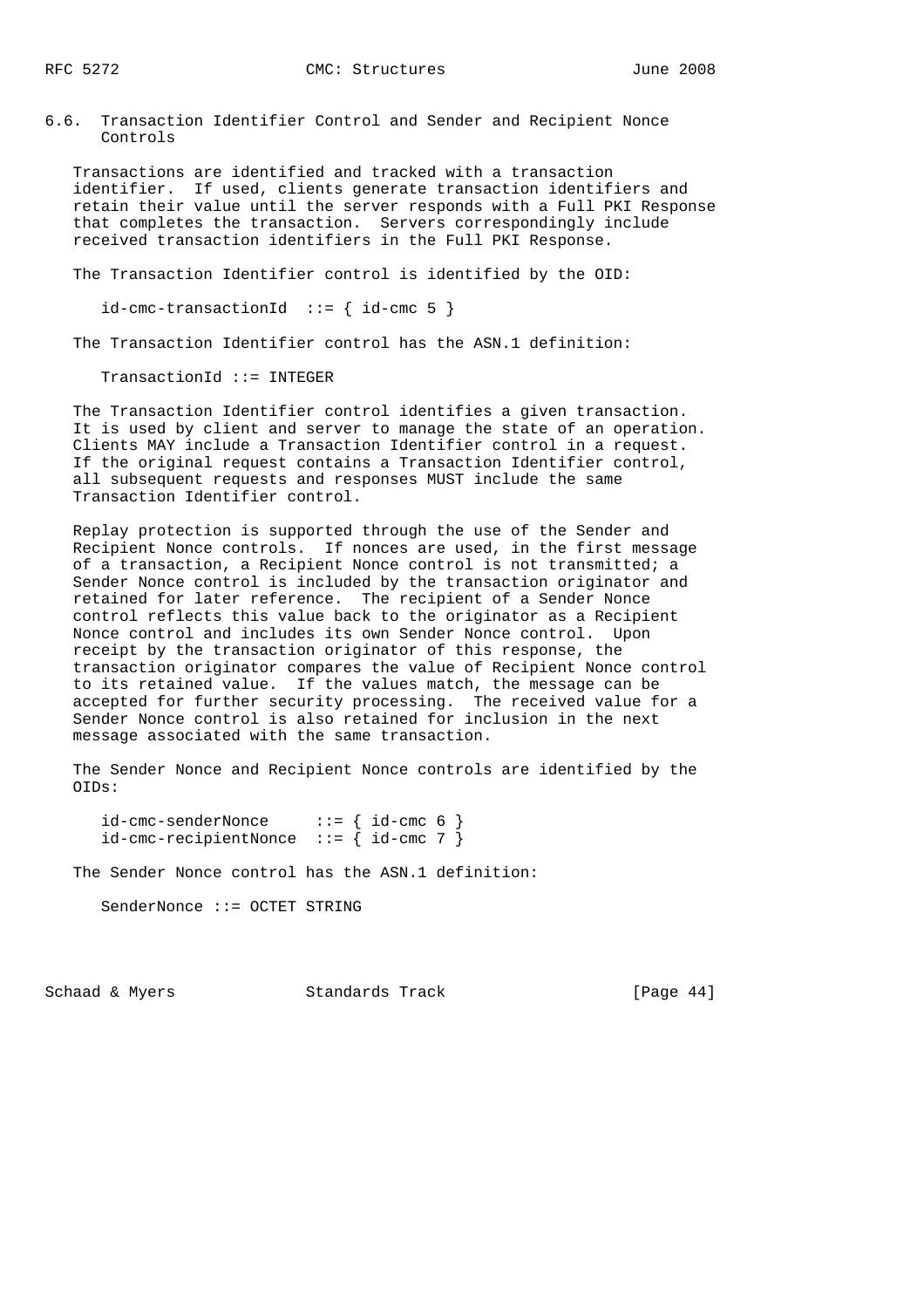The Recipient Nonce control has the ASN.1 definition:

RecipientNonce ::= OCTET STRING

 Clients MAY include a Sender Nonce control in the initial PKI Request. If a message includes a Sender Nonce control, the response MUST include the transmitted value of the previously received Sender Nonce control as a Recipient Nonce control and include a new value as its Sender Nonce control.

6.7. Encrypted and Decrypted POP Controls

 Servers MAY require that this POP method be used only if another POP method is unavailable. Servers SHOULD reject all certification requests contained within a PKIData if any required POP is missing for any element within the PKIData.

 Many servers require proof that the entity that generated the certification request actually possesses the corresponding private component of the key pair. For keys that can be used as signature keys, signing the certification request with the private key serves as a POP on that key pair. With keys that can only be used for encryption operations, POP MUST be performed by forcing the client to decrypt a value. See Section 5 of [CRMF] for a detailed discussion of POP.

 By necessity, POP for encryption-only keys cannot be done in one round-trip, since there are four distinct steps:

- 1. Client tells the server about the public component of a new encryption key pair.
- 2. Server sends the client a POP challenge, encrypted with the presented public encryption key.
- 3. Client decrypts the POP challenge using the private key that corresponds to the presented public key and sends the plaintext back to the server.
- 4. Server validates the decrypted POP challenge and continues processing the certification request.

 CMC defines two different controls. The first deals with the encrypted challenge sent from the server to the user in Step 2. The second deals with the decrypted challenge sent from the client to the server in Step 3.

Schaad & Myers Standards Track [Page 45]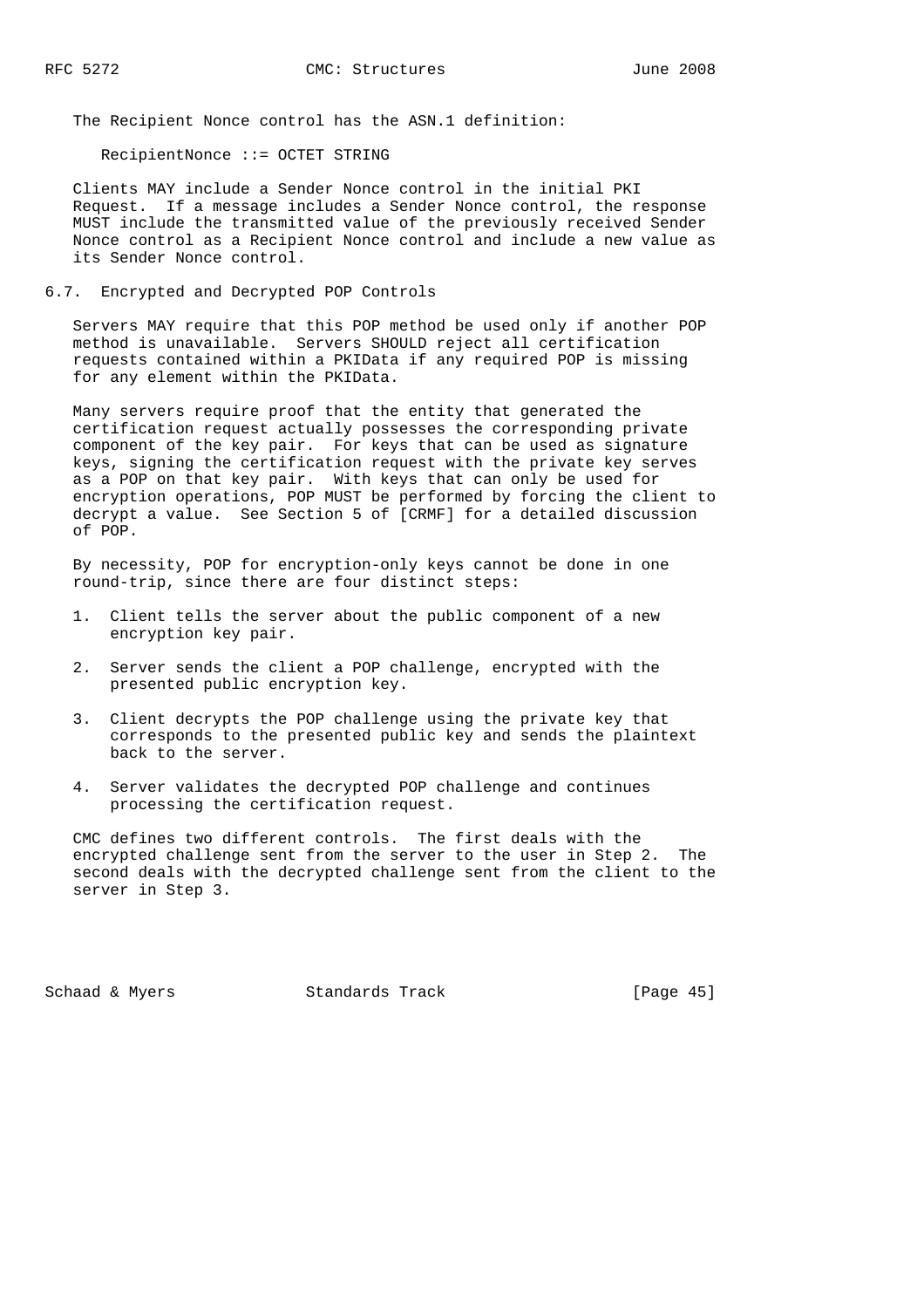The Encrypted POP control is used to send the encrypted challenge from the server to the client as part of the PKIResponse. (Note that it is assumed that the message sent in Step 1 above is a Full PKI Request and that the response in Step 2 is a Full PKI Response including a CMCFailInfo specifying that a POP is explicitly required, and providing the POP challenge in the encryptedPOP control.)

The Encrypted POP control is identified by the OID:

 $id$ -cmc-encryptedPOP ::= {  $id$ -cmc 9 }

The Encrypted POP control has the ASN.1 definition:

```
 EncryptedPOP ::= SEQUENCE {
         request TaggedRequest,
         cms ContentInfo,
 thePOPAlgID AlgorithmIdentifier,
 witnessAlgID AlgorithmIdentifier,
         witness OCTET STRING
     }
```
The Decrypted POP control is identified by the OID:

```
 id-cmc-decryptedPOP ::= { id-cmc 10 }
```
The Decrypted POP control has the ASN.1 definition:

```
 DecryptedPOP ::= SEQUENCE {
 bodyPartID BodyPartID,
 thePOPAlgID AlgorithmIdentifier,
         thePOP OCTET STRING
     }
```
The encrypted POP algorithm works as follows:

- 1. The server randomly generates the POP Proof Value and associates it with the request.
- 2. The server returns the Encrypted POP control with the following fields set:

 request is the original certification request (it is included here so the client need not keep a copy of the request).

 cms is an EnvelopedData, the encapsulated content type being id data and the content being the POP Proof Value; this value needs to be long enough that one cannot reverse the value from the witness hash. If the certification request contains a

Schaad & Myers **Standards Track** [Page 46]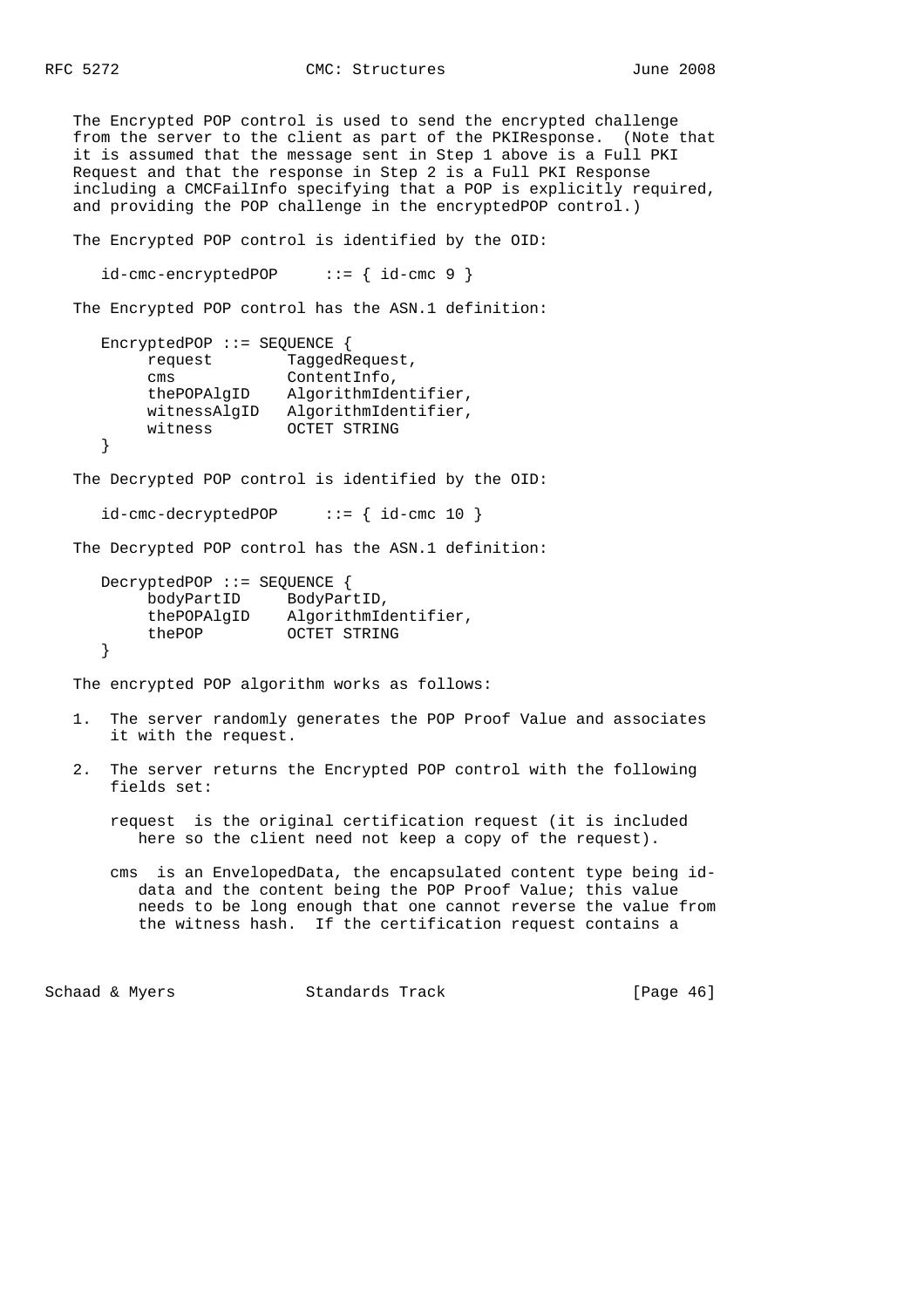Subject Key Identifier (SKI) extension, then the recipient identifier SHOULD be the SKI. If the issuerAndSerialNumber form is used, the IssuerName MUST be encoded as NULL and the SerialNumber as the bodyPartID of the certification request.

- thePOPAlgID identifies the algorithm to be used in computing the return POP value.
- witnessAlgID identifies the hash algorithm used on the POP Proof Value to create the field witness.

witness is the hashed value of the POP Proof Value.

- 3. The client decrypts the cms field to obtain the POP Proof Value. The client computes H(POP Proof Value) using the witnessAlgID and compares to the value of witness. If the values do not compare or the decryption is not successful, the client MUST abort the enrollment process. The client aborts the process by sending a request containing a CMC Status Info control with CMCFailInfo value of popFailed.
- 4. The client creates the Decrypted POP control as part of a new PKIData. The fields in the DecryptedPOP are:

 bodyPartID refers to the certification request in the new PKI Request.

thePOPAlgID is copied from the encryptedPOP.

 thePOP contains the possession proof. This value is computed by thePOPAlgID using the POP Proof Value and the request.

 5. The server then re-computes the value of thePOP from its cached value and the request and compares to the value of thePOP. If the values do not match, the server MUST NOT issue the certificate. The server MAY re-issue a new challenge or MAY fail the request altogether.

 When defining the algorithms for thePOPAlgID and witnessAlgID, care must be taken to ensure that the result of witnessAlgID is not a useful value to shortcut the computation with thePOPAlgID. The POP Proof Value is used as the secret value in the HMAC algorithm and the request is used as the data. If the POP Proof Value is greater than 64 bytes, only the first 64 bytes of the POP Proof Value is used as the secret.

Schaad & Myers Standards Track [Page 47]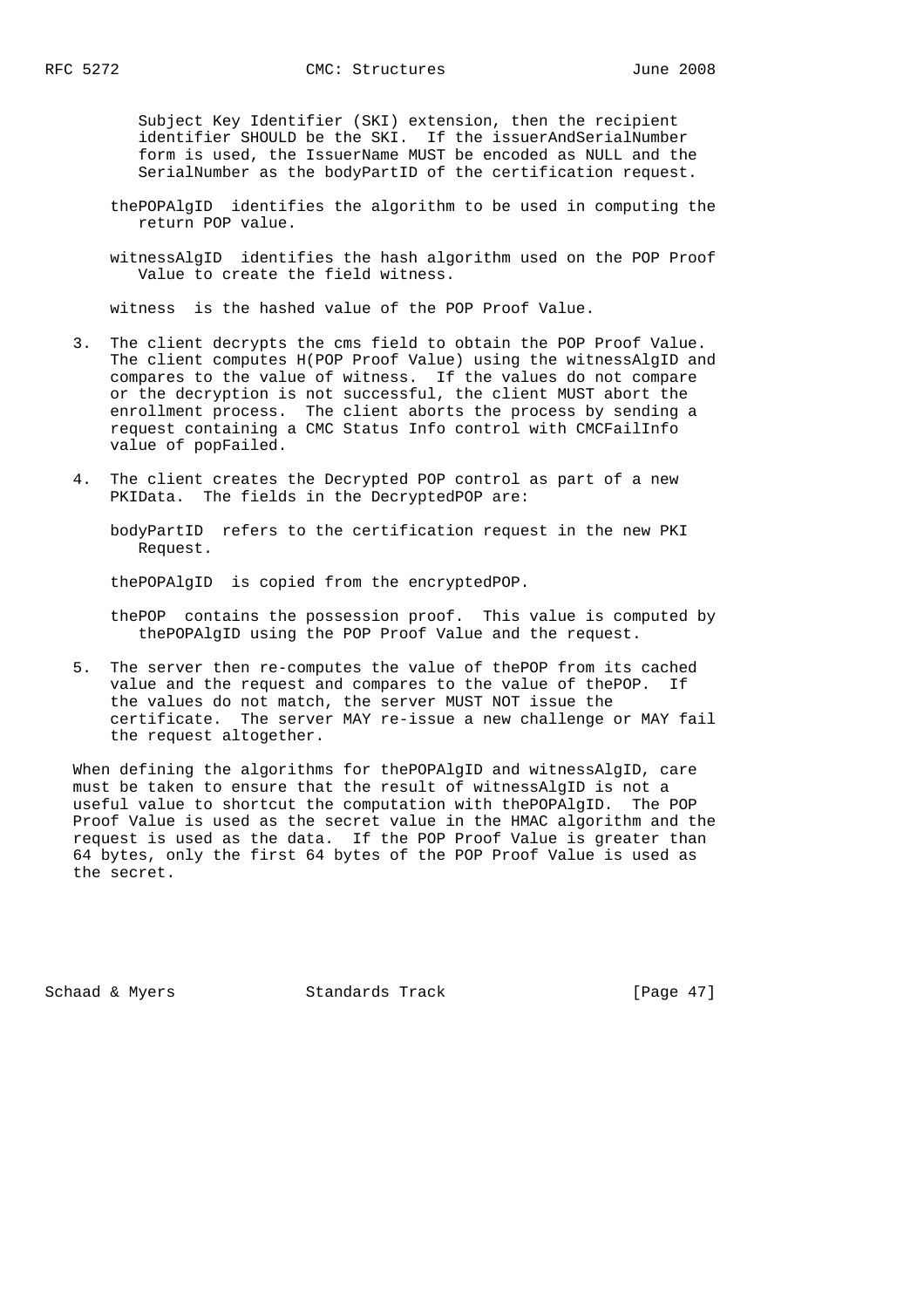One potential problem with the algorithm above is the amount of state that a CA needs to keep in order to verify the returned POP value. The following describes one of many possible ways of addressing the problem by reducing the amount of state kept on the CA to a single (or small set) of values.

- 1. Server generates random seed x, constant across all requests. (The value of x would normally be altered on a regular basis and kept for a short time afterwards.)
- 2. For certification request R, server computes  $y = F(x,R)$ . F can be, for example,  $HMAC-SHA1(x,R)$ . All that's important for statelessness is that y be consistently computable with only known state constant x and function F, other inputs coming from the certification request structure. y should not be predictable based on knowledge of R, thus the use of a one-way function like HMAC-SHA1.
- 6.8. RA POP Witness Control

 In a certification request scenario that involves an RA, the CA may allow (or require) that the RA perform the POP protocol with the entity that generated the certification request. In this case, the RA needs a way to inform the CA that it has done the POP. The RA POP Witness control addresses this issue.

The RA POP Witness control is identified by the OID:

 $id$ -cmc-lraPOPWitness ::= {  $id$ -cmc 11 }

The RA POP Witness control has the ASN.1 definition:

 LraPopWitness ::= SEQUENCE { pkiDataBodyid BodyPartID, bodyIds SEQUENCE of BodyPartID }

The fields in LraPOPWitness have the following meaning:

- pkiDataBodyid contains the body part identifier of the nested TaggedContentInfo containing the client's Full PKI Request. pkiDataBodyid is set to 0 if the request is in the current PKIData.
- bodyIds is a list of certification requests for which the RA has performed an out-of-band authentication. The method of authentication could be archival of private key material, challenge-response, or other means.

Schaad & Myers Standards Track [Page 48]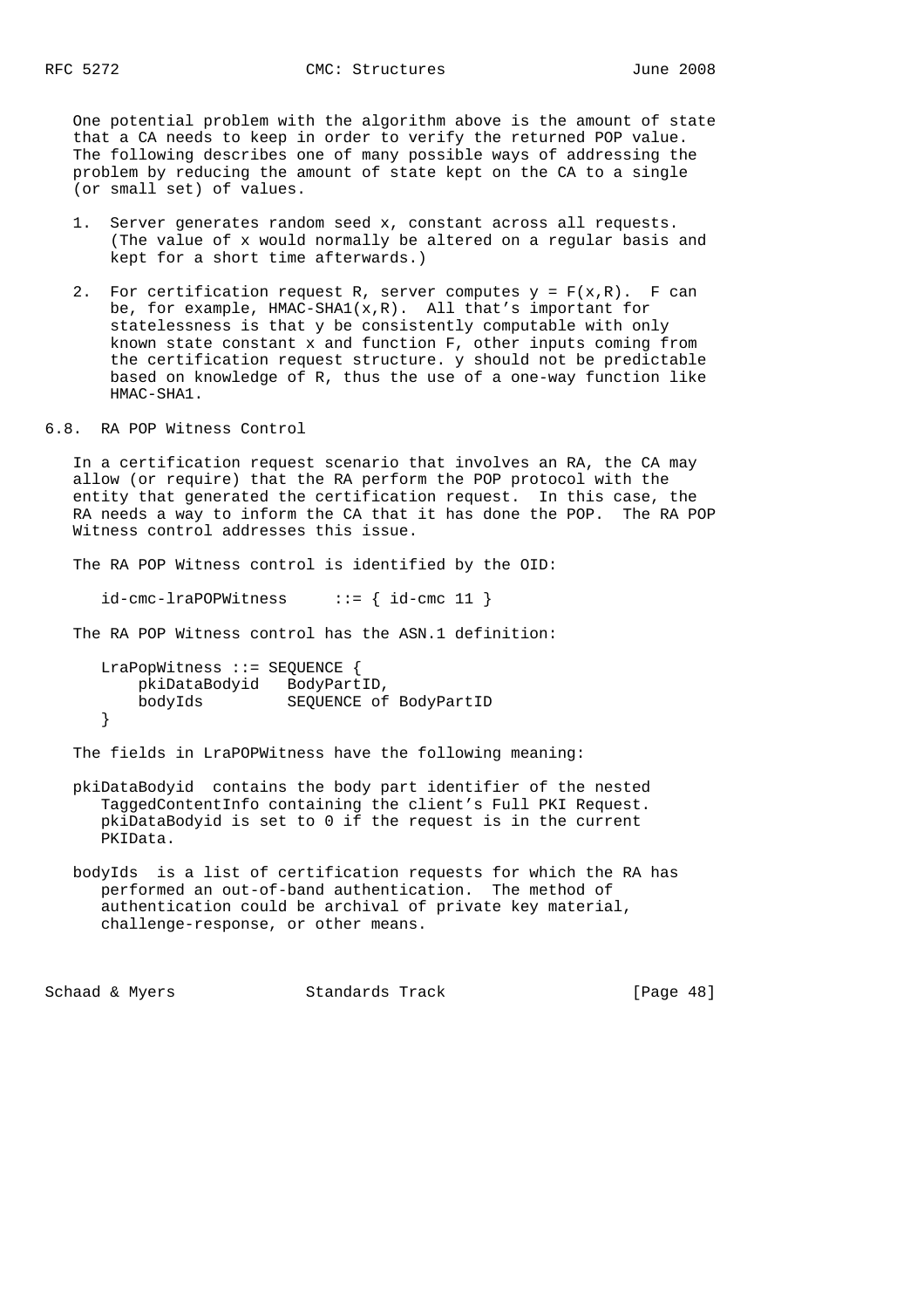If a certification server does not allow an RA to do the POP verification, it returns a CMCFailInfo with the value of popFailed. The CA MUST NOT start a challenge-response to re-verify the POP itself.

6.9. Get Certificate Control

Everything described in this section is optional to implement.

 The Get Certificate control is used to retrieve a previously issued certificate from a certificate repository. A CA, an RA, or an independent service may provide this repository. The clients expected to use this facility are those where a fully deployed directory is either infeasible or undesirable.

The Get Certificate control is identified by the OID:

 $id$ -cmc-getCert ::= {  $id$ -cmc 15 }

The Get Certificate control has the ASN.1 definition:

 GetCert ::= SEQUENCE { issuerName GeneralName, serialNumber INTEGER }

The fields in GetCert have the following meaning:

issuerName is the name of the certificate issuer.

serialNumber identifies the certificate to be retrieved.

 The server that responds to this request places the requested certificate in the certificates field of a SignedData. If the Get Certificate control is the only control in a Full PKI Request, the response should be a Simple PKI Response.

6.10. Get CRL Control

Everything described in this section is optional to implement.

 The Get CRL control is used to retrieve CRLs from a repository of CRLs. A CA, an RA, or an independent service may provide this repository. The clients expected to use this facility are those where a fully deployed directory is either infeasible or undesirable.

The Get CRL control is identified by the OID:

 $id$ -cmc-getCRL ::= {  $id$ -cmc 16 }

Schaad & Myers Standards Track [Page 49]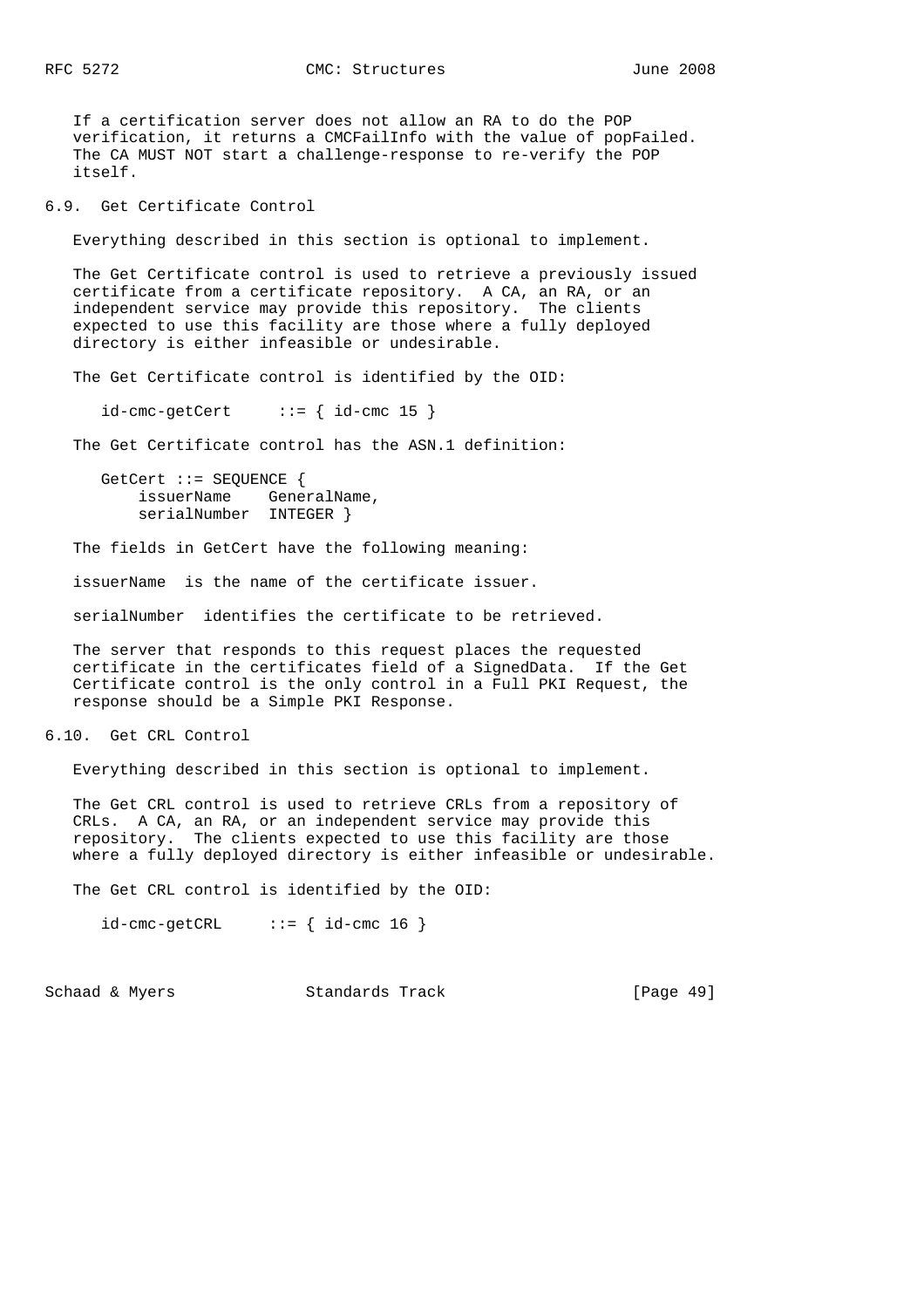The Get CRL control has the ASN.1 definition:

| GetCRL ::= SEQUENCE $\{$ |                           |
|--------------------------|---------------------------|
| issuerName               | Name,                     |
| cRLName                  | GeneralName OPTIONAL,     |
| time                     | GeneralizedTime OPTIONAL, |
| reasons                  | ReasonFlags OPTIONAL }    |

The fields in a GetCRL have the following meanings:

issuerName is the name of the CRL issuer.

- cRLName may be the value of CRLDistributionPoints in the subject certificate or equivalent value in the event the certificate does not contain such a value.
- time is used by the client to specify from among potentially several issues of CRL that one whose thisUpdate value is less than but nearest to the specified time. In the absence of a time component, the CA always returns with the most recent CRL.
- reasons is used to specify from among CRLs partitioned by revocation reason. Implementers should bear in mind that while a specific revocation request has a single CRLReason code -- and consequently entries in the CRL would have a single CRLReason code value -- a single CRL can aggregate information for one or more reasonFlags.

 A server responding to this request places the requested CRL in the crls field of a SignedData. If the Get CRL control is the only control in a Full PKI Request, the response should be a Simple PKI Response.

6.11. Revocation Request Control

 The Revocation Request control is used to request that a certificate be revoked.

The Revocation Request control is identified by the OID:

 $id$ -cmc-revokeRequest ::= {  $id$ -cmc 17 }

Schaad & Myers **Standards Track** [Page 50]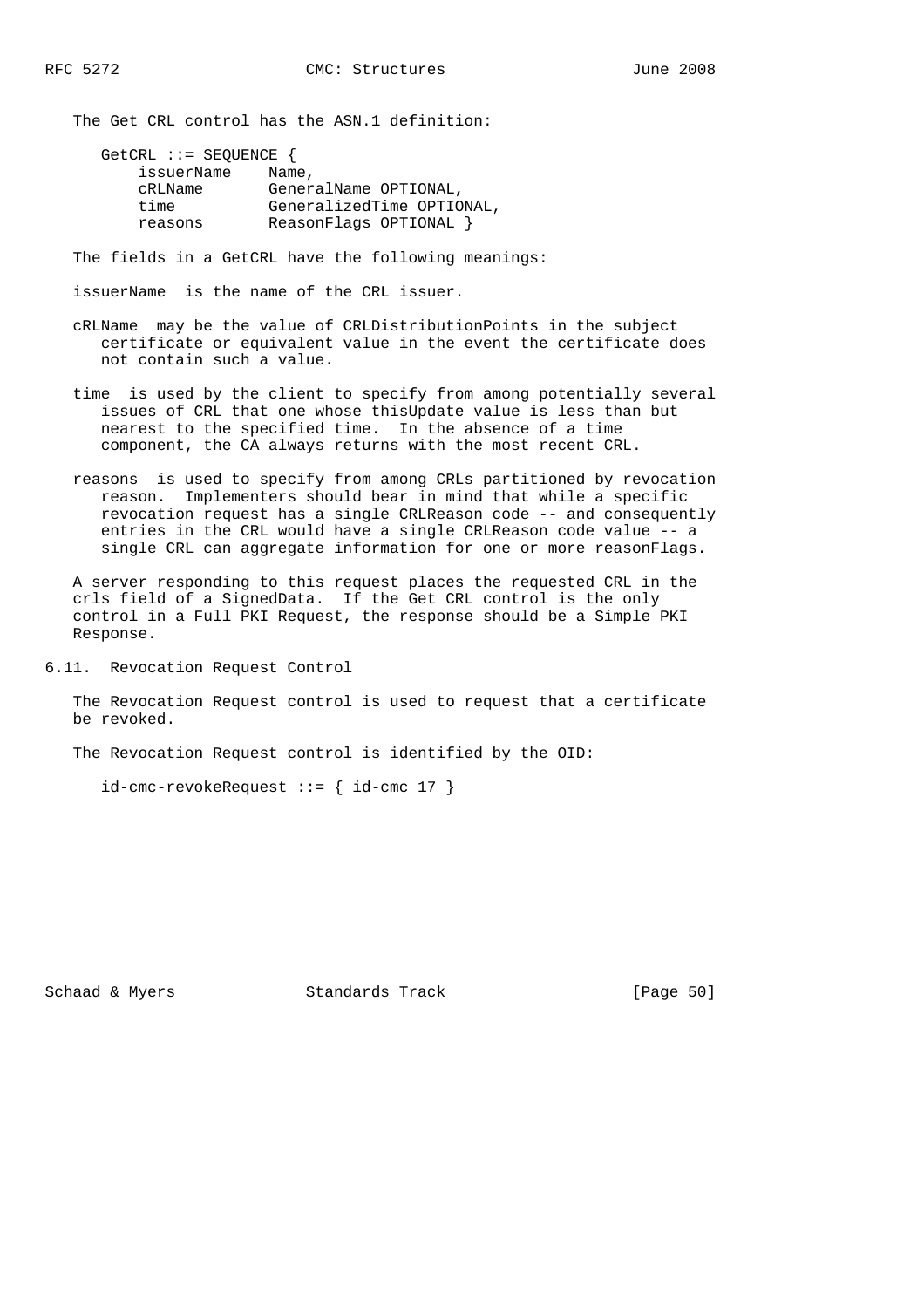The Revocation Request control has the ASN.1 definition:

| $Revolerlequest :: = SEQUENCE$ |                           |
|--------------------------------|---------------------------|
| issuerName                     | Name,                     |
| serialNumber                   | INTEGER,                  |
| reason                         | CRLReason,                |
| invalidityDate                 | GeneralizedTime OPTIONAL, |
| sharedSecret                   | OCTET STRING OPTIONAL,    |
| comment                        | UTF8string OPTIONAL }     |

The fields of RevokeRequest have the following meaning:

issuerName is the issuerName of the certificate to be revoked.

serialNumber is the serial number of the certificate to be revoked.

- reason is the suggested CRLReason code for why the certificate is being revoked. The CA can use this value at its discretion in building the CRL.
- invalidityDate is the suggested value for the Invalidity Date CRL Extension. The CA can use this value at its discretion in building the CRL.
- sharedSecret is a secret value registered by the EE when the certificate was obtained to allow for revocation of a certificate in the event of key loss.

comment is a human-readable comment.

 For a revocation request to be reliable in the event of a dispute, a strong proof-of-origin is required. However, in the instance when an EE has lost use of its signature private key, it is impossible for the EE to produce a digital signature (prior to the certification of a new signature key pair). The Revoke Request control allows the EE to send the CA a shared-secret that may be used as an alternative authenticator in the instance of loss of use of the EE's signature private key. The acceptability of this practice is a matter of local security policy.

 It is possible to sign the revocation for the lost certificate with a different certificate in some circumstances. A client can sign a revocation for an encryption key with a signing certificate if the name information matches. Similarly, an administrator or RA can be assigned the ability to revoke the certificate of a third party. Acceptance of the revocation by the server depends on local policy in these cases.

Schaad & Myers Standards Track [Page 51]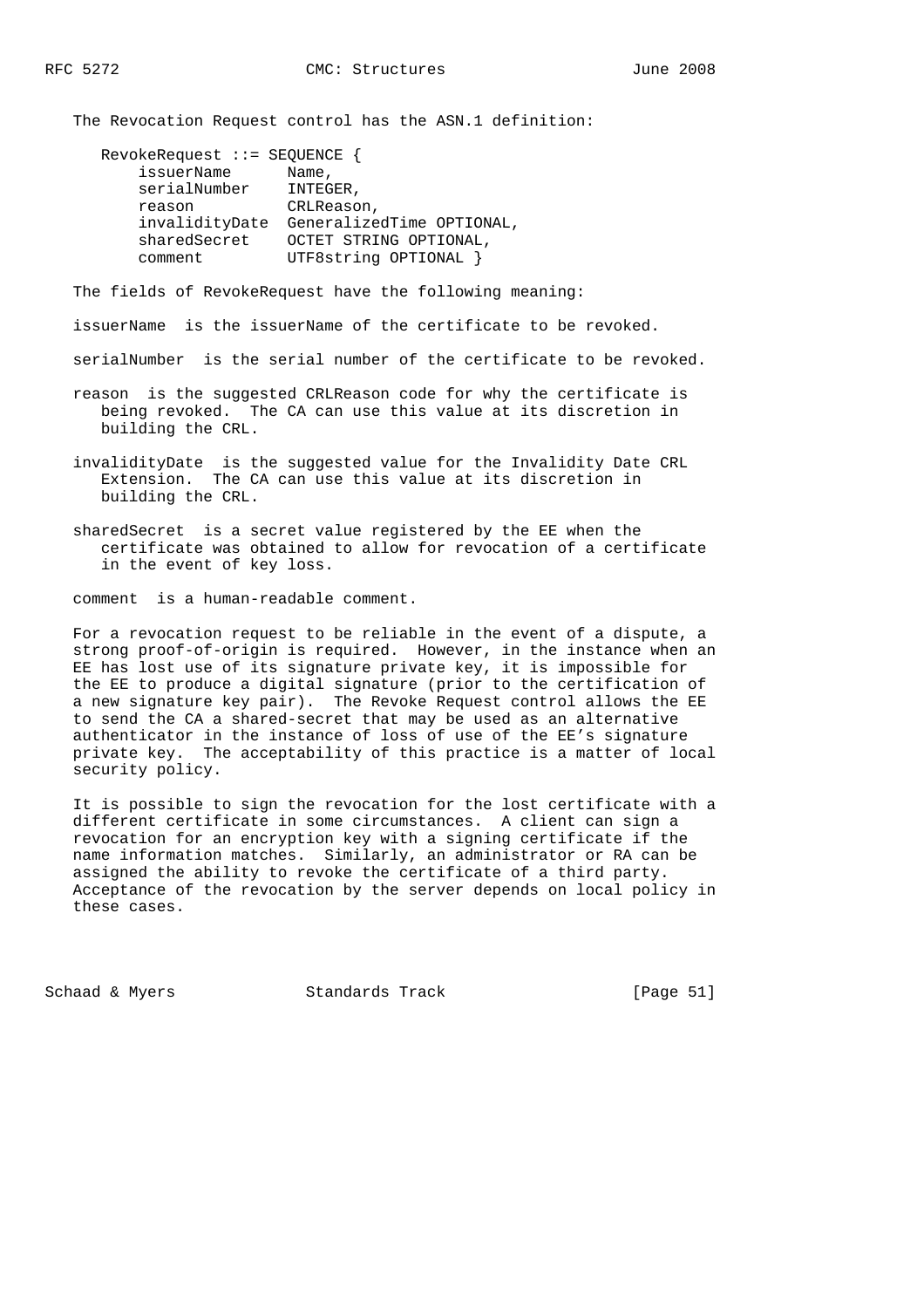Clients MUST provide the capability to produce a digitally signed Revocation Request control. Clients SHOULD be capable of producing an unsigned Revocation Request control containing the EE shared secret (the unsigned message consisting of a SignedData with no signatures). If a client provides shared-secret-based self revocation, the client MUST be capable of producing a Revocation Request control containing the shared-secret. Servers MUST be capable of accepting both forms of revocation requests.

 The structure of an unsigned, shared-secret-based revocation request is a matter of local implementation. The shared-secret does not need to be encrypted when sent in a Revocation Request control. The shared-secret has a one-time use (i.e., it is used to request revocation of the certificate), and public knowledge of the shared secret after the certificate has been revoked is not a problem. Clients need to inform users that the same shared-secret SHOULD NOT be used for multiple certificates.

A Full PKI Response MUST be returned for a revocation request.

6.12. Registration and Response Information Controls

 The Registration Information control allows for clients to pass additional information as part of a Full PKI Request.

The Registration Information control is identified by the OID:

 $id$ -cmc-regInfo ::= {  $id$ -cmc 18 }

The Registration Information control has the ASN.1 definition:

RegInfo ::= OCTET STRING

 The content of this data is based on bilateral agreement between the client and server.

 The Response Information control allows a server to return additional information as part of a Full PKI Response.

The Response Information control is identified by the OID:

 $id$ -cmc-responseInfo ::= {  $id$ -cmc 19 }

The Response Information control has the ASN.1 definition:

ResponseInfo ::= OCTET STRING

Schaad & Myers **Standards Track** [Page 52]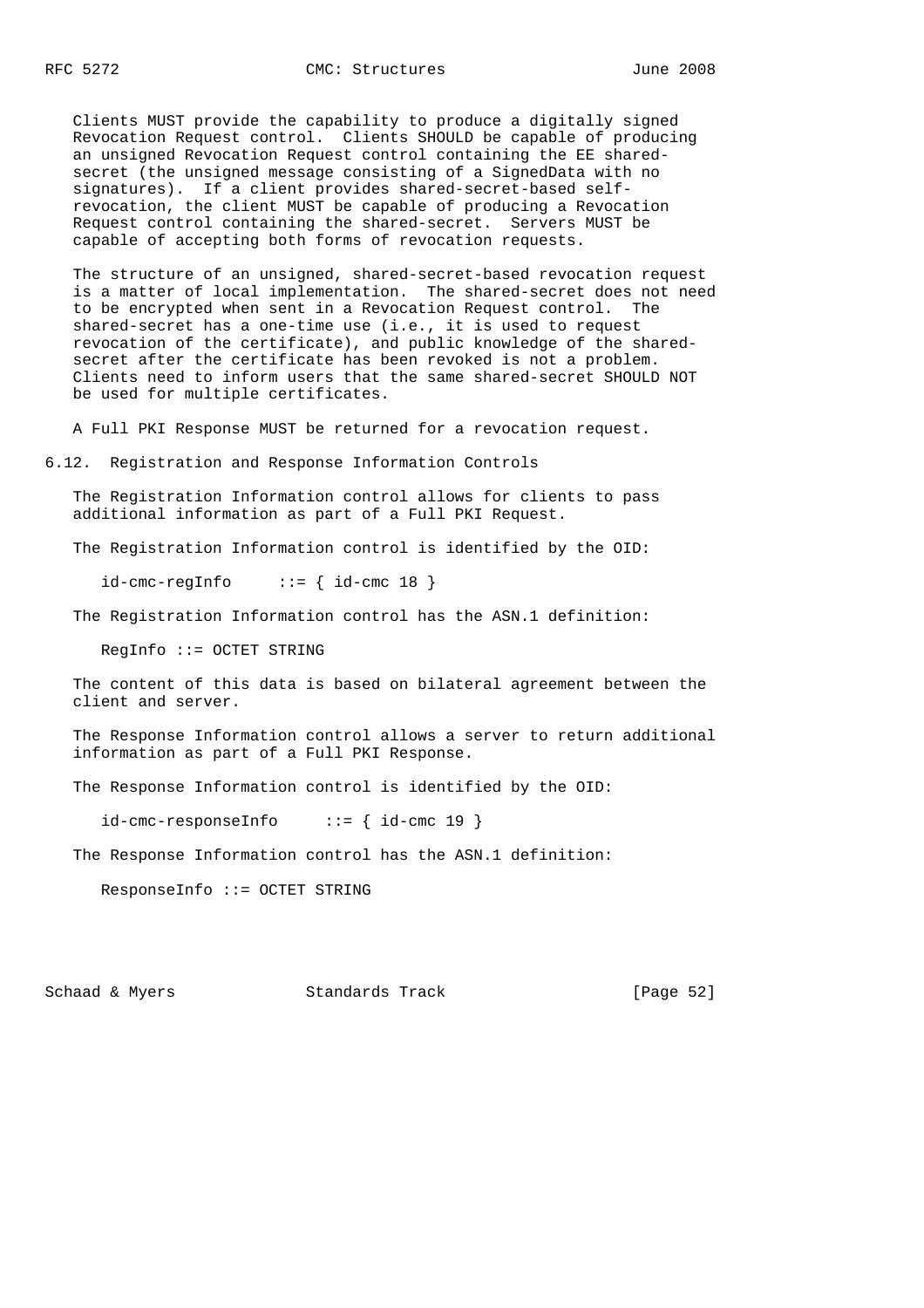The content of this data is based on bilateral agreement between the client and server.

6.13. Query Pending Control

 In some environments, process requirements for manual intervention or other identity checks can delay the return of the certificate. The Query Pending control allows clients to query a server about the state of a pending certification request. The server returns a pendToken as part of the Extended CMC Status Info and the CMC Status Info controls (in the otherInfo field). The client copies the pendToken into the Query Pending control to identify the correct certification request to the server. The server returns a suggested time for the client to query for the state of a pending certification request.

The Query Pending control is identified by the OID:

 $id$ -cmc-queryPending ::= { id-cmc 21 }

The Query Pending control has the ASN.1 definition:

QueryPending ::= OCTET STRING

 If a server returns a pending or partial CMCStatusInfo (the transaction is still pending), the otherInfo MAY be omitted. If the otherInfo is not omitted, the value of 'pendInfo' MUST be the same as the original pendInfo value.

6.14. Confirm Certificate Acceptance Control

 Some CAs require that clients give a positive confirmation that the certificates issued to the EE are acceptable. The Confirm Certificate Acceptance control is used for that purpose. If the CMC Status Info on a PKI Response is confirmRequired, then the client MUST return a Confirm Certificate Acceptance control contained in a Full PKI Request.

 Clients SHOULD wait for the PKI Response from the server that the confirmation has been received before using the certificate for any purpose.

The Confirm Certificate Acceptance control is identified by the OID:

id-cmc-confirmCertAcceptance ::= { id-cmc 24 }

Schaad & Myers **Standards Track** [Page 53]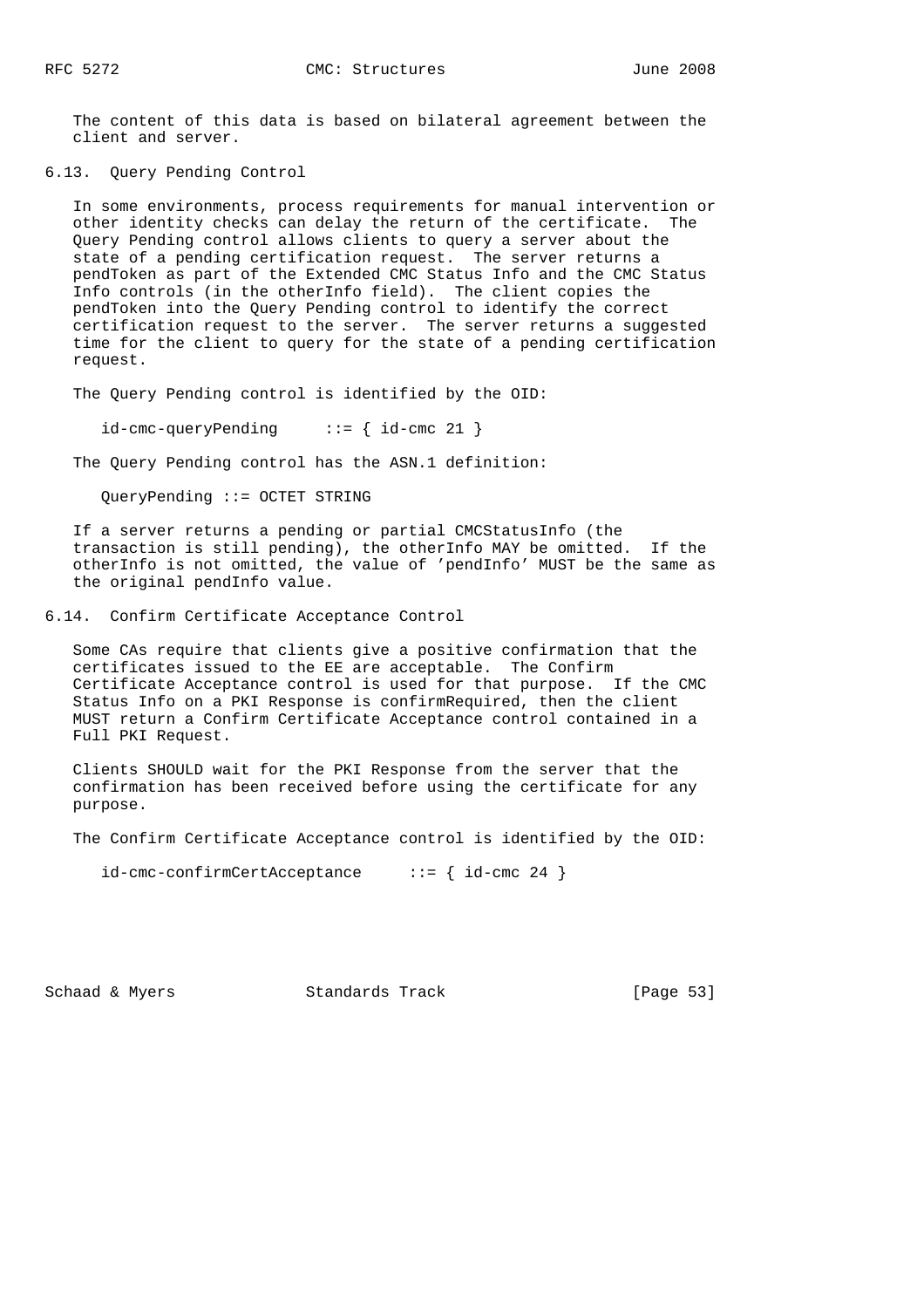The Confirm Certificate Acceptance control has the ASN.1 definition:

CMCCertId ::= IssuerAndSerialNumber

 CMCCertId contains the issuer and serial number of the certificate being accepted.

 Servers MUST return a Full PKI Response for a Confirm Certificate Acceptance control.

 Note that if the CA includes this control, there will be two full round-trips of messages.

- 1. The client sends the certification request to the CA.
- 2. The CA returns a Full PKI Response with the certificate and this control.
- 3. The client sends a Full PKI Request to the CA with an Extended CMC Status Info control accepting and a Confirm Certificate Acceptance control or an Extended CMC Status Info control rejecting the certificate.
- 4. The CA sends a Full PKI Response to the client with an Extended CMC Status Info of success.

6.15. Publish Trust Anchors Control

 The Publish Trust Anchors control allows for the distribution of set trust anchors from a central authority to an EE. The same control is also used to update the set of trust anchors. Trust anchors are distributed in the form of certificates. These are expected, but not required, to be self-signed certificates. Information is extracted from these certificates to set the inputs to the certificates validation algorithm in Section 6.1.1 of [PKIXCERT].

The Publish Trust Anchors control is identified by the OID:

 $id$ -cmc-trustedAnchors ::= {  $id$ -cmc 26 }

The Publish Trust Anchors control has the ASN.1 definition:

 PublishTrustAnchors ::= SEQUENCE { seqNumber INTEGER, hashAlgorithm AlgorithmIdentifier, anchorHashes SEQUENCE OF OCTET STRING }

Schaad & Myers Standards Track [Page 54]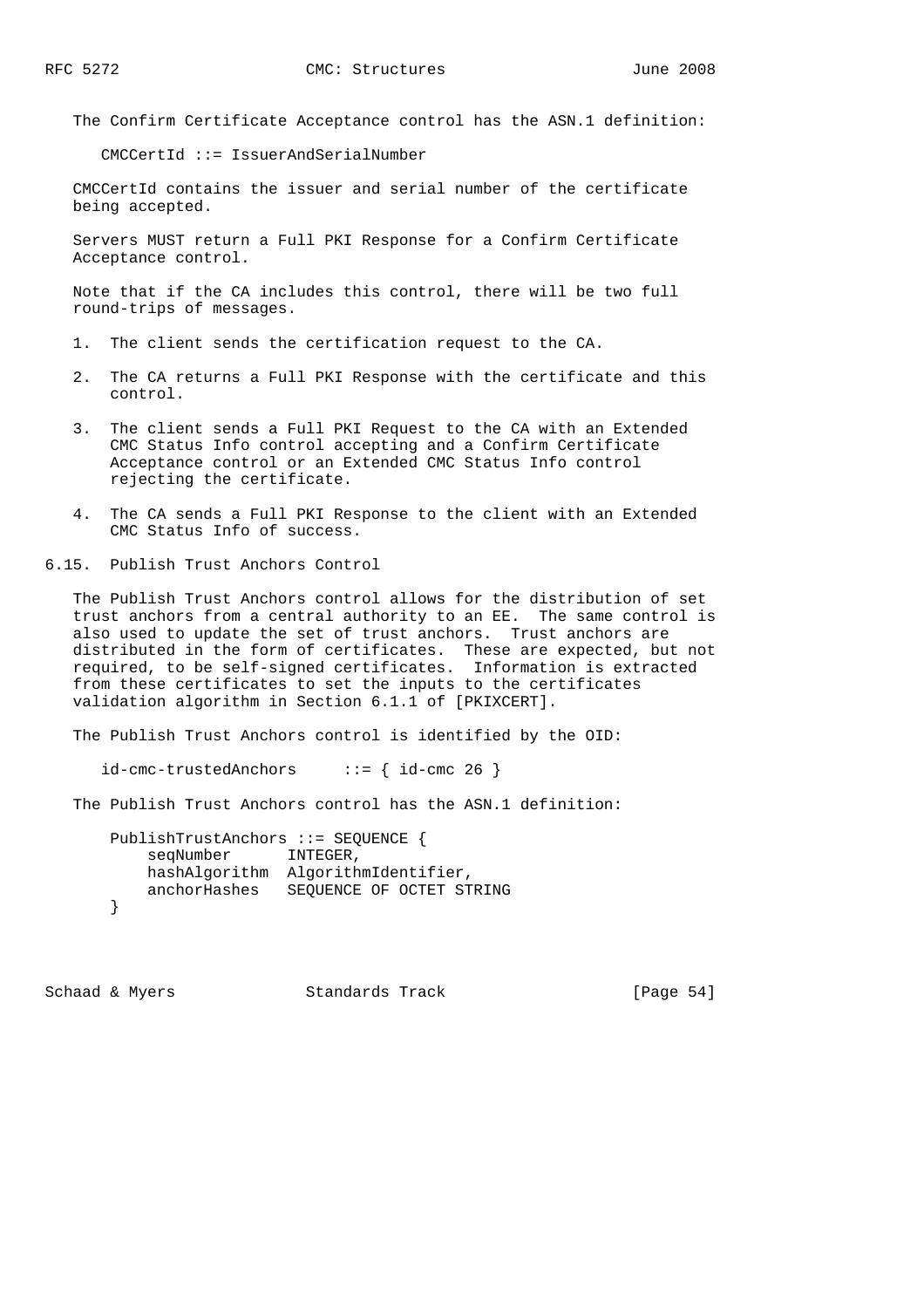The fields in PublishTrustAnchors have the following meaning:

- seqNumber is an integer indicating the location within a sequence of updates.
- hashAlgorithm is the identifier and parameters for the hash algorithm that is used in computing the values of the anchorHashes field. All implementations MUST implement SHA-1 for this field.
- anchorHashes are the hashes for the certificates that are to be treated as trust anchors by the client. The actual certificates are transported in the certificate bag of the containing SignedData structure.

 While it is recommended that the sender place the certificates that are to be trusted in the PKI Response, it is not required as the certificates should be obtainable using normal discovery techniques.

 Prior to accepting the trust anchors changes, a client MUST at least do the following: validate the signature on the PKI Response to a current trusted anchor, check with policy to ensure that the signer is permitted to use the control, validate that the authenticated publish time in the signature is near to the current time, and validate that the sequence number is greater than the previously used one.

 In the event that multiple agents publish a set of trust anchors, it is up to local policy to determine how the different trust anchors should be combined. Clients SHOULD be able to handle the update of multiple trust anchors independently.

 Note: Clients that handle this control must use extreme care in validating that the operation is permissible. Incorrect handling of this control allows for an attacker to change the set of trust anchors on the client.

6.16. Authenticated Data Control

 The Authenticated Data control allows a server to provide data back to the client in an authenticated manner. This control uses the Authenticated Data structure to allow for validation of the data. This control is used where the client has a shared-secret and a secret identifier with the server, but where a trust anchor has not yet been downloaded onto the client so that a signing certificate for the server cannot be validated. The specific case that this control was created for use with is the Publish Trust Anchors control (Section 6.15), but it may be used in other cases as well.

Schaad & Myers Standards Track [Page 55]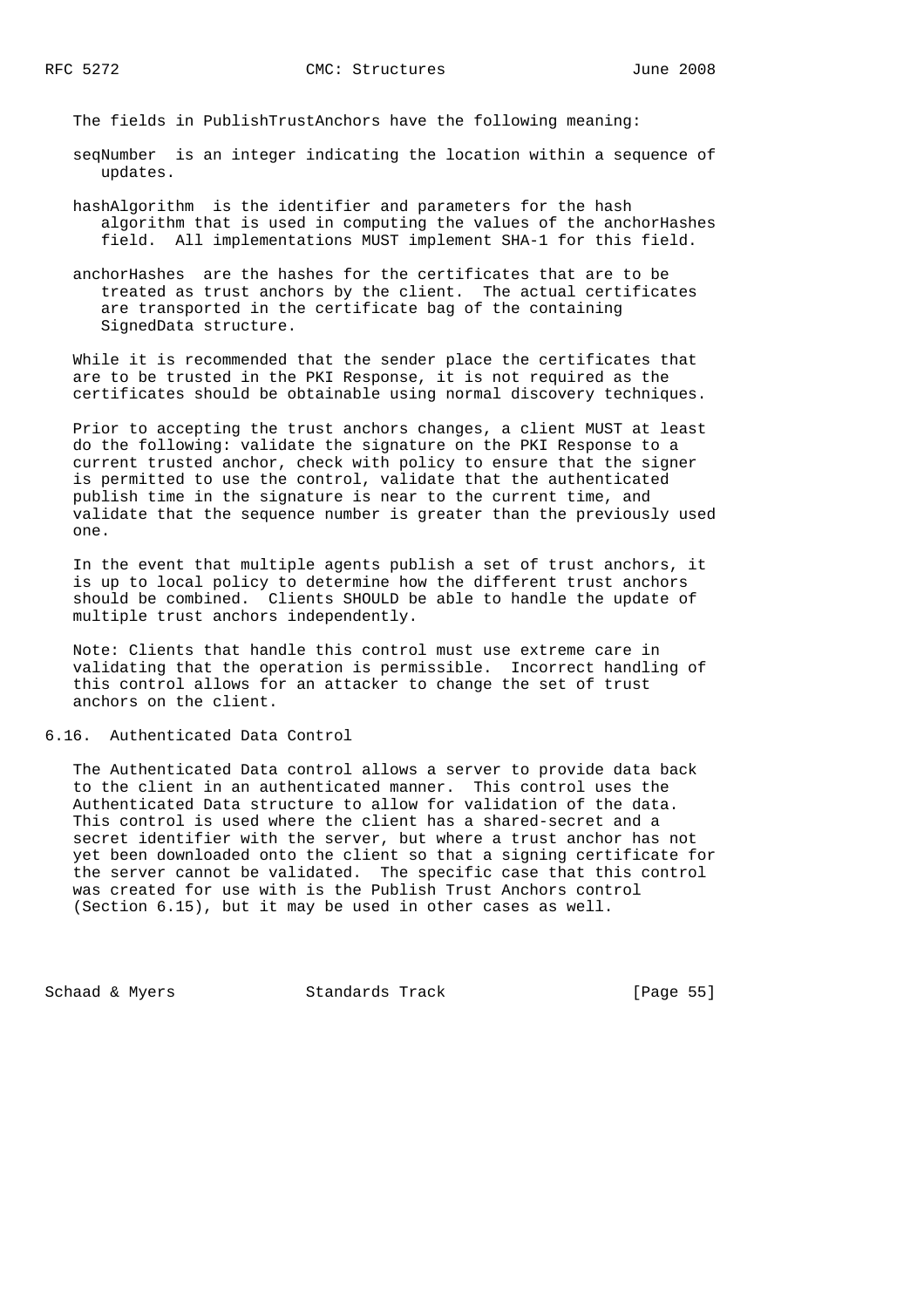The Authenticated Data control is identified by the OID:

 $id$ -cmc-authData ::= {  $id$ -cmc 27 }

The Authenticated Data control has the ASN.1 definition:

AuthPublish ::= BodyPartID

 AuthPublish is a body part identifier that refers to a member of the cmsSequence element for the current PKI Response or PKI Data. The cmsSequence element is AuthenticatedData. The encapsulated content is an id-cct-PKIData. The controls in the controlSequence need to be processed if the authentication succeeds. (One example is the Publish Trust Anchors control in Section 6.15.)

 If the authentication operation fails, the CMCFailInfo authDataFail is returned.

6.17. Batch Request and Response Controls

 These controls allow for an RA to collect multiple requests together into a single Full PKI Request and forward it to a CA. The server would then process the requests and return the results in a Full PKI Response.

The Batch Request control is identified by the OID:

 $id$ -cmc-batchRequests ::=  $id$ -cmc 28}

The Batch Response control is identified by the OID:

 $id$ -cmc-batchResponses ::=  $\{id$ -cmc 29 $\}$ 

 Both the Batch Request and Batch Response controls have the ASN.1 definition:

BodyPartList ::= SEQUENCE of BodyPartID

 The data associated with these controls is a set of body part identifiers. Each request/response is placed as an individual entry in the cmcSequence of the new PKIData/PKIResponse. The body part identifiers of these entries are then placed in the body part list associated with the control.

 When a server processes a Batch Request control, it MAY return the responses in one or more PKI Responses. A CMCStatus value of partial is returned on all but the last PKI Response. The CMCStatus would be success if the Batch Requests control was processed; the responses

Schaad & Myers Standards Track [Page 56]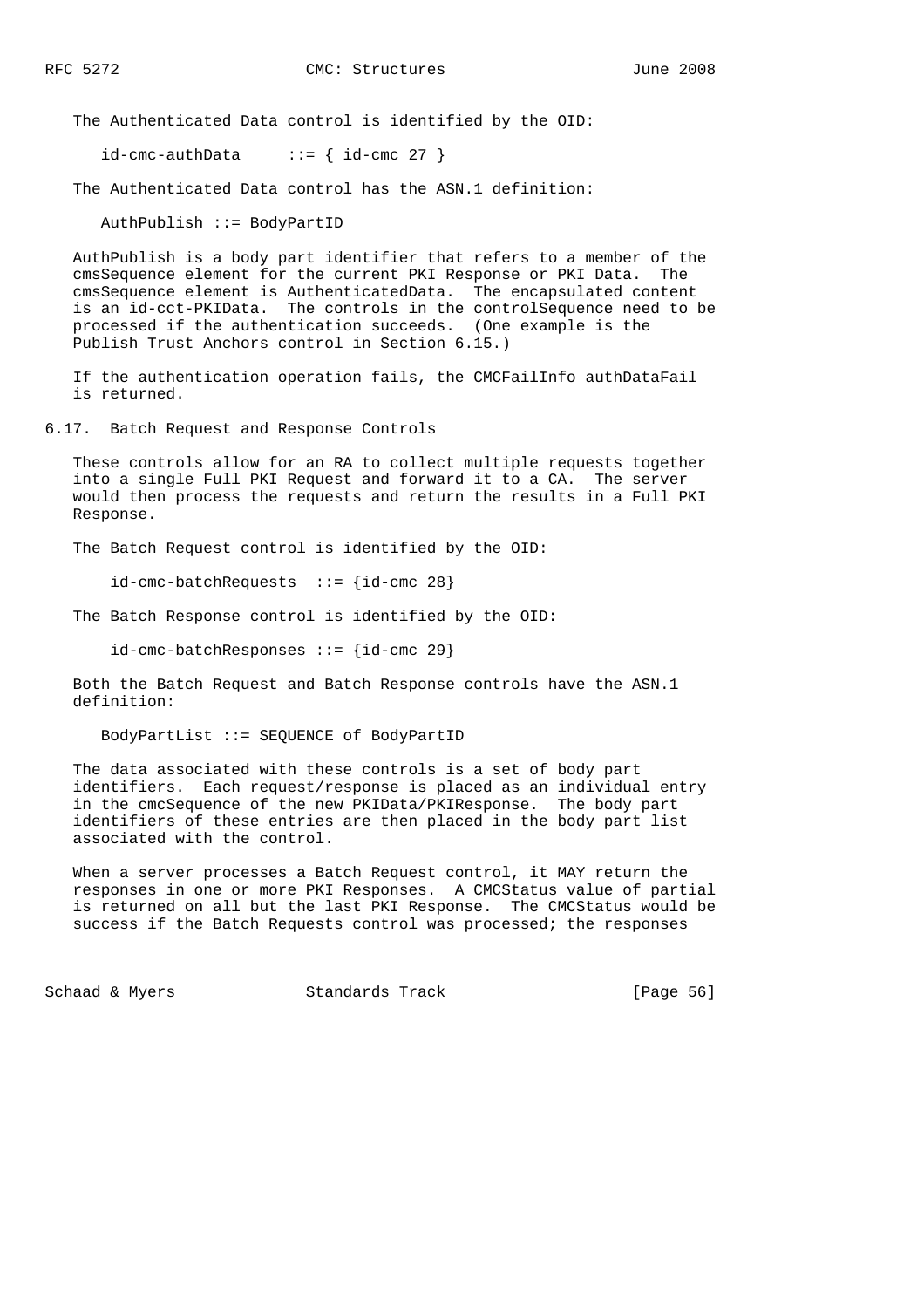are created with their own CMCStatus code. Errors on individual requests are not propagated up to the top level.

 When a PKI Response with a CMCStatus value of partial is returned, the Query Pending control (Section 6.13) is used to retrieve additional results. The returned status includes a suggested time after which the client should ask for the additional results.

6.18. Publication Information Control

 The Publication Information control allows for modifying publication of already issued certificates, both for publishing and removal from publication. A common usage for this control is to remove an existing certificate from publication during a rekey operation. This control should always be processed after the issuance of new certificates and revocation requests. This control should not be processed if a certificate failed to be issued.

The Publication Information control is identified by the OID:

 $id$ -cmc-publishCert ::= {  $id$ -cmc 30 }

The Publication Information control has the ASN.1 definition:

```
 CMCPublicationInfo ::= SEQUENCE {
 hashAlg AlgorithmIdentifier,
 certHashes SEQUENCE of OCTET STRING,
 pubInfo PKIPublicationInfo
    PKIPublicationInfo ::= SEQUENCE {
         action INTEGER {
                    dontPublish (0),
                    pleasePublish (1) },
         pubInfos SEQUENCE SIZE (1..MAX) OF SinglePubInfo OPTIONAL }
           -- pubInfos MUST NOT be present if action is "dontPublish"
           -- (if action is "pleasePublish" and pubInfos is omitted,
           -- "dontCare" is assumed)
     SinglePubInfo ::= SEQUENCE {
          pubMethod INTEGER {
             dontCare (0),
x500 (1),
web (2),
1dap (3) ), pubLocation GeneralName OPTIONAL }
 }
```
Schaad & Myers Standards Track [Page 57]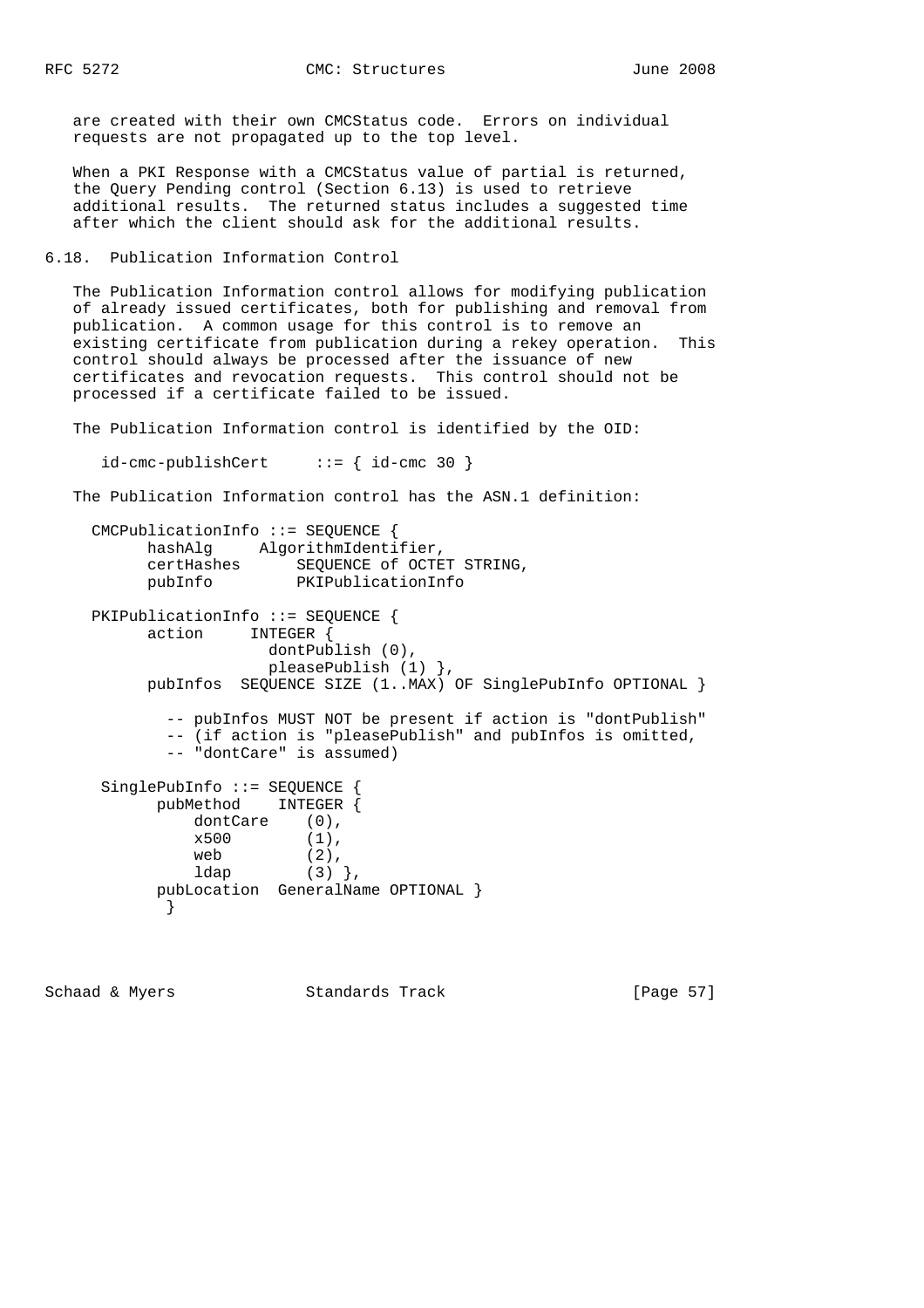The fields in CMCPublicationInfo have the following meaning:

- hashAlg is the algorithm identifier of the hash algorithm used to compute the values in certHashes.
- certHashes are the hashes of the certificates for which publication is to change.
- pubInfo is the information where and how the certificates should be published. The fields in pubInfo (taken from [CRMF]) have the following meanings:
	- action indicates the action the service should take. It has two values:
		- dontPublish indicates that the PKI should not publish the certificate (this may indicate that the requester intends to publish the certificate him/herself). dontPublish has the added connotation of removing from publication the certificate if it is already published.
		- pleasePublish indicates that the PKI MAY publish the certificate using whatever means it chooses unless pubInfos is present. Omission of the CMC Publication Info control results in the same behavior.
	- pubInfos pubInfos indicates how (e.g., X500, Web, IP Address) the PKI SHOULD publish the certificate.

 A single certificate SHOULD NOT appear in more than one Publication Information control. The behavior is undefined in the event that it does.

6.19. Control Processed Control

 The Control Processed control allows an RA to indicate to subsequent control processors that a specific control has already been processed. This permits an RA in the middle of a processing stream to process a control defined either in a local context or in a subsequent document.

The Control Processed control is identified by the OID:

 $id$ -cmc-controlProcessed ::= {  $id$ -cmc 32 }

Schaad & Myers **Standards Track** [Page 58]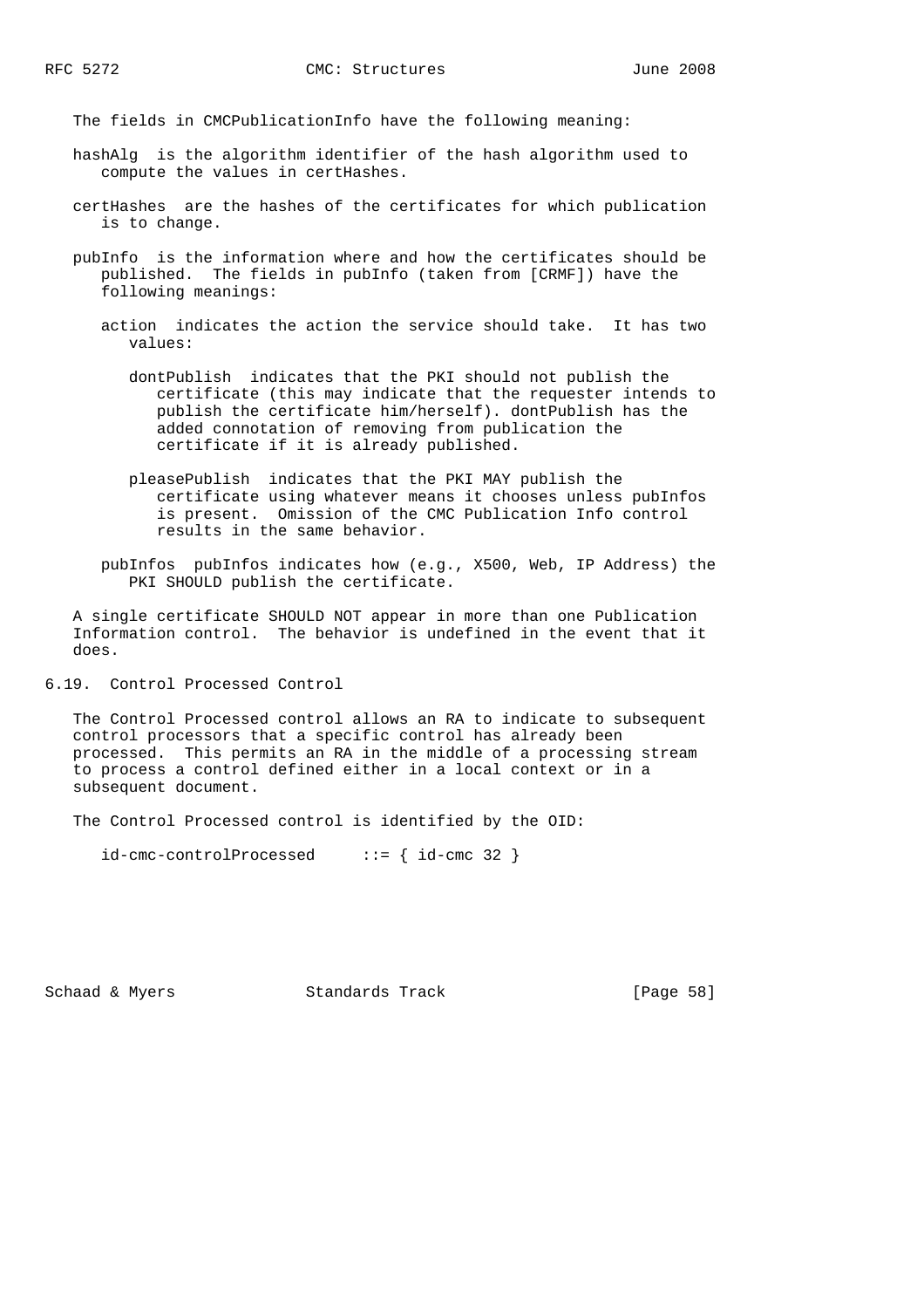The Control Processed control has the ASN.1 definition:

 ControlList ::= SEQUENCE { bodyList SEQUENCE SIZE (1..MAX) OF BodyPartReference }

- bodyList is a series of body part identifiers that form a path to each of the controls that were processed by the RA. This control is only needed for those controls that are not part of this standard and thus would cause an error condition of a server attempting to deal with a control not defined in this document. No error status is needed since an error causes the RA to return the request to the client with the error rather than passing the request on to the next server in the processing list.
- 7. Registration Authorities

 This specification permits the use of RAs. An RA sits between the EE and the CA. From the EE's perspective, the RA appears to be the CA, and from the server, the RA appears to be a client. RAs receive the PKI Requests, perform local processing and then forward them onto CAs. Some of the types of local processing that an RA can perform include:

- o Batching multiple PKI Requests together,
- o Performing challenge/response POP proofs,
- o Adding private or standardized certificate extensions to all certification requests,
- o Archiving private key material,
- o Routing requests to different CAs.

 When an RA receives a PKI Request, it has three options: it may forward the PKI Request without modification, it may add a new wrapping layer to the PKI Request, or it may remove one or more existing layers and add a new wrapping layer.

 When an RA adds a new wrapping layer to a PKI Request, it creates a new PKIData. The new layer contains any controls required (for example, if the RA does the POP proof for an encryption key or the Add Extension control to modify a PKI Request) and the client PKI Request. The client PKI Request is placed in the cmsSequence if it is a Full PKI Request and in the reqSequence if it is a Simple PKI Request. If an RA is batching multiple client PKI Requests together,

Schaad & Myers Standards Track [Page 59]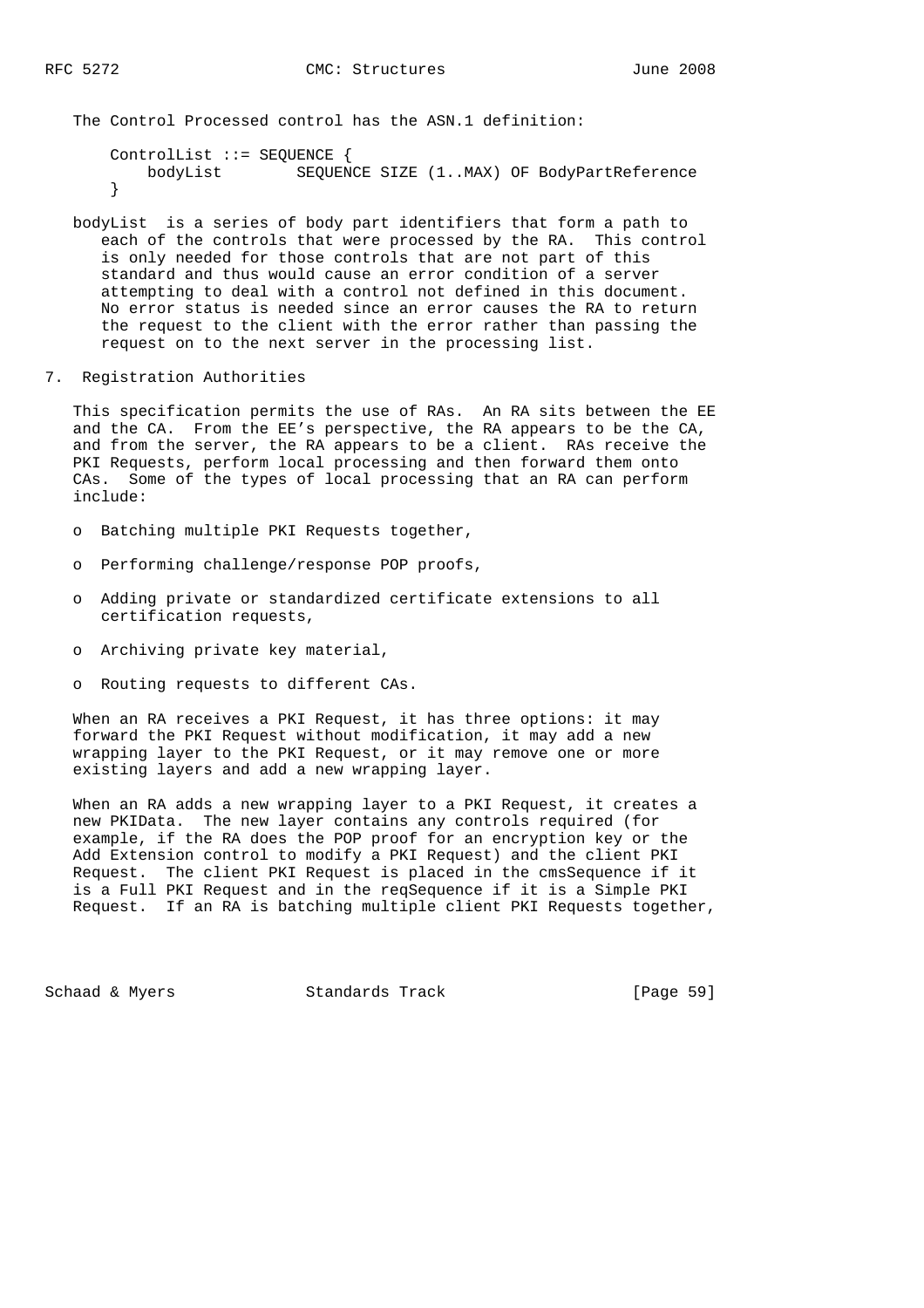then each client PKI Request is placed into the appropriate location in the RA's PKIData object along with all relevant controls.

 If multiple RAs are in the path between the EE and the CA, this will lead to multiple wrapping layers on the request.

 In processing a PKI Request, an RA MUST NOT alter any certification requests (PKCS #10 or CRMF) as any alteration would invalidate the signature on the certification request and thus the POP for the private key.

 An example of how this would look is illustrated by the following figure:

```
 SignedData (by RA)
  PKIData
    controlSequence
          RA added control statements
     reqSequence
          Zero or more Simple PKI Requests from clients
     cmsSequence
          Zero or more Full PKI Requests from clients
             SignedData (signed by client)
                 PKIData
```
 Under some circumstances, an RA is required to remove wrapping layers. The following sections look at the processing required if encryption layers and signing layers need to be removed.

## 7.1. Encryption Removal

 There are two cases that require an RA to remove or change encryption in a PKI Request. In the first case, the encryption was applied for the purposes of protecting the entire PKI Request from unauthorized entities. If the CA does not have a Recipient Info entry in the encryption layer, the RA MUST remove the encryption layer. The RA MAY add a new encryption layer with or without adding a new signing layer.

 The second change of encryption that may be required is to change the encryption inside of a signing layer. In this case, the RA MUST remove all signing layers containing the encryption. All control statements MUST be merged according to local policy rules as each signing layer is removed and the resulting merged controls MUST be placed in a new signing layer provided by the RA. If the signing layer provided by the EE needs to also be removed, the RA can also remove this layer.

Schaad & Myers **Standards Track** [Page 60]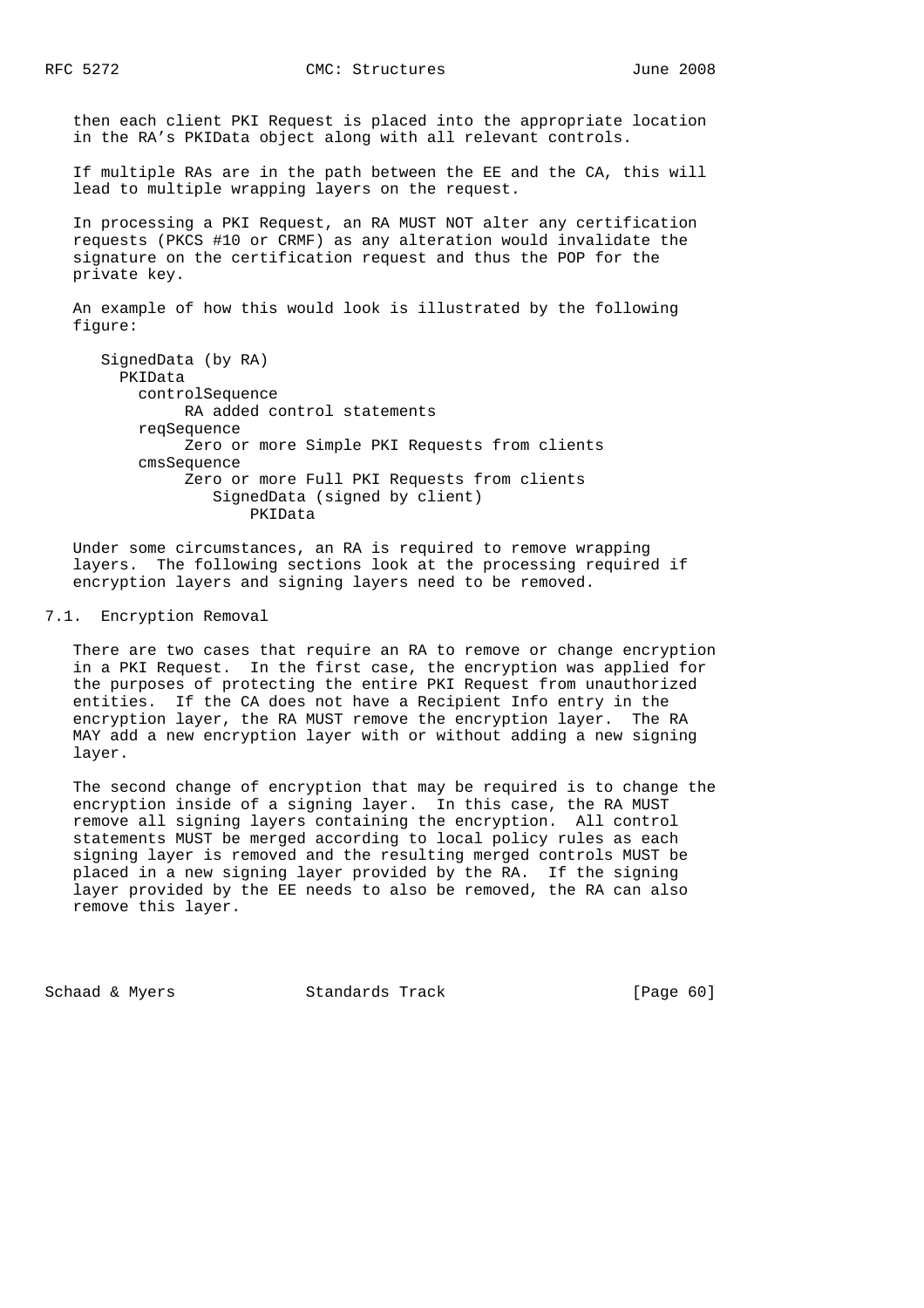# 7.2. Signature Layer Removal

 Only two instances exist where an RA should remove a signature layer on a Full PKI Request: if an encryption layer needs to be modified within the request, or if a CA will not accept secondary delegation (i.e., multiple RA signatures). In all other situations, RAs SHOULD NOT remove a signing layer from a PKI Request.

 If an RA removes a signing layer from a PKI Request, all control statements MUST be merged according to local policy rules. The resulting merged control statements MUST be placed in a new signing layer provided by the RA.

#### 8. Security Considerations

 Mechanisms for thwarting replay attacks may be required in particular implementations of this protocol depending on the operational environment. In cases where the CA maintains significant state information, replay attacks may be detectable without the inclusion of the optional nonce mechanisms. Implementers of this protocol need to carefully consider environmental conditions before choosing whether or not to implement the senderNonce and recipientNonce controls described in Section 6.6. Developers of state-constrained PKI clients are strongly encouraged to incorporate the use of these controls.

 Extreme care needs to be taken when archiving a signing key. The holder of the archived key may have the ability to use the key to generate forged signatures. There are however reasons why a signing key should be archived. An archived CA signing key can be recovered in the event of failure to continue to produced CRLs following a disaster.

 Due care must be taken prior to archiving keys. Once a key is given to an archiving entity, the archiving entity could use the keys in a way not conducive to the archiving entity. Users should be made especially aware that proper verification is made of the certificate used to encrypt the private key material.

 Clients and servers need to do some checks on cryptographic parameters prior to issuing certificates to make sure that weak parameters are not used. A description of the small subgroup attack is provided in [X942]. Methods of avoiding the small subgroup attack can be found in [SMALL-GROUP]. CMC implementations ought to be aware of this attack when doing parameter validations.

Schaad & Myers Standards Track [Page 61]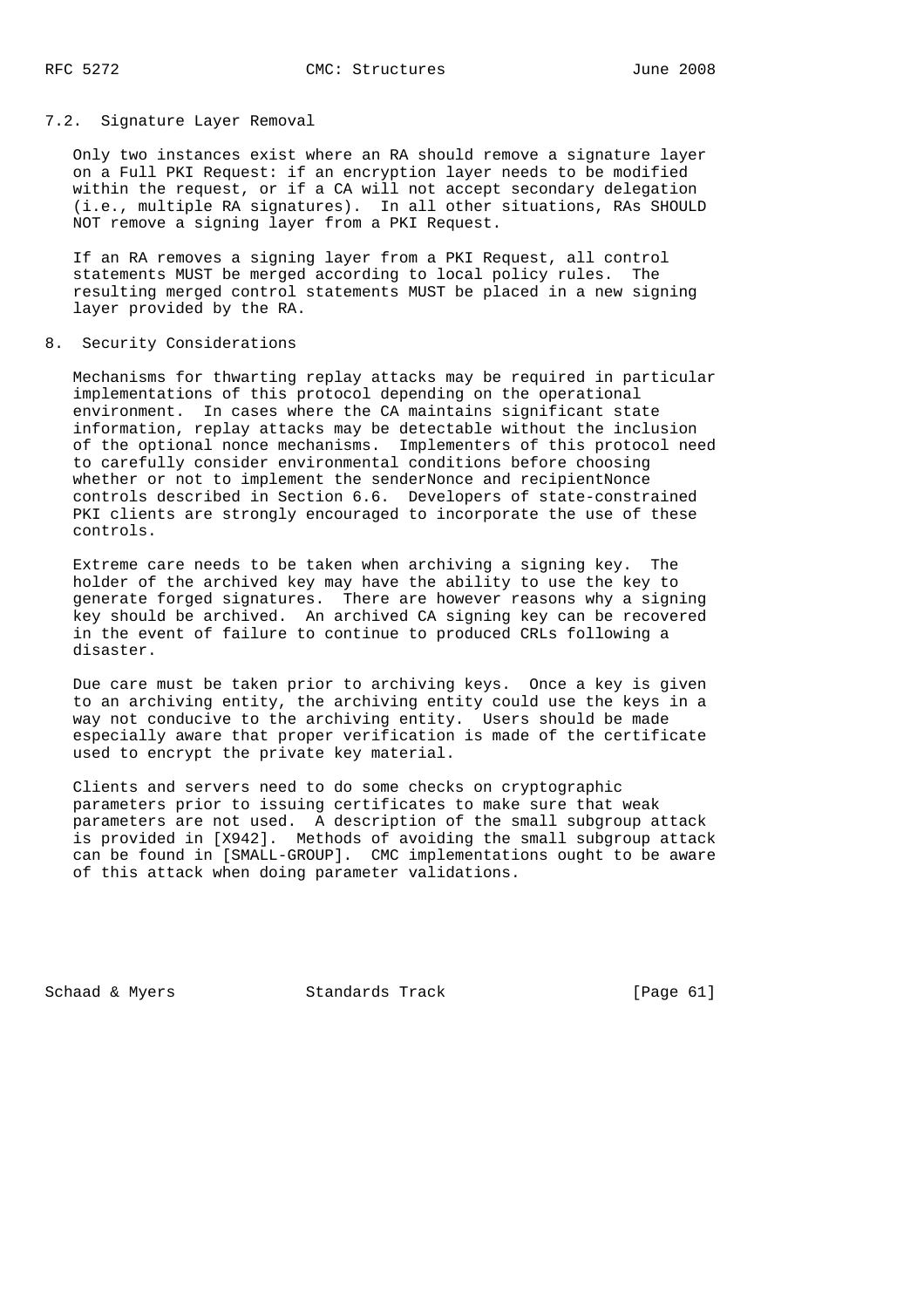When using a shared-secret for authentication purposes, the shared secret should be generated using good random number techniques [RANDOM]. User selection of the secret allows for dictionary attacks to be mounted.

 Extreme care must be used when processing the Publish Trust Anchors control. Incorrect processing can lead to the practice of slamming where an attacker changes the set of trusted anchors in order to weaken security.

 One method of controlling the use of the Publish Trust Anchors control is as follows. The client needs to associate with each trust anchor accepted by the client the source of the trust anchor. Additionally, the client should associate with each trust anchor the types of messages for which the trust anchor is valid (i.e., is the trust anchor used for validating S/MIME messages, TLS, or CMC enrollment messages?).

 When a new message is received with a Publish Trust Anchors control, the client would accept the set of new trust anchors for specific applications only if the signature validates, the signer of the message has the required policy approval for updating the trust anchors, and local policy also would allow updating the trust anchors.

 The CMS AuthenticatedData structure provides message integrity, it does not provide message authentication in all cases. When using MACs in this document the following restrictions need to be observed. All messages should be for a single entity. If two entities are placed in a single message, the entities can generate new messages that have a valid MAC and might be assumed to be from the original message sender. All entities that have access to the shared-secret can generate messages that will have a successful MAC validation. This means that care must be taken to keep this value secret. Whenever possible, the SignedData structure should be used in preference to the AuthenticatedData structure.

#### 9. IANA Considerations

 This document defines a number of control objects. These are identified by Object Identifiers (OIDs). The objects are defined from an arc delegated by IANA to the PKIX Working Group. No further action by IANA is necessary for this document or any anticipated updates.

Schaad & Myers Standards Track [Page 62]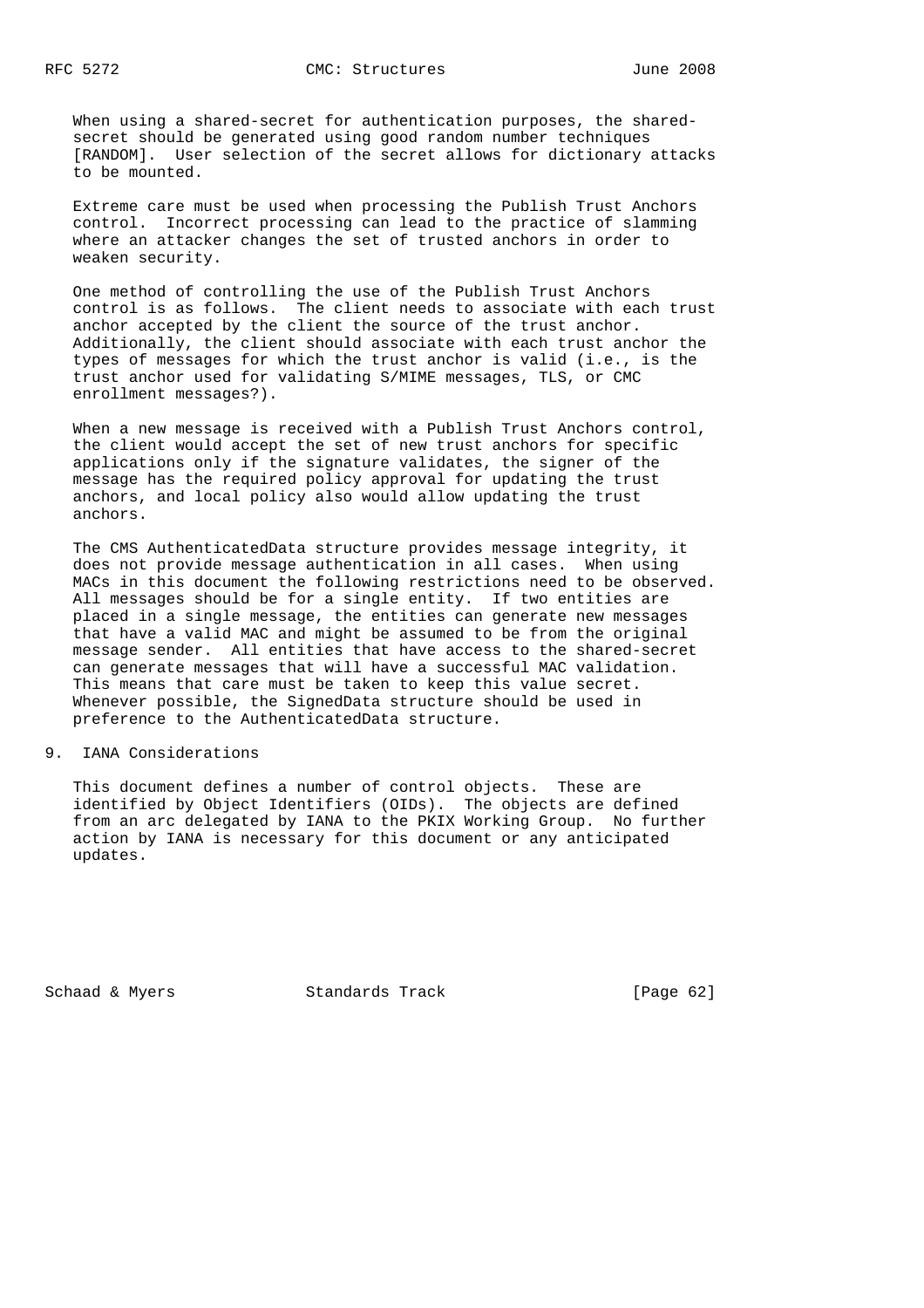# 10. Acknowledgments

 The authors and the PKIX Working Group are grateful for the participation of Xiaoyi Liu and Jeff Weinstein in helping to author the original versions of this document.

 The authors would like to thank Brian LaMacchia for his work in developing and writing up many of the concepts presented in this document. The authors would also like to thank Alex Deacon and Barb Fox for their contributions.

#### 11. References

- 11.1. Normative References
	- [CMS] Housley, R., "Cryptographic Message Syntax (CMS)", RFC 3852, July 2004.
	- [CRMF] Schaad, J., "Internet X.509 Certification Request Message Format", RFC 4211, January 2005.
	- [DH-POP] Prafullchandra, H. and J. Schaad, "Diffie-Hellman Proof-of-Possession Algorithms", RFC 2875, June 2000.
	- [PKCS10] Kaliski, B., "PKCS #10: Certification Request Syntax v1.5", RFC 2314, October 1997.

 Note that this version of PKCS #10 is used for compatibility with the use of 1988 ASN.1 syntax. An effort is currently underway in the PKIX working group to update to use 2003 ASN.1 syntax.

- [PKIXCERT] Housley, R., Ford, W., Polk, W., and D. Solo, "Internet X.509 Public Key Infrastructure Certificate and Certificate Revocation List (CRL) Profile", RFC 3280, April 2002.
- [RFC2119] Bradner, S., "Key words for use in RFCs to Indicate Requirement Levels", RFC 2119, BCP 14, March 1997.

### 11.2. Informative References

 [CMC-TRANS] Schaad, J. and M. Myers, "Certificate Management over CMS (CMC): Transport Protocols", RFC 5273, June 2008.

 [CMC-COMPL] Schaad, J. and M. Myers, "Certificate Management Messages over CMS (CMC): Compliance Requirements", RFC 5274, June 2008.

Schaad & Myers **Standards Track** [Page 63]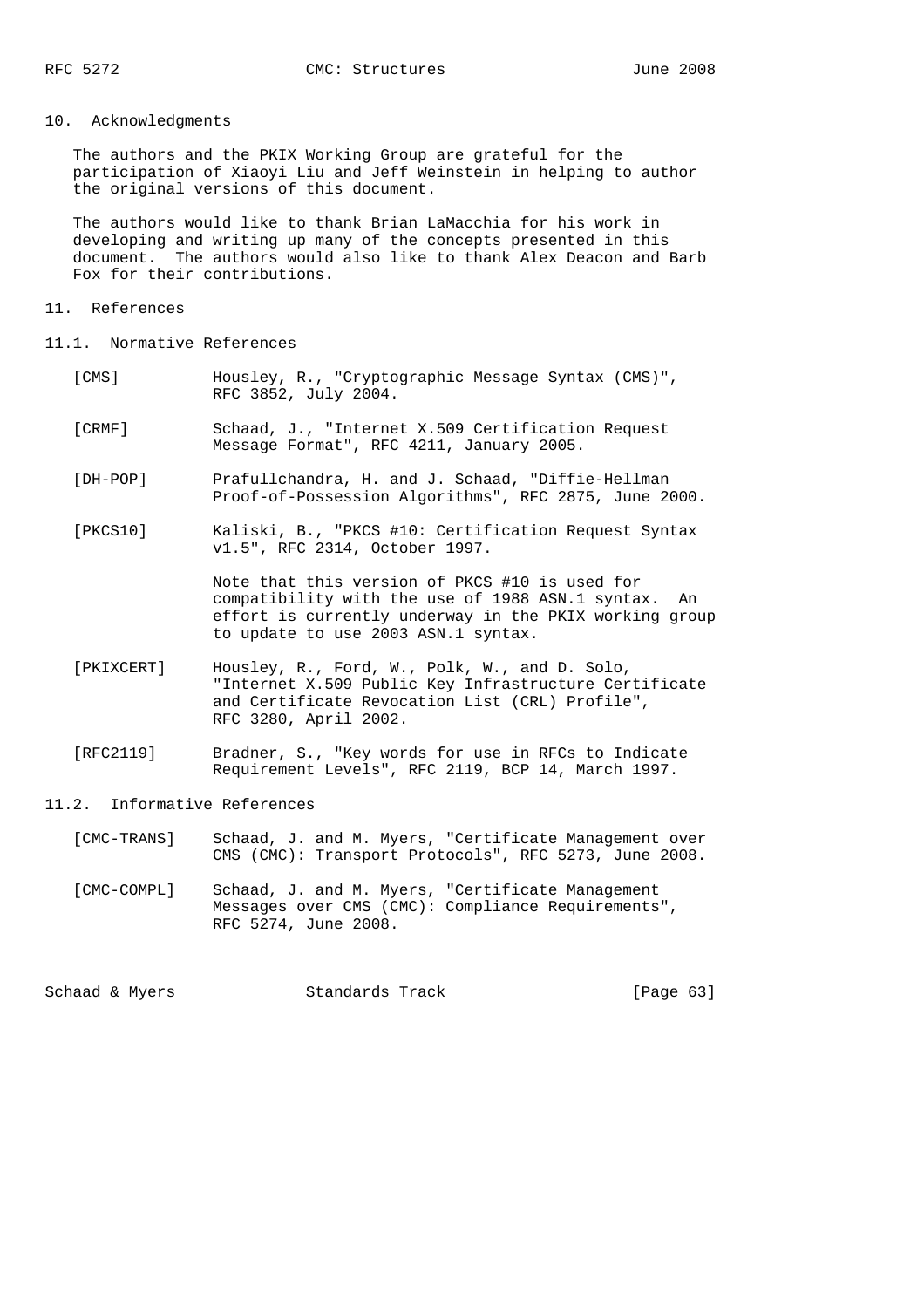- [PASSWORD] Burr, W., Dodson, D., and W. Polk, "Electronic Authentication Guideline", NIST SP 800-63, April 2006.
- [RANDOM] Eastlake, 3rd, D., Schiller, J., and S. Crocker, "Randomness Requirements for Security", BCP 106, RFC 4086, June 2005.
- [SMALL-GROUP] Zuccherato, R., "Methods for Avoiding the "Small- Subgroup" Attacks on the Diffie-Hellman Key Agreement Method for S/MIME", RFC 2785, March 2000.
- [X942] Rescorla, E., "Diffie-Hellman Key Agreement Method", RFC 2631, June 1999.
- [RFC2797] Myers, M., Liu, X., Schaad, J., and J. Weinstein, "Certificate Management Messages over CMS", RFC 2797, April 2000.

Schaad & Myers Standards Track [Page 64]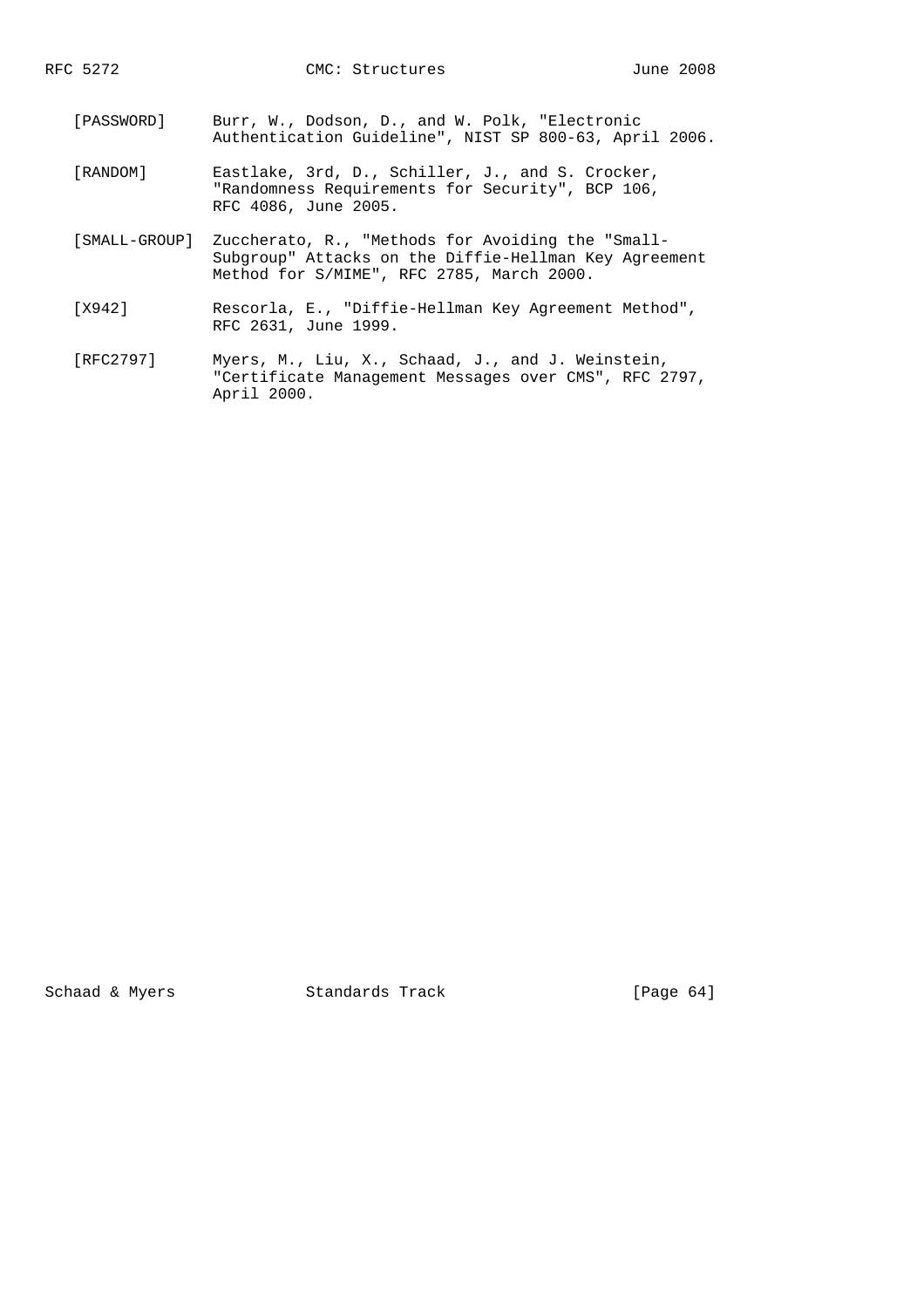Appendix A. ASN.1 Module EnrollmentMessageSyntax  $\{ \text{iso}(1) \text{ identified-organization}(3) \text{ dod}(4) \text{ internet}(1) \}$  $security(5)$  mechansims(5)  $pkix(7)$  id-mod(0) id-mod-cmc2002(23) } DEFINITIONS IMPLICIT TAGS ::= BEGIN -- EXPORTS All -- -- The types and values defined in this module are exported for use -- in the other ASN.1 modules. Other applications may use them for -- their own purposes. IMPORTS -- PKIX Part 1 - Implicit From [PKIXCERT] GeneralName, CRLReason, ReasonFlags FROM PKIX1Implicit88 {iso(1) identified-organization(3) dod(6) internet(1) security(5) mechanisms(5) pkix(7) id-mod(0) id-pkix1-implicit(19)} -- PKIX Part 1 - Explicit From [PKIXCERT] AlgorithmIdentifier, Extension, Name, CertificateSerialNumber FROM PKIX1Explicit88 {iso(1) identified-organization(3) dod(6) internet(1) security(5) mechanisms(5) pkix(7) id-mod(0) id-pkix1-explicit(18)} -- Cryptographic Message Syntax FROM [CMS] ContentInfo, Attribute, IssuerAndSerialNumber FROM CryptographicMessageSyntax2004 { iso(1) member-body(2) us(840) rsadsi(113549) pkcs(1) pkcs-9(9) smime(16) modules(0) cms-2004(24)} -- CRMF FROM [CRMF] CertReqMsg, PKIPublicationInfo, CertTemplate FROM PKIXCRMF-2005 {iso(1) identified-organization(3) dod(6) internet(1) security(5) mechanisms(5) pkix(7) id-mod(0) id-mod-crmf2005(36)};

 -- Global Types UTF8String ::= [UNIVERSAL 12] IMPLICIT OCTET STRING -- The content of this type conforms to RFC 2279.

Schaad & Myers **Standards Track** [Page 65]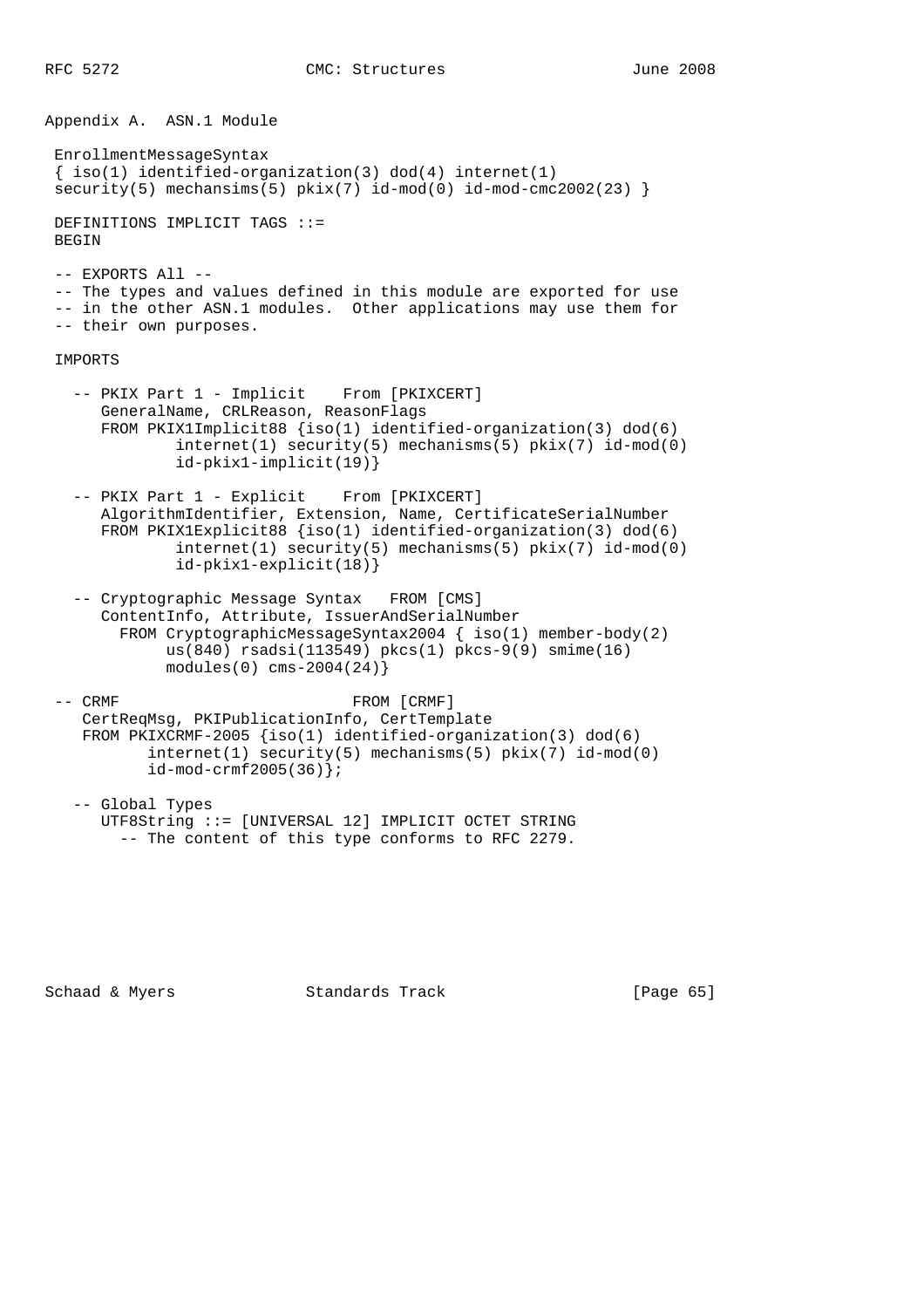RFC 5272 CMC: Structures June 2008

```
id-pkix OBJECT IDENTIFIER ::= { iso(1) identified-organization(3)
     dod(6) internet(1) security(5) mechanisms(5) pkix(7) }
 id-cmc OBJECT IDENTIFIER ::= {id-pkix 7} -- CMC controls
id- cct OBJECT IDENTIFIER ::= id-<i>p</i>kix 12} -- CMC content types
 -- The following controls have the type OCTET STRING
 id-cmc-identityProof OBJECT IDENTIFIER ::= {id-cmc 3}
id-cmc-dataReturn OBJECT IDENTIFIER ::= id-cmc 4}
id-cmc-regInfo OBJECT IDENTIFIER ::= id-cmc 18}
 id-cmc-responseInfo OBJECT IDENTIFIER ::= {id-cmc 19}
id-cmc-queryPending OBJECT IDENTIFIER ::= \{id-cmc 21}
 id-cmc-popLinkRandom OBJECT IDENTIFIER ::= {id-cmc 22}
 id-cmc-popLinkWitness OBJECT IDENTIFIER ::= {id-cmc 23}
 -- The following controls have the type UTF8String
 id-cmc-identification OBJECT IDENTIFIER ::= {id-cmc 2}
 -- The following controls have the type INTEGER
 id-cmc-transactionId OBJECT IDENTIFIER ::= {id-cmc 5}
 -- The following controls have the type OCTET STRING
 id-cmc-senderNonce OBJECT IDENTIFIER ::= {id-cmc 6}
 id-cmc-recipientNonce OBJECT IDENTIFIER ::= {id-cmc 7}
  -- This is the content type used for a request message in the protocol
id-cct-PKIData OBJECT IDENTIFYER ::=\{ id-cct 2 \} PKIData ::= SEQUENCE {
     controlSequence SEQUENCE SIZE(0..MAX) OF TaggedAttribute,
 reqSequence SEQUENCE SIZE(0..MAX) OF TaggedRequest,
 cmsSequence SEQUENCE SIZE(0..MAX) OF TaggedContentInfo,
     otherMsgSequence SEQUENCE SIZE(0..MAX) OF OtherMsg
 }
  bodyIdMax INTEGER ::= 4294967295
  BodyPartID ::= INTEGER(0..bodyIdMax)
```
Schaad & Myers **Standards Track** [Page 66]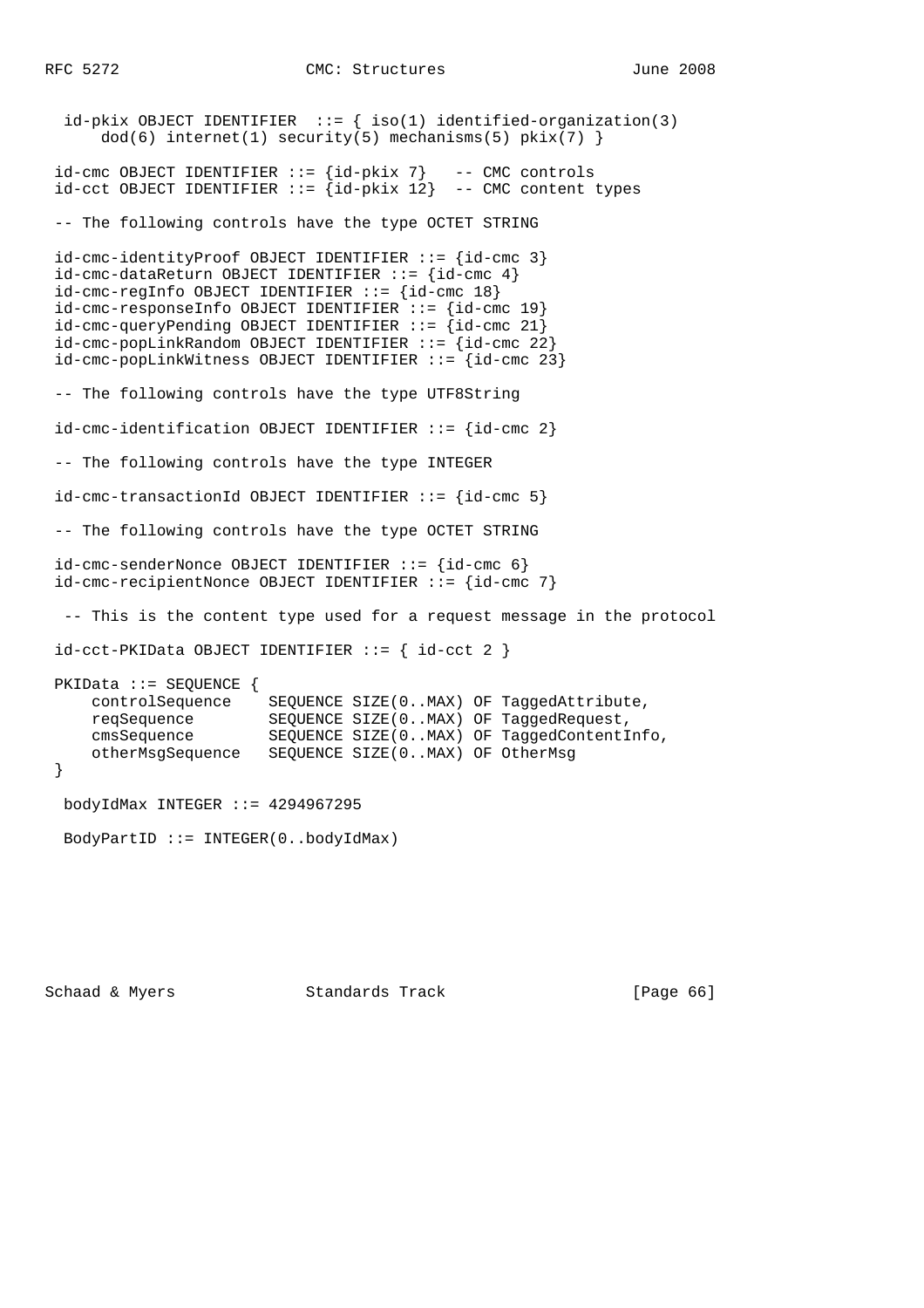```
 TaggedAttribute ::= SEQUENCE {
   bodyPartID BodyPartID,
    attrType OBJECT IDENTIFIER,
                  SET OF AttributeValue
 }
  AttributeValue ::= ANY
  TaggedRequest ::= CHOICE {
    tcr [0] TaggedCertificationRequest,
    crm [1] CertReqMsg,
     orm [2] SEQUENCE {
       bodyPartID BodyPartID,
        requestMessageType OBJECT IDENTIFIER,
        requestMessageValue ANY DEFINED BY requestMessageType
     }
  }
  TaggedCertificationRequest ::= SEQUENCE {
bodyPartID BodyPartID,
 certificationRequest CertificationRequest
  }
  CertificationRequest ::= SEQUENCE {
    certificationRequestInfo SEQUENCE {
    version INTEGER,<br>subject Name,
    subject subjectPublicKeyInfo SEQUENCE {
algorithm algorithmIdentifier,
 subjectPublicKey BIT STRING },
 attributes [0] IMPLICIT SET OF Attribute },
 signatureAlgorithm AlgorithmIdentifier,
signature BIT STRING
  }
 TaggedContentInfo ::= SEQUENCE {
bodyPartID BodyPartID,
 contentInfo ContentInfo
 }
 OtherMsg ::= SEQUENCE {
bodyPartID BodyPartID,
 otherMsgType OBJECT IDENTIFIER,
 otherMsgValue ANY DEFINED BY otherMsgType }
```
Schaad & Myers **Standards Track** [Page 67]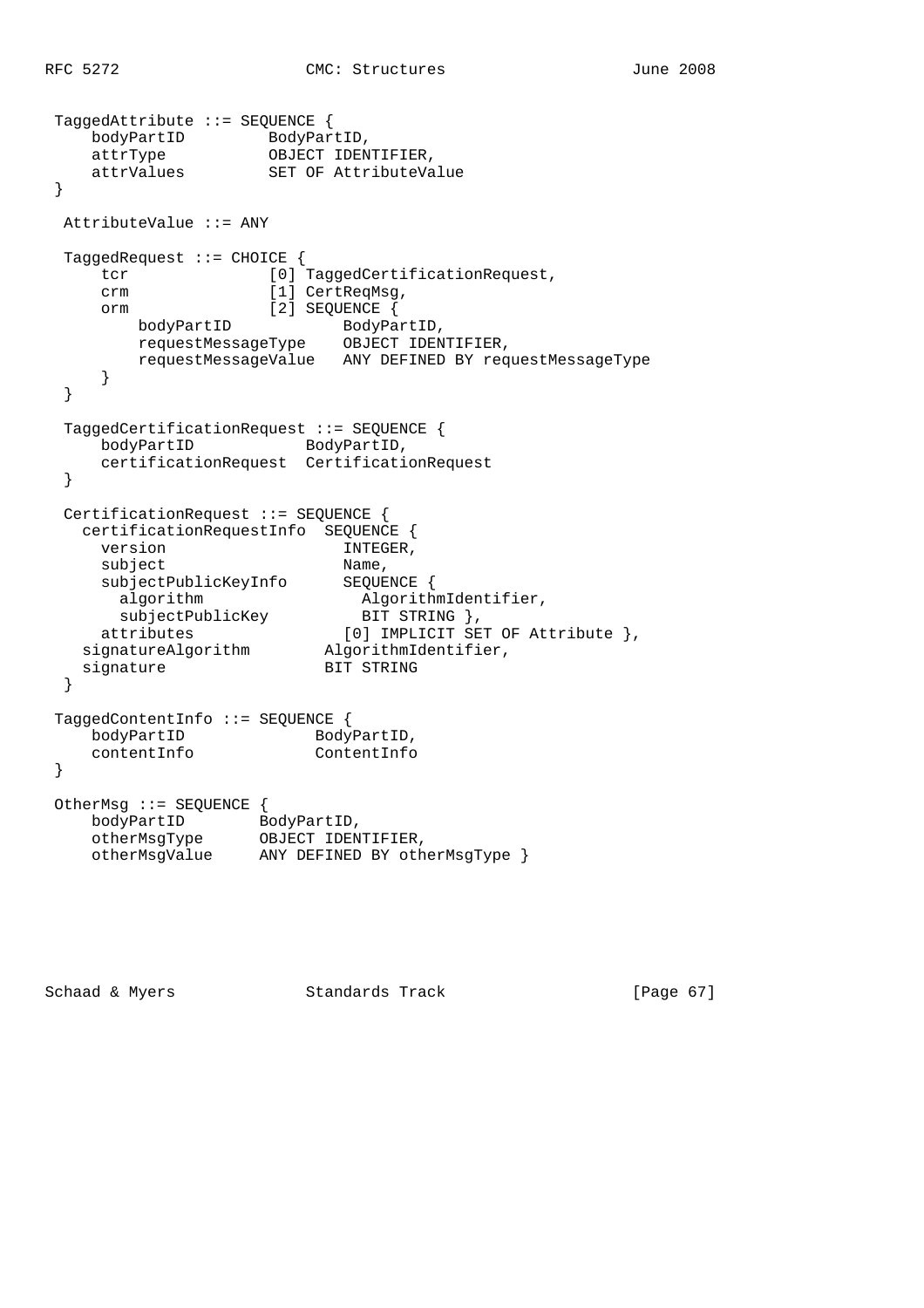```
 -- This defines the response message in the protocol
 id-cct-PKIResponse OBJECT IDENTIFIER ::= { id-cct 3 }
 ResponseBody ::= PKIResponse
 PKIResponse ::= SEQUENCE {
    controlSequence SEQUENCE SIZE(0..MAX) OF TaggedAttribute,
    cmsSequence SEQUENCE SIZE(0..MAX) OF TaggedContentInfo,
    otherMsgSequence SEQUENCE SIZE(0..MAX) OF OtherMsg
 }
 -- Used to return status state in a response
id-cmc-statusInfo OBJECT IDENTIFIER ::= {id-cmc 1}
 CMCStatusInfo ::= SEQUENCE {
 cMCStatus CMCStatus,
 bodyList SEQUENCE SIZE (1..MAX) OF BodyPartID,
 statusString UTF8String OPTIONAL,
 otherInfo CHOICE {
 failInfo CMCFailInfo,
 pendInfo PendInfo } OPTIONAL
 }
 PendInfo ::= SEQUENCE {
 pendToken OCTET STRING,
 pendTime GeneralizedTime
 }
 CMCStatus ::= INTEGER {
success (0),
failed (2),
pending (3),
 noSupport (4),
    confirmRequired (5),
    popRequired (6),
    partial (7)
 }
 -- Note:
 -- The spelling of unsupportedExt is corrected in this version.
 -- In RFC 2797, it was unsuportedExt.
```
Schaad & Myers **Standards Track** [Page 68]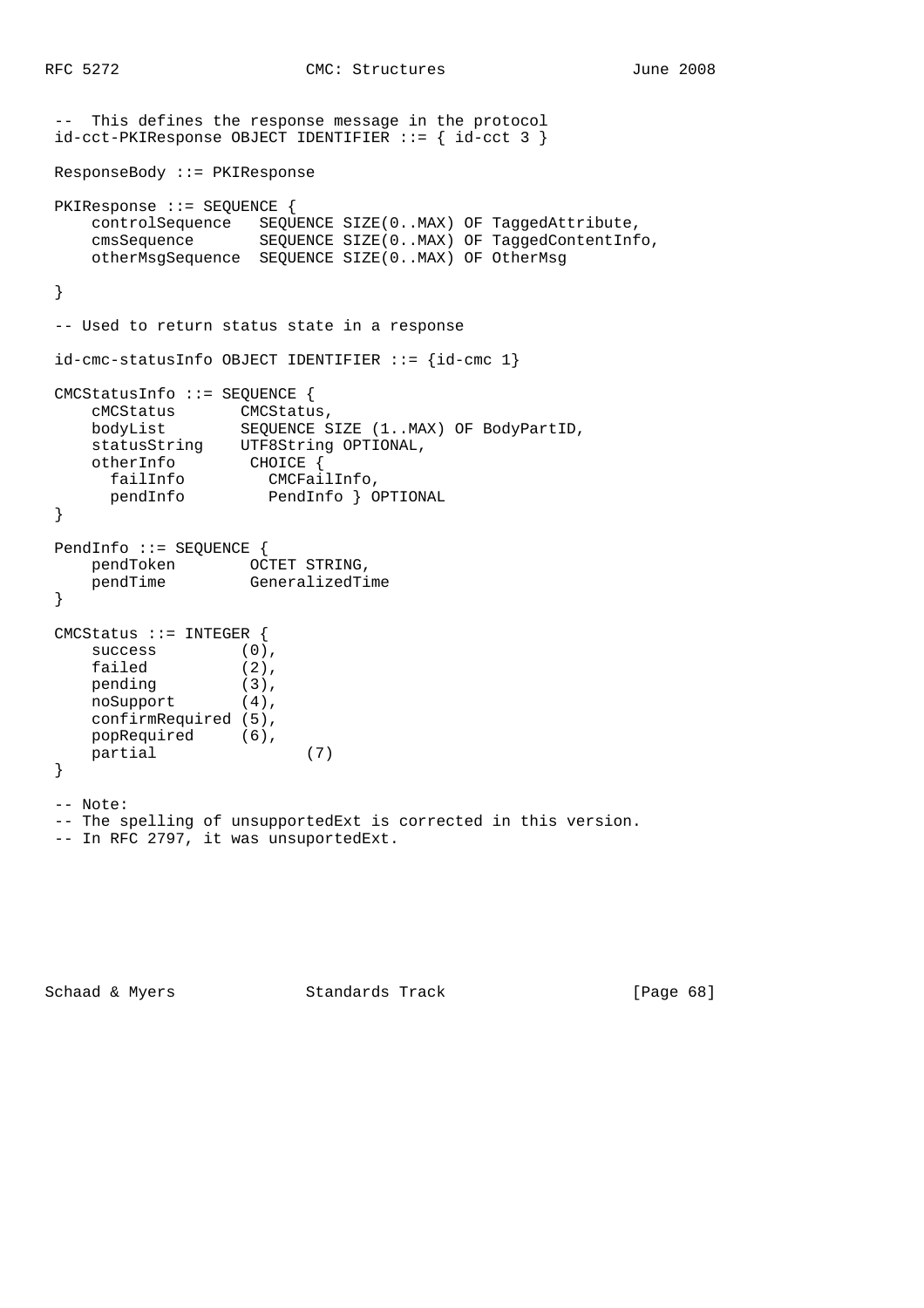```
 CMCFailInfo ::= INTEGER {
     badAlg (0),
     badMessageCheck (1),
     badRequest (2),
badTime (3),
badCertId (4),
   unsupportedExt (5),
    mustArchiveKeys (6),
   badIdentity (7),<br>popRequired (8),
 popRequired (8),
 popFailed (9),
 noKeyReuse (10),
    internalCAError (11),
 tryLater (12),
 authDataFail (13)
 }
 -- Used for RAs to add extensions to certification requests
id-cmc-addExtensions OBJECT IDENTIFIER ::= {id-cmc 8}
 AddExtensions ::= SEQUENCE {
 pkiDataReference BodyPartID,
 certReferences SEQUENCE OF BodyPartID,
 extensions SEQUENCE OF Extension
 }
 id-cmc-encryptedPOP OBJECT IDENTIFIER ::= {id-cmc 9}
id-cmc-decryptedPOP OBJECT IDENTIFIER ::= id-cmc 10}
 EncryptedPOP ::= SEQUENCE {
   request TaggedRequest,<br>cms ContentInfo
 cms ContentInfo,
 thePOPAlgID AlgorithmIdentifier,
 witnessAlgID AlgorithmIdentifier,
 witness OCTET STRING
 }
 DecryptedPOP ::= SEQUENCE {
 bodyPartID BodyPartID,
 thePOPAlgID AlgorithmIdentifier,
 thePOP OCTET STRING
 }
 id-cmc-lraPOPWitness OBJECT IDENTIFIER ::= {id-cmc 11}
```
Schaad & Myers Standards Track [Page 69]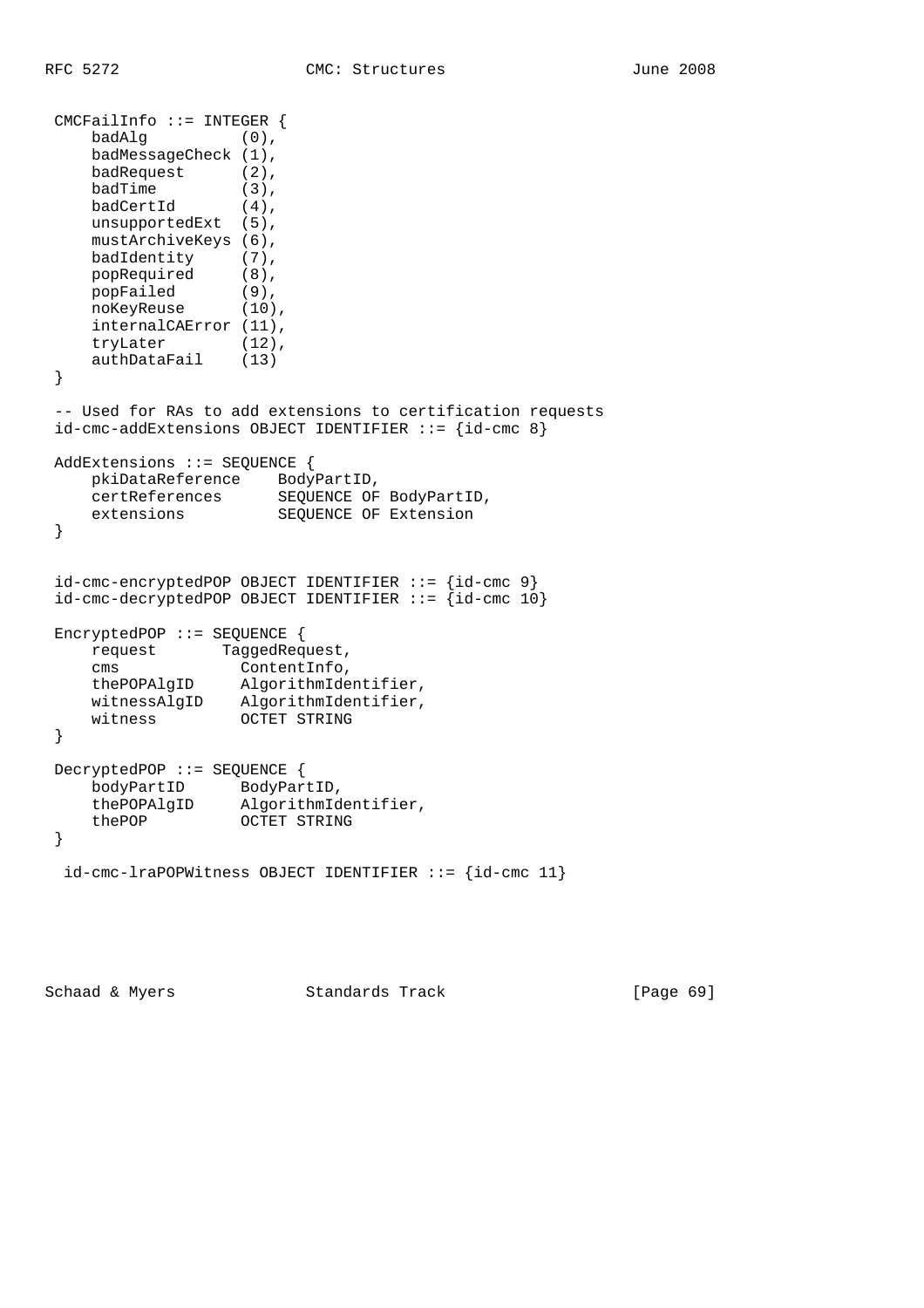LraPopWitness ::= SEQUENCE { pkiDataBodyid BodyPartID, bodyIds SEQUENCE OF BodyPartID } - id-cmc-getCert OBJECT IDENTIFIER ::= {id-cmc 15} GetCert ::= SEQUENCE { issuerName GeneralName, serialNumber INTEGER } id-cmc-getCRL OBJECT IDENTIFIER ::= {id-cmc 16} GetCRL ::= SEQUENCE { issuerName Name, cRLName GeneralName OPTIONAL, time GeneralizedTime OPTIONAL, reasons ReasonFlags OPTIONAL } id-cmc-revokeRequest OBJECT IDENTIFIER ::= {id-cmc 17} RevokeRequest ::= SEQUENCE { issuerName Name, serialNumber **INTEGER**, reason CRLReason, invalidityDate GeneralizedTime OPTIONAL, passphrase **OCTET STRING OPTIONAL**, passphrase  $OCTET$  STRING OPTIONAL comment  $UTF8String$  OPTIONAL } id-cmc-confirmCertAcceptance OBJECT IDENTIFIER ::= {id-cmc 24} CMCCertId ::= IssuerAndSerialNumber -- The following is used to request V3 extensions be added to a -- certificate  $id$ -ExtensionReq OBJECT IDENTIFIER ::=  ${iso(1)}$  member-body(2) us(840) rsadsi(113549) pkcs(1) pkcs-9(9) 14} ExtensionReq ::= SEQUENCE SIZE (1..MAX) OF Extension -- The following exists to allow Diffie-Hellman Certification Requests -- Messages to be well-formed id-alg-noSignature OBJECT IDENTIFIER  $::= \{id-pkix id-alg(6) 2\}$  NoSignatureValue ::= OCTET STRING Schaad & Myers **Standards Track** [Page 70]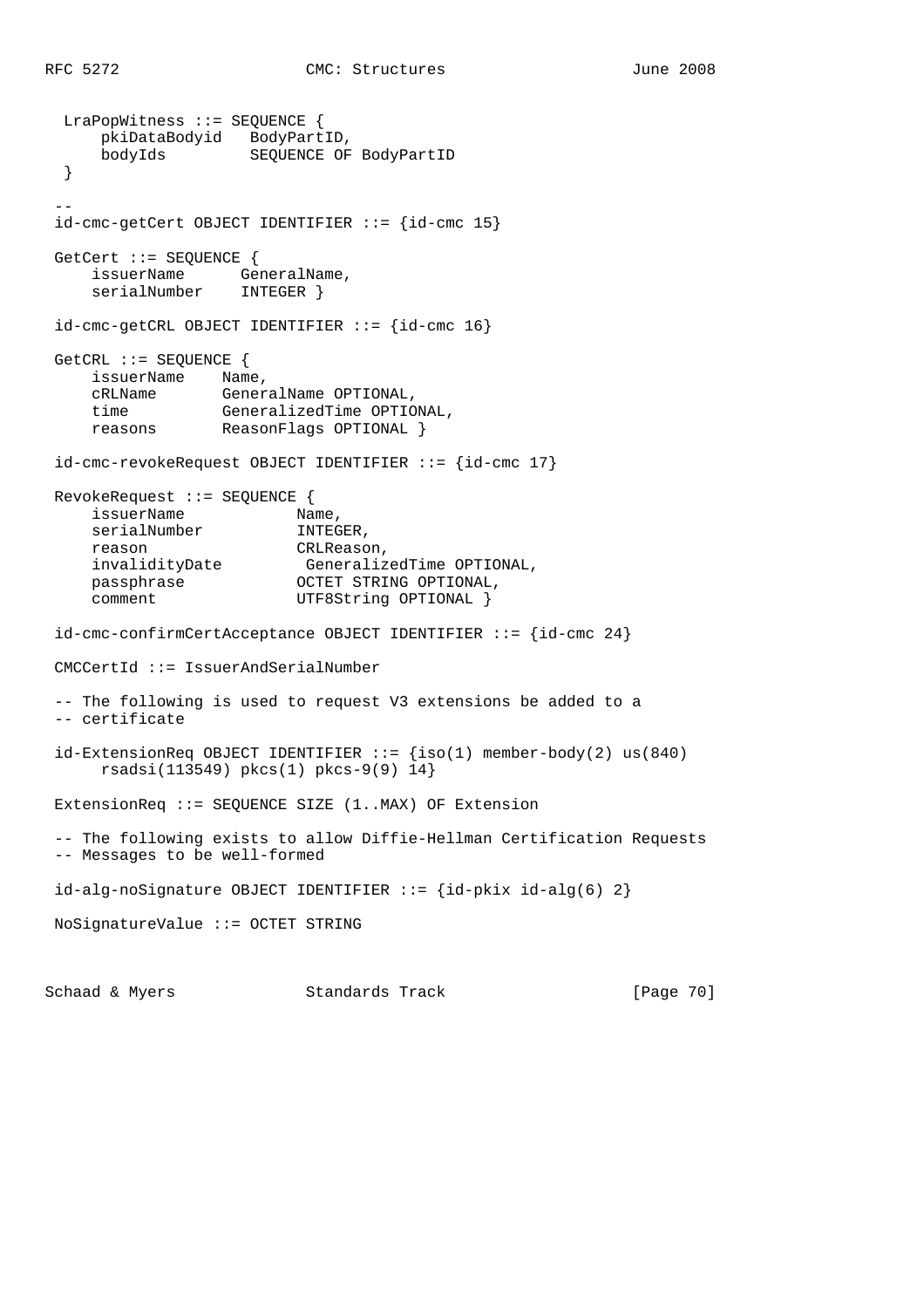```
 -- Unauthenticated attribute to carry removable data.
 -- This could be used in an update of "CMC Extensions: Server Side
 -- Key Generation and Key Escrow" (February 2005) and in other
 -- documents.
id-aa OBJECT IDENTIFIER ::= { iso(1) member-body(2) us(840)
   rsadsi(113549) pkcs(1) pkcs-9(9) smin(e(16) id-aa(2)) id-aa-cmc-unsignedData OBJECT IDENTIFIER ::= {id-aa 34}
 CMCUnsignedData ::= SEQUENCE {
 bodyPartPath BodyPartPath,
 identifier OBJECT IDENTIFIER,
    content ANY DEFINED BY identifier
 }
 -- Replaces CMC Status Info
- id-cmc-statusInfoV2 OBJECT IDENTIFIER ::= {id-cmc 25}
 CMCStatusInfoV2 ::= SEQUENCE {
  cMCStatus CMCStatus,<br>
bodyList SEQUENCE S
                     SEQUENCE SIZE (1..MAX) OF
 BodyPartReference,
statusString UTF8String OPTIONAL,
 otherInfo CHOICE {
 failInfo CMCFailInfo,
pendInfo PendInfo,
 extendedFailInfo SEQUENCE {
 failInfoOID OBJECT IDENTIFIER,
 failInfoValue AttributeValue
     }
    } OPTIONAL
 }
 BodyPartReference ::= CHOICE {
bodyPartID BodyPartID,
 bodyPartPath BodyPartPath
 }
 BodyPartPath ::= SEQUENCE SIZE (1..MAX) OF BodyPartID
```
Schaad & Myers Standards Track [Page 71]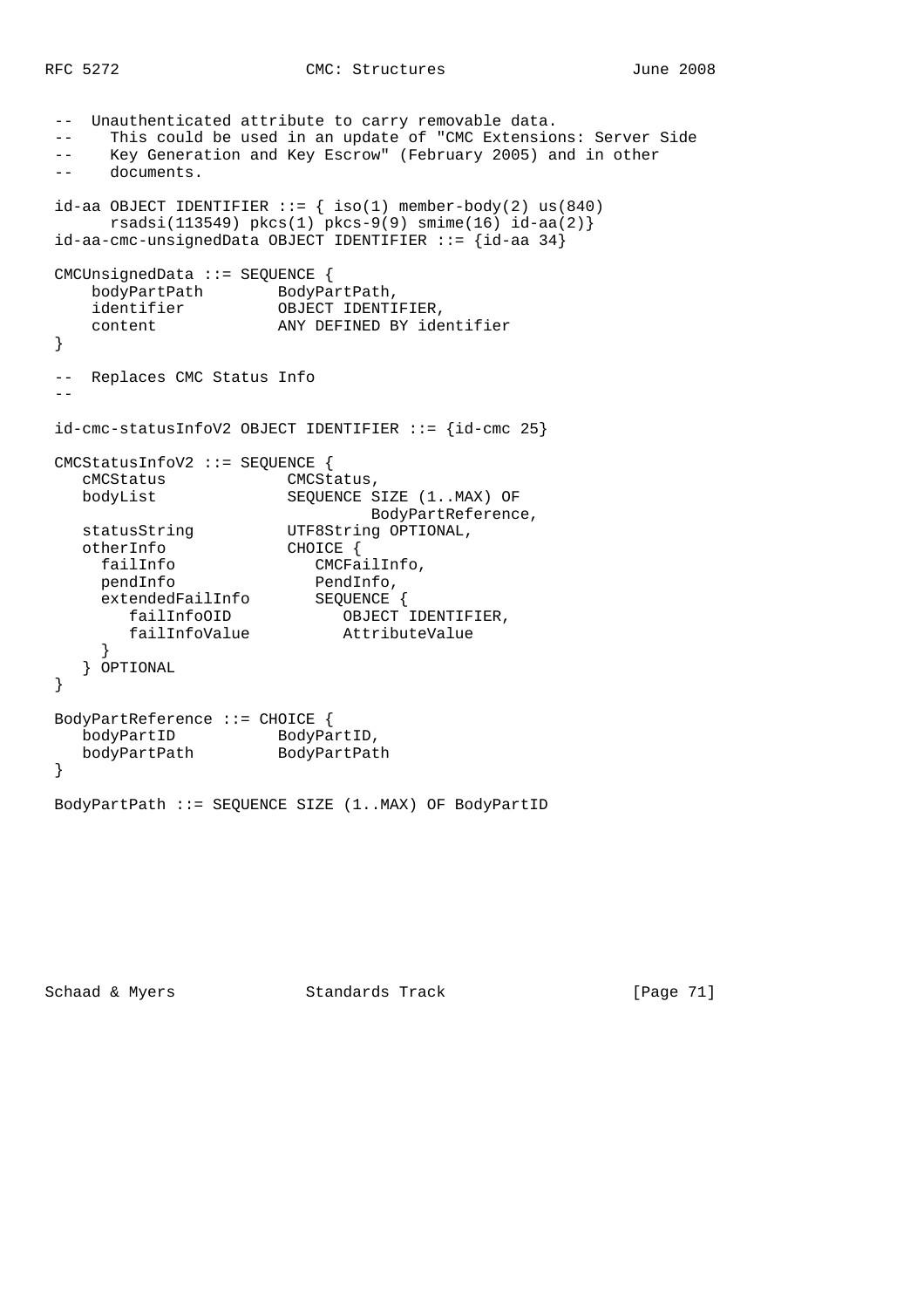```
 -- Allow for distribution of trust anchors
 --
 id-cmc-trustedAnchors OBJECT IDENTIFIER ::= {id-cmc 26}
 PublishTrustAnchors ::= SEQUENCE {
   seqNumber INTEGER,
     hashAlgorithm AlgorithmIdentifier,
     anchorHashes SEQUENCE OF OCTET STRING
 }
id-cmc-authData OBJECT IDENTIFIER ::= {id-cmc 27}
 AuthPublish ::= BodyPartID
 -- These two items use BodyPartList
 id-cmc-batchRequests OBJECT IDENTIFIER ::= {id-cmc 28}
 id-cmc-batchResponses OBJECT IDENTIFIER ::= {id-cmc 29}
 BodyPartList ::= SEQUENCE SIZE (1..MAX) OF BodyPartID
 --
 id-cmc-publishCert OBJECT IDENTIFIER ::= {id-cmc 30}
 CMCPublicationInfo ::= SEQUENCE {
    hashAlg \qquad \qquad AlgorithmIdentifier,
     certHashes SEQUENCE OF OCTET STRING,
     pubInfo PKIPublicationInfo
 }
 id-cmc-modCertTemplate OBJECT IDENTIFIER ::= {id-cmc 31}
 ModCertTemplate ::= SEQUENCE {
   pkiDataReference BodyPartPath,
    certReferences BodyPartList,
    replace BOOLEAN DEFAULT TRUE,
    certTemplate CertTemplate
 }
 -- Inform follow on servers that one or more controls have already been
 -- processed
 id-cmc-controlProcessed OBJECT IDENTIFIER ::= {id-cmc 32}
 ControlsProcessed ::= SEQUENCE {
    bodyList SEQUENCE SIZE(1..MAX) OF BodyPartReference
 }
```
Schaad & Myers **Standards Track** [Page 72]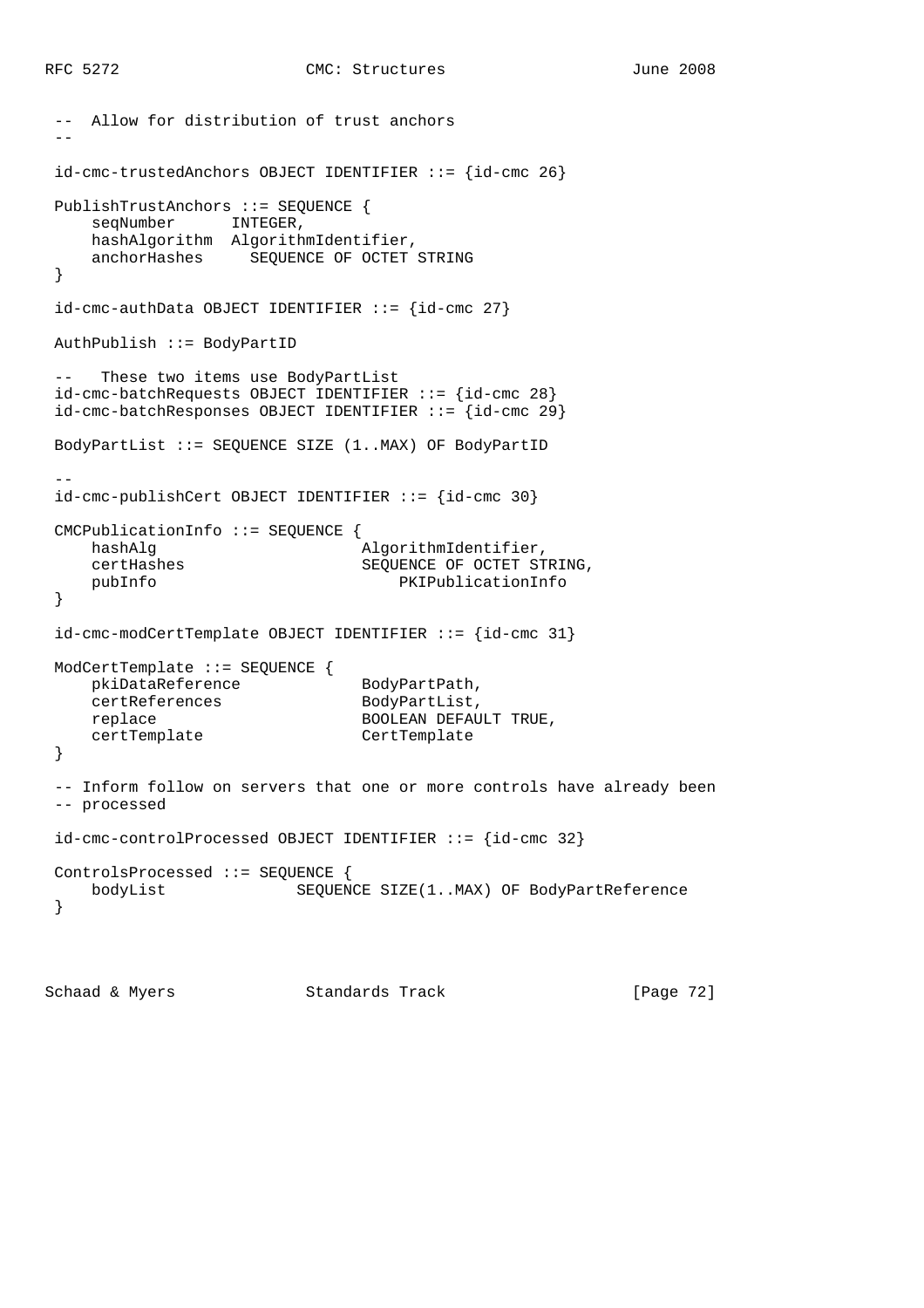```
 -- Identity Proof control w/ algorithm agility
 id-cmc-identityProofV2 OBJECT IDENTIFIER ::= { id-cmc 34 }
 IdentifyProofV2 ::= SEQUENCE {
 proofAlgID AlgorithmIdentifier,
 macAlgId AlgorithmIdentifier,
 witness OCTET STRING
 }
 id-cmc-popLinkWitnessV2 OBJECT IDENTIFIER ::= { id-cmc 33 }
 PopLinkWitnessV2 ::= SEQUENCE {
     keyGenAlgorithm AlgorithmIdentifier,
    macAlgorithm AlgorithmIdentifier,<br>witness OCTET STRING
                    OCTET STRING
 }
```
END

Schaad & Myers Standards Track [Page 73]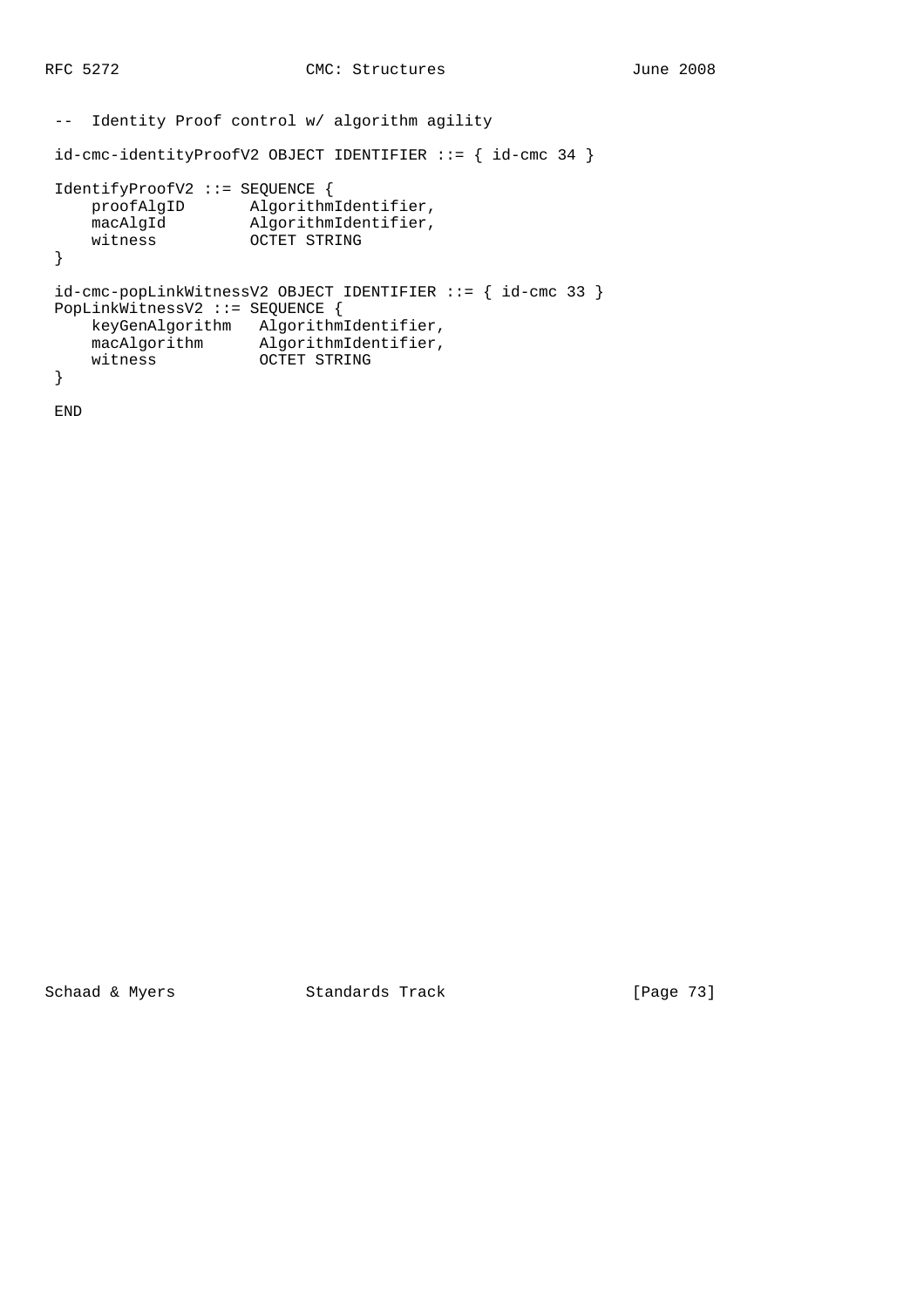```
Appendix B. Enrollment Message Flows
    This section is informational. The purpose of this section is to
    present, in an abstracted version, the messages that would flow
    between the client and server for several different common cases.
B.1. Request of a Signing Certificate
    This section looks at the messages that would flow in the event that
    an enrollment is occurring for a signing-only key. If the
    certificate was designed for both signing and encryption, the only
    difference would be the key usage extension in the certification
    request.
    Message #2 from client to server:
    ContentInfo.contentType = id-signedData
    ContentInfo.content
      SignedData.encapContentInfo
        eContentType = id-ct-PKIData
        eContent
          controlSequence
            {102, id-cmc-identityProof, computed value}
           {103, id-cmc-senderNone, 10001} reqSequence
            certRequest
              certReqId = 201
              certTemplate
                subject = My Proposed DN
                publicKey = My Public Key
                extensions
                  {id-ce-subjectPublicKeyIdentifier, 1000}
                  {id-ce-keyUsage, digitalSignature}
      SignedData.SignerInfos
        SignerInfo
          sid.subjectKeyIdentifier = 1000
```
Schaad & Myers Standards Track [Page 74]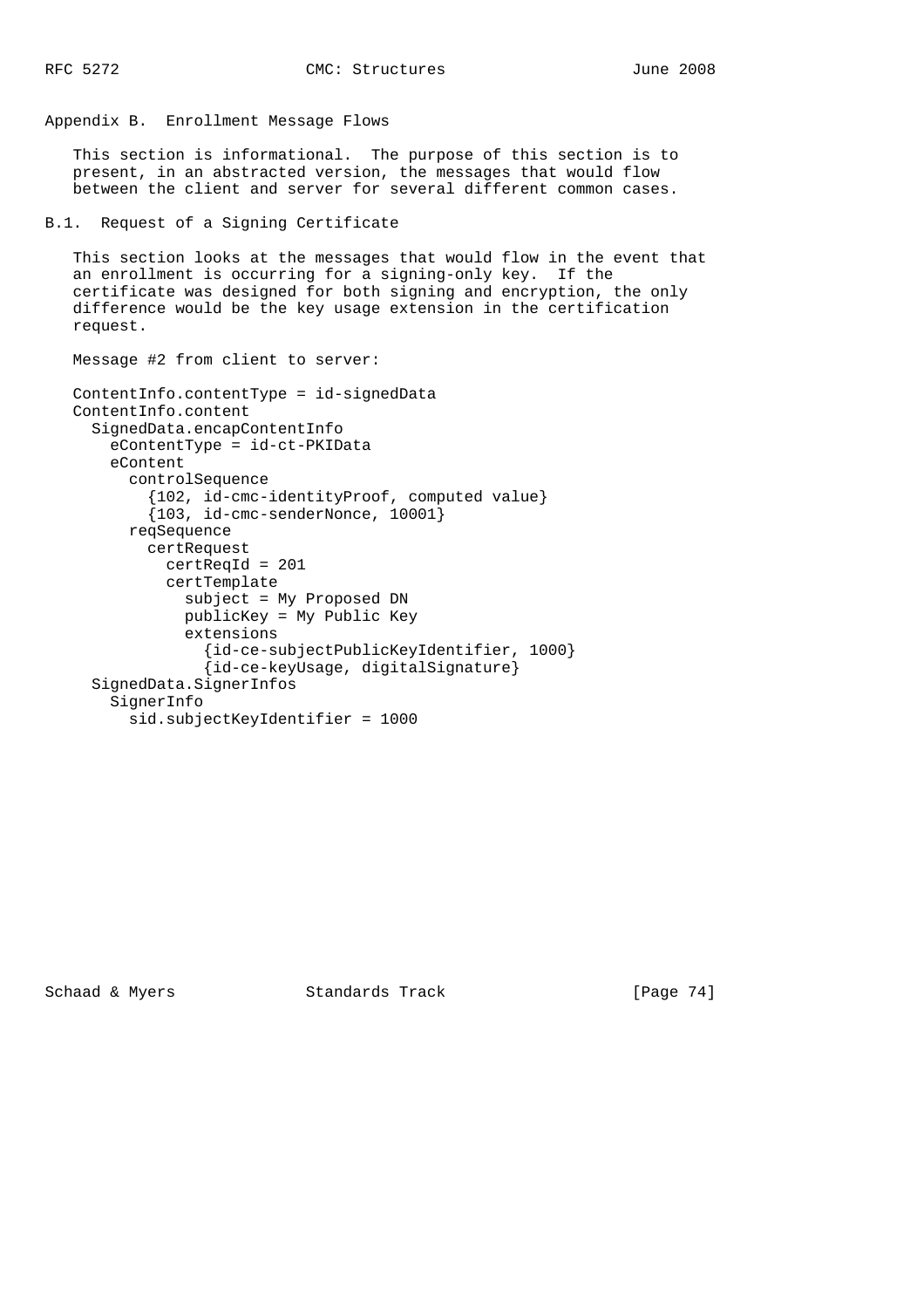```
 Response from server to client:
    ContentInfo.contentType = id-signedData
    ContentInfo.content
      SignedData.encapContentInfo
        eContentType = id-ct-PKIResponse
        eContent
          controlSequence
            {102, id-cmc-statusInfoV2, {success, 201}}
            {103, id-cmc-senderNonce, 10005}
            {104, id-cmc-recipientNonce, 10001}
      certificates
        Newly issued certificate
        Other certificates
      SignedData.SignerInfos
        Signed by CA
B.2. Single Certification Request, But Modified by RA
    This section looks at the messages that would flow in the event that
    an enrollment has one RA in the middle of the data flow. That RA
    will modify the certification request before passing it on to the CA.
```

```
 ContentInfo.contentType = id-signedData
 ContentInfo.content
   SignedData.encapContentInfo
     eContentType = id-ct-PKIData
     eContent
       controlSequence
         {102, id-cmc-identityProof, computed value}
         {103, id-cmc-senderNonce, 10001}
       reqSequence
         certRequest
           certReqId = 201
           certTemplate
             subject = My Proposed DN
             publicKey = My Public Key
             extensions
               {id-ce-subjectPublicKeyIdentifier, 1000}
                {id-ce-keyUsage, digitalSignature}
   SignedData.SignerInfos
     SignerInfo
       sid.subjectKeyIdentifier = 1000
```
Message from client to RA:

Schaad & Myers **Standards Track** [Page 75]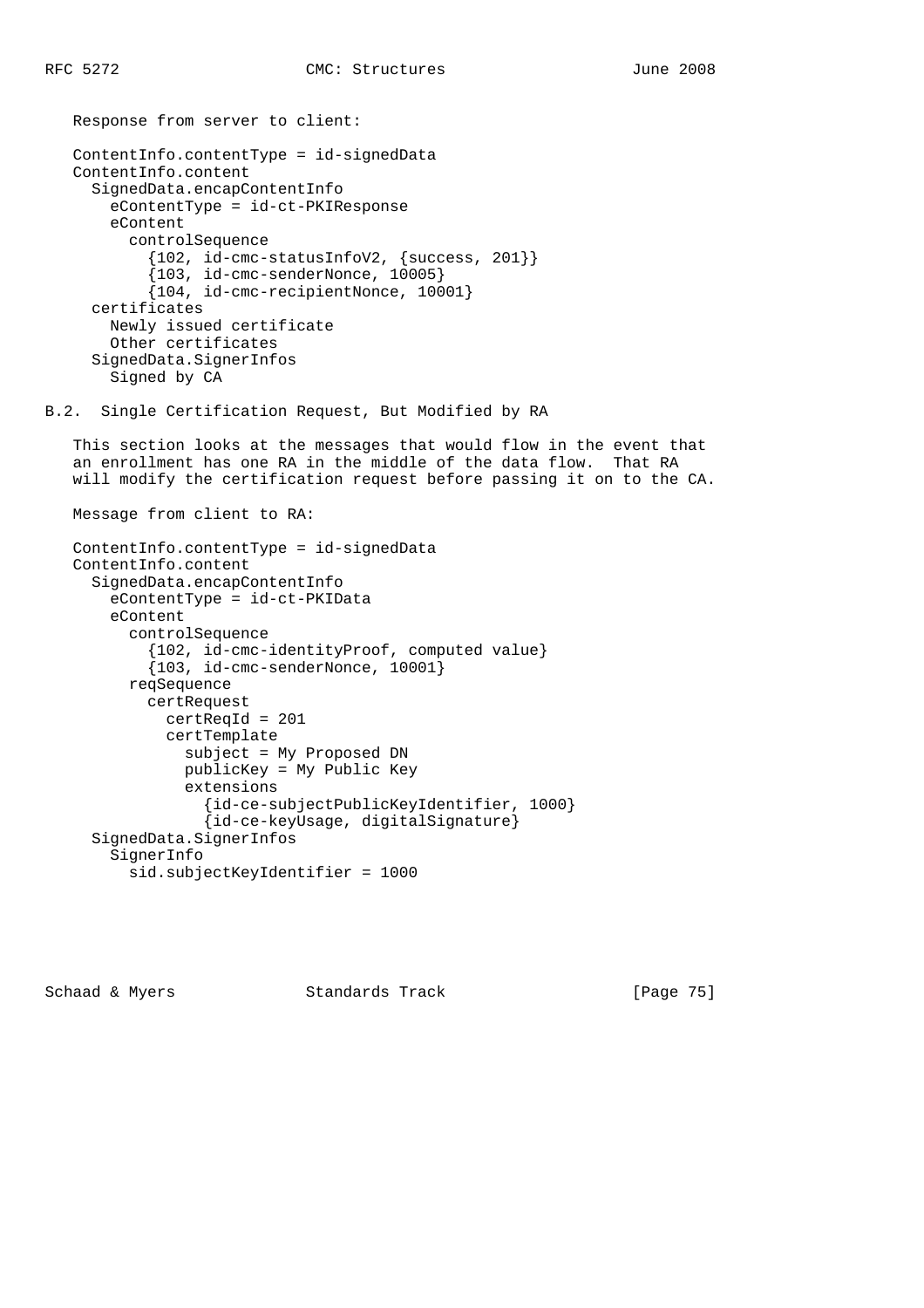Message from RA to CA:

```
 ContentInfo.contentType = id-signedData
   ContentInfo.content
     SignedData.encapContentInfo
       eContentType = id-ct-PKIData
       eContent
         controlSequence
          {102, id-cmc-batchRequests, {1, 2}} { 103, id-cmc-addExtensions,
 { {1, 201, {id-ce-certificatePolicies, anyPolicy}}
 {1, 201, {id-ce-subjectAltName, {extension data}}
 {2, XXX, {id-ce-subjectAltName, {extension data}}}
                    The Value XXX is not known here; it would
                     reference into the second client request,
                    which is not displayed above.
         cmsSequence
          { 1, <Message from client to RA #1> }
          \{ 2, < Message from client to RA #2> \} SignedData.SignerInfos
       SignerInfo
         sid = RA key.
```
Schaad & Myers Standards Track [Page 76]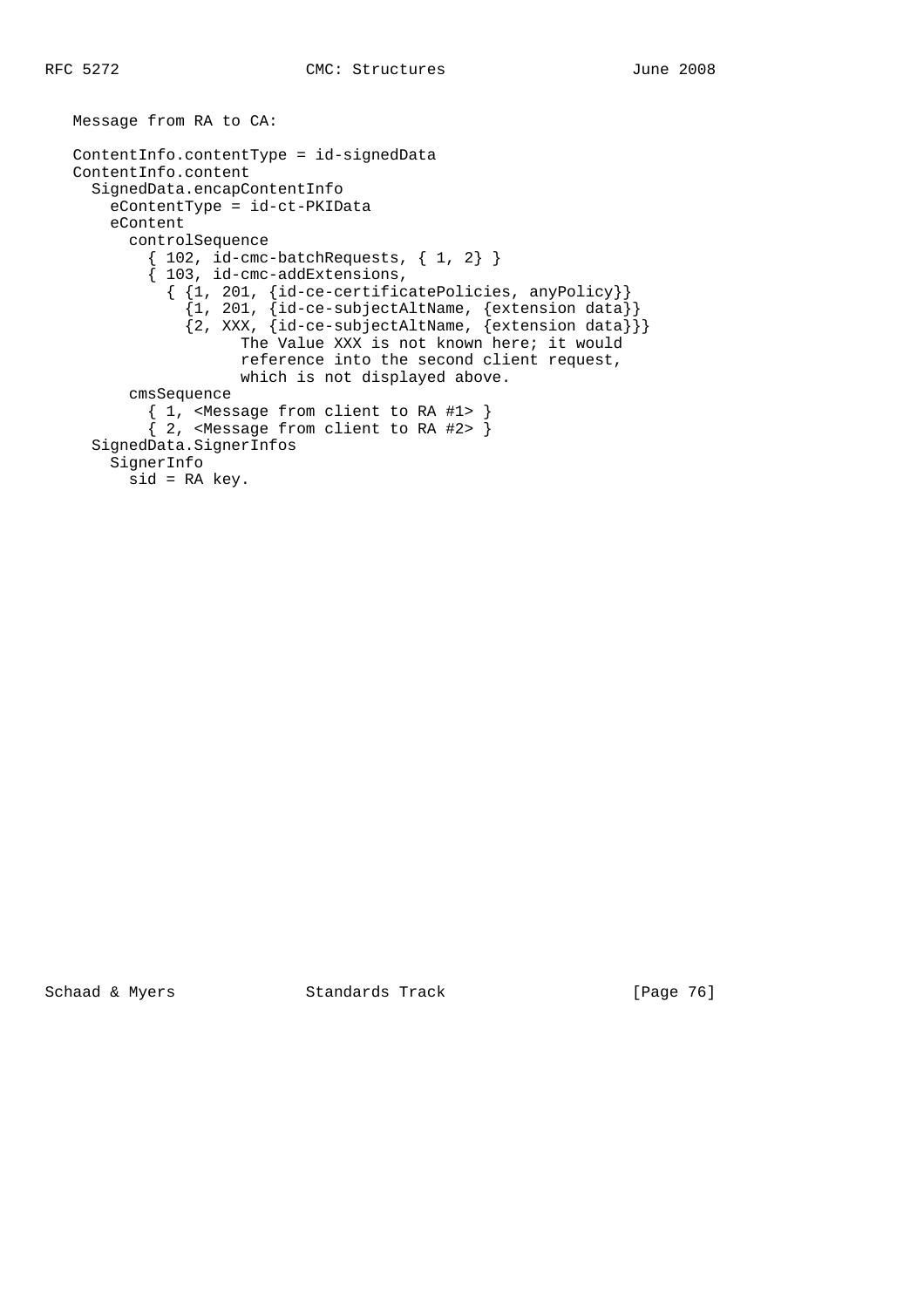Response from CA to RA:

```
 ContentInfo.contentType = id-signedData
   ContentInfo.content
     SignedData.encapContentInfo
       eContentType = id-ct-PKIResponse
       eContent
          controlSequence
            {102, id-cmc-BatchResponse, {999, 998}}
            {103, id-cmc-statusInfoV2, {failed, 2, badIdentity}}
          cmsSequence
            { bodyPartID = 999
              contentInfo
                ContentInfo.contentType = id-signedData
                ContentInfo.content
                  SignedData.encapContentInfo
                    eContentType = id-ct-PKIResponse
                    eContent
                      controlSequence
                       {102, id-cmc-statusInfoV2, {success, 201}}
                  certificates
                    Newly issued certificate
                    Other certificates
                  SignedData.SignerInfos
                    Signed by CA
 }
           \{ bodyPartID = 998,
              contentInfo
                ContentInfo.contentType = id-signedData
                ContentInfo.content
                  SignedData.encapContentInfo
                    eContentType = id-ct-PKIResponse
                    eContent
                      controlSequence
                         {102, id-cmc-statusInfoV2, {failure, badAlg}}
                  certificates
                    Newly issued certificate
                    Other certificates
                  SignedData.SignerInfos
                    Signed by CA
            }
          SignedData.SignerInfos
            Signed by CA
```
Schaad & Myers **Standards Track** [Page 77]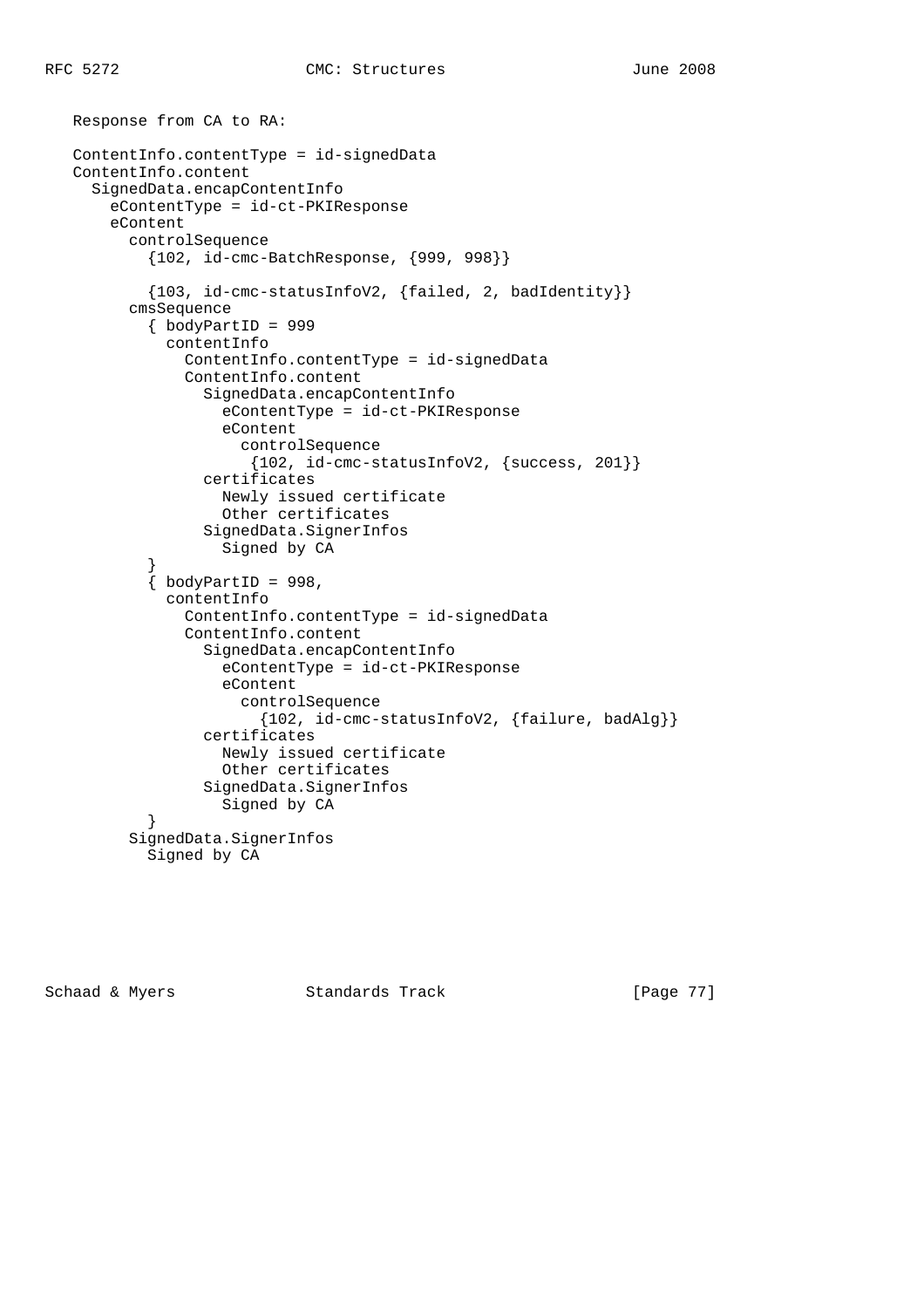Response from RA to client:

```
 ContentInfo.contentType = id-signedData
 ContentInfo.content
  SignedData.encapContentInfo
    eContentType = id-ct-PKIResponse
    eContent
       controlSequence
        {102, id-cmc-statusInfoV2, \{success, 201\}} certificates
     Newly issued certificate
     Other certificates
   SignedData.SignerInfos
     Signed by CA
```
B.3. Direct POP for an RSA Certificate

 This section looks at the messages that would flow in the event that an enrollment is done for an encryption only certificate using an direct POP method. For simplicity, it is assumed that the certification requester already has a signing-only certificate.

 The fact that a second round-trip is required is implicit rather than explicit. The server determines this based on the fact that no other POP exists for the certification request.

Schaad & Myers Standards Track [Page 78]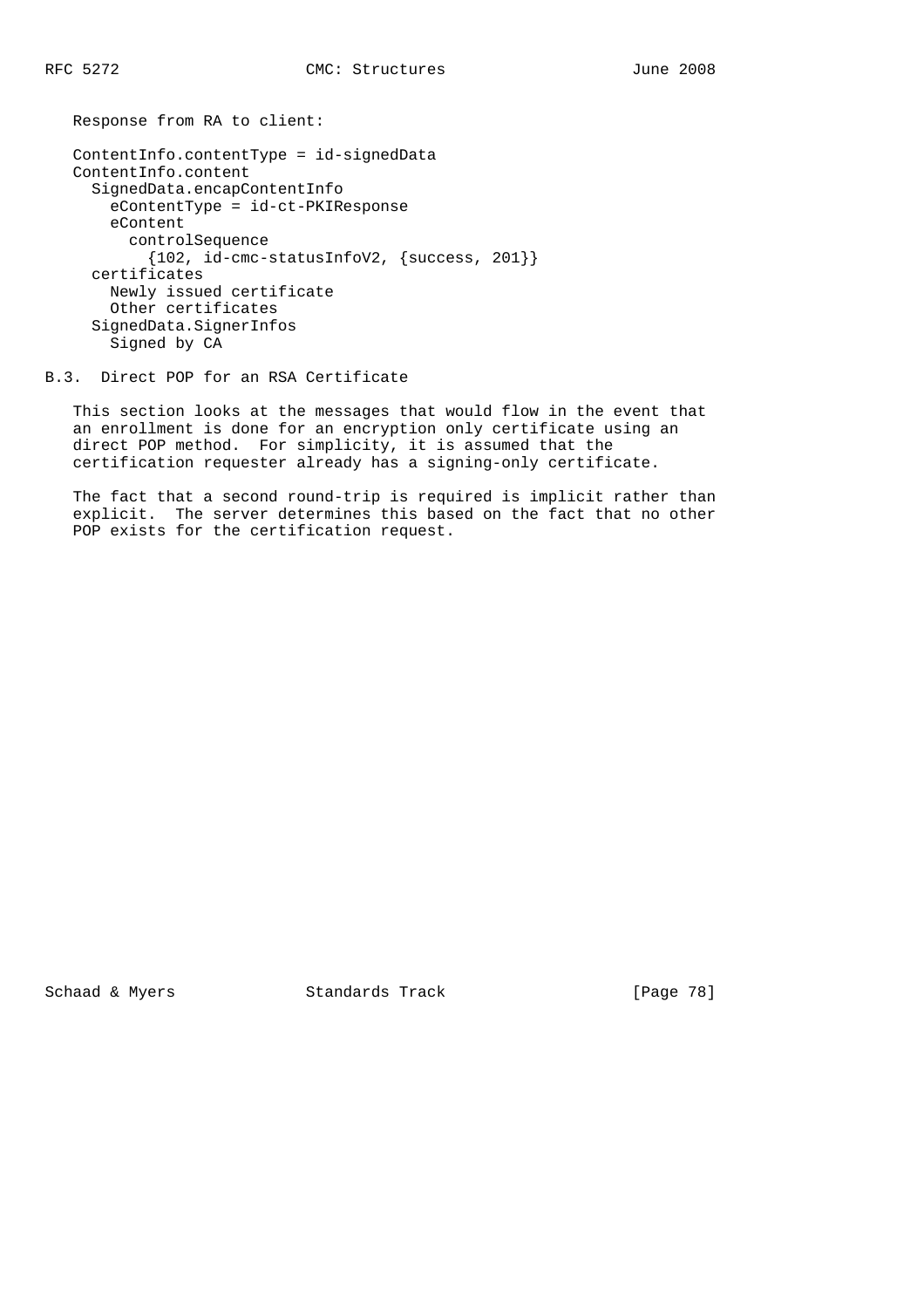Message #1 from client to server:

```
 ContentInfo.contentType = id-signedData
 ContentInfo.content
   SignedData.encapContentInfo
     eContentType = id-ct-PKIData
     eContent
       controlSequence
         {102, id-cmc-transactionId, 10132985123483401}
         {103, id-cmc-senderNonce, 10001}
         {104, id-cmc-dataReturn, <packet of binary data identifying
                                    where the key in question is.>}
       reqSequence
         certRequest
           certReqId = 201
           certTemplate
             subject = <My DN from my signing cert>
             publicKey = My Public Key
             extensions
                {id-ce-keyUsage, keyEncipherment}
           popo
             keyEncipherment
               subsequentMessage
   SignedData.SignerInfos
     SignerInfo
       Signed by requester's signing cert
 Response #1 from server to client:
 ContentInfo.contentType = id-signedData
 ContentInfo.content
   SignedData.encapContentInfo
     eContentType = id-ct-PKIResponse
     eContent
       controlSequence
         {101, id-cmc-statusInfoV2, {failed, 201, popRequired}}
         {102, id-cmc-transactionId, 10132985123483401}
         {103, id-cmc-senderNonce, 10005}
         {104, id-cmc-recipientNonce, 10001}
         {105, id-cmc-encryptedPOP, {
            request {
              certRequest
                certReqId = 201
                 certTemplate
                    subject = <My DN from my signing cert>
                    publicKey = My Public Key
                    extensions
                      {id-ce-keyUsage, keyEncipherment}
```
Schaad & Myers **Standards Track** [Page 79]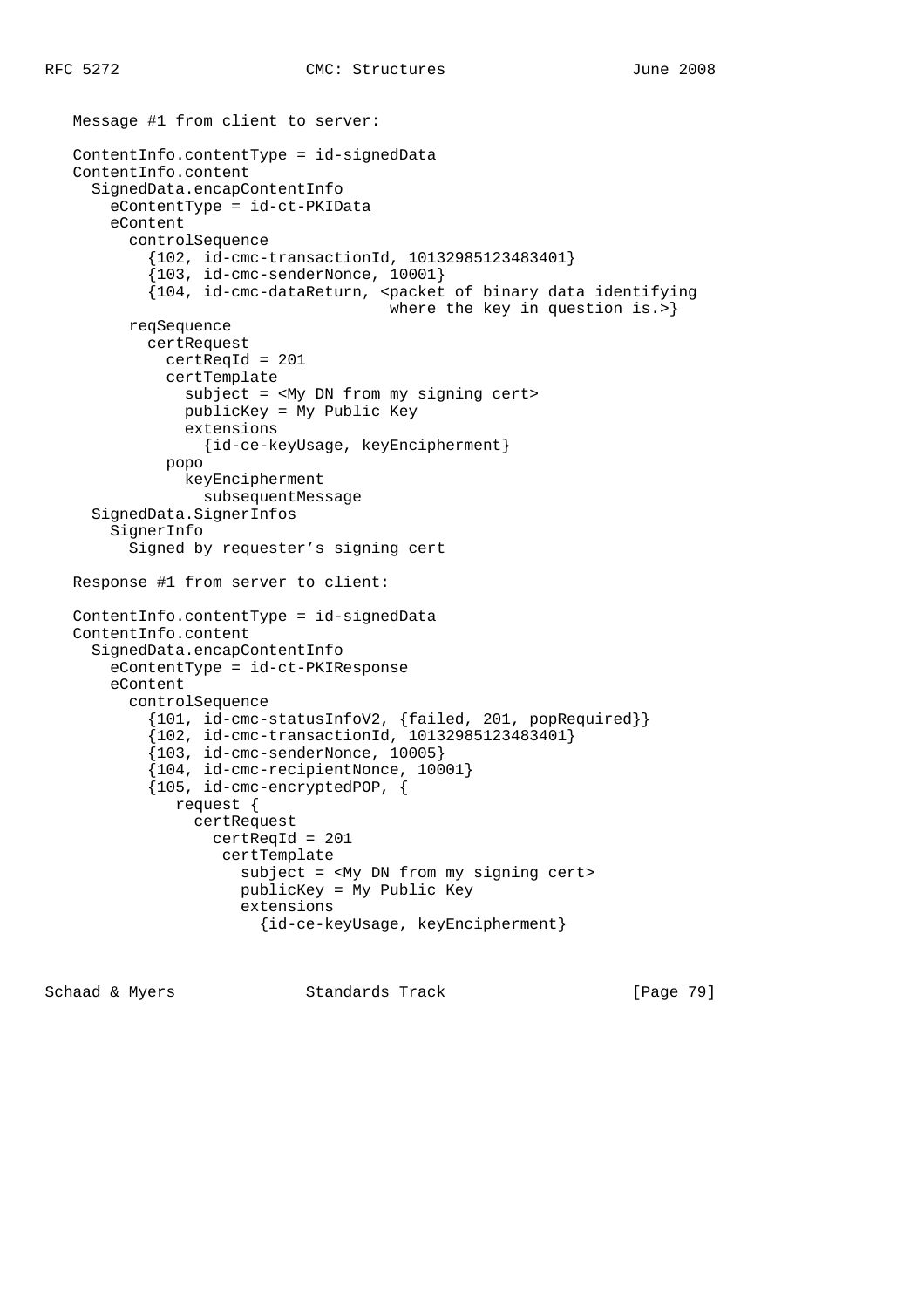```
 popo
                      keyEncipherment
              subsequentMessage<br>}
 }
               cms
                 contentType = id-envelopedData
                 content
                   recipientInfos.riid.issuerSerialNumber = <NULL, 201>
                   encryptedContentInfo
                     eContentType = id-data
                     eContent = <Encrypted value of 'y'>
               thePOPAlgID = HMAC-SHA1
               witnessAlgID = SHA-1
              witness <hashed value of 'y'>}}
            {106, id-cmc-dataReturn, <packet of binary data identifying
                                      where the key in question is.>}
     certificates
       Other certificates (optional)
     SignedData.SignerInfos
       Signed by CA
   ContentInfo.contentType = id-signedData
   ContentInfo.content
      SignedData.encapContentInfo
       eContentType = id-ct-PKIData
        eContent
          controlSequence
            {102, id-cmc-transactionId, 10132985123483401}
            {103, id-cmc-senderNonce, 100101}
            {104, id-cmc-dataReturn, <packet of binary data identifying
                                       where the key in question is.>}
            {105, id-cmc-recipientNonce, 10005}
            {107, id-cmc-decryptedPOP, {
              bodyPartID 201,
              thePOPAlgID HMAC-SHA1,
              thePOP <HMAC computed value goes here>}}
          reqSequence
            certRequest
              certReqId = 201
              certTemplate
                subject = <My DN from my signing cert>
                publicKey = My Public Key
                extensions
                  {id-ce-keyUsage, keyEncipherment}
              popo
                keyEncipherment
                  subsequentMessage
```
Schaad & Myers **Standards Track** [Page 80]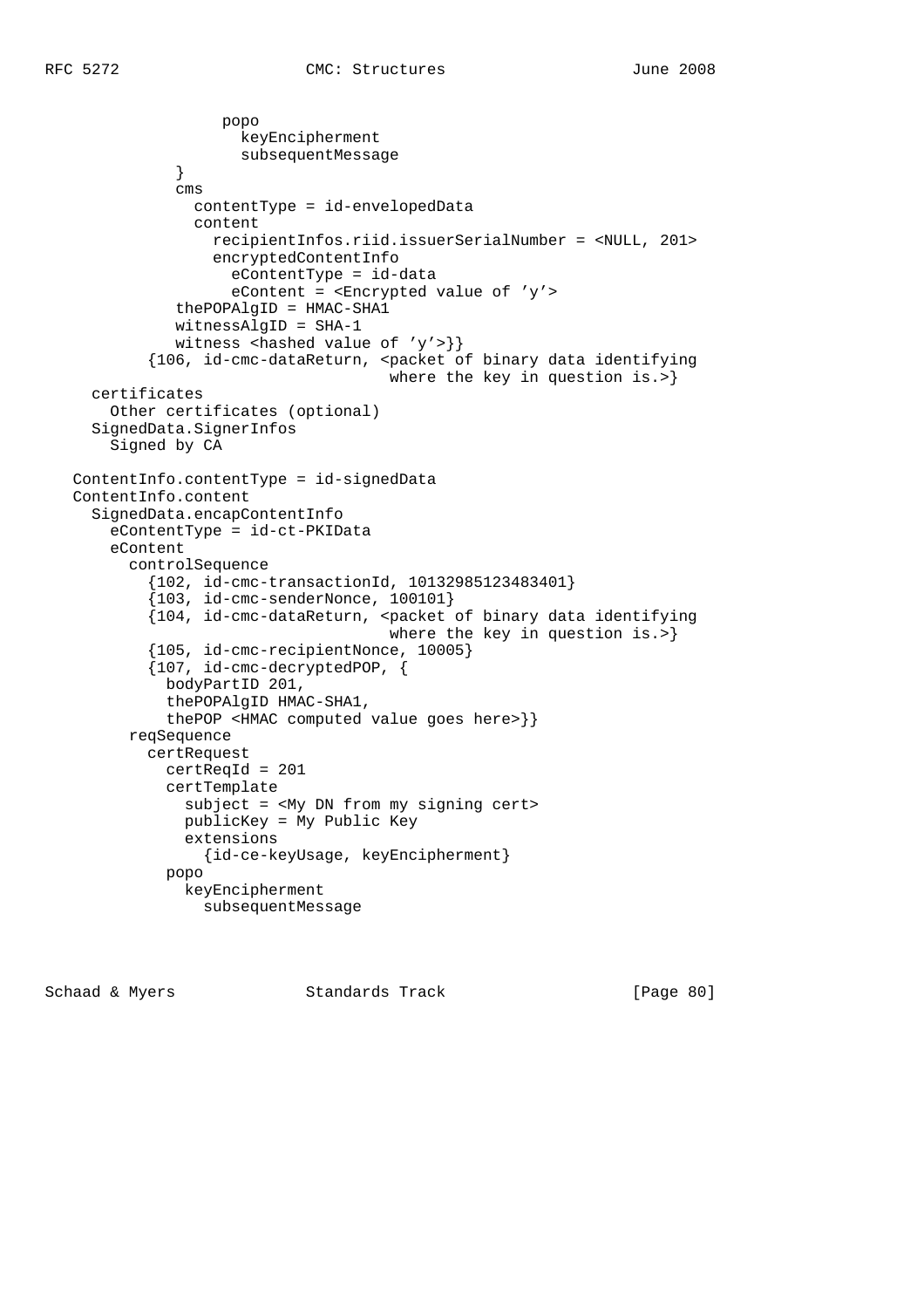SignedData.SignerInfos SignerInfo Signed by requester's signing cert Response #2 from server to client: ContentInfo.contentType = id-signedData ContentInfo.content SignedData.encapContentInfo eContentType = id-ct-PKIResponse eContent controlSequence {101, id-cmc-transactionId, 10132985123483401} {102, id-cmc-statusInfoV2, {success, 201}} {103, id-cmc-senderNonce, 10019} {104, id-cmc-recipientNonce, 100101} {105, id-cmc-dataReturn, <packet of binary data identifying where the key in question is.>} certificates Newly issued certificate Other certificates SignedData.SignerInfos Signed by CA

Appendix C. Production of Diffie-Hellman Public Key Certification Requests

Part of a certification request is a signature over the request; Diffie-Hellman is a key agreement algorithm and cannot be used to directly produce the required signature object. [DH-POP] provides two ways to produce the necessary signature value. This document also defines a signature algorithm that does not provide a POP value, but can be used to produce the necessary signature value.

```
C.1. No-Signature Signature Mechanism
```
 Key management (encryption/decryption) private keys cannot always be used to produce some type of signature value as they can be in a decrypt-only device. Certification requests require that the signature field be populated. This section provides a signature algorithm specifically for that purposes. The following object identifier and signature value are used to identify this signature type:

 $id-alg-noSigmaure OBJECT IDENTIFYIER ::=\{id-pkix id-alg(6) 2\}$ 

NoSignatureValue ::= OCTET STRING

Schaad & Myers Standards Track [Page 81]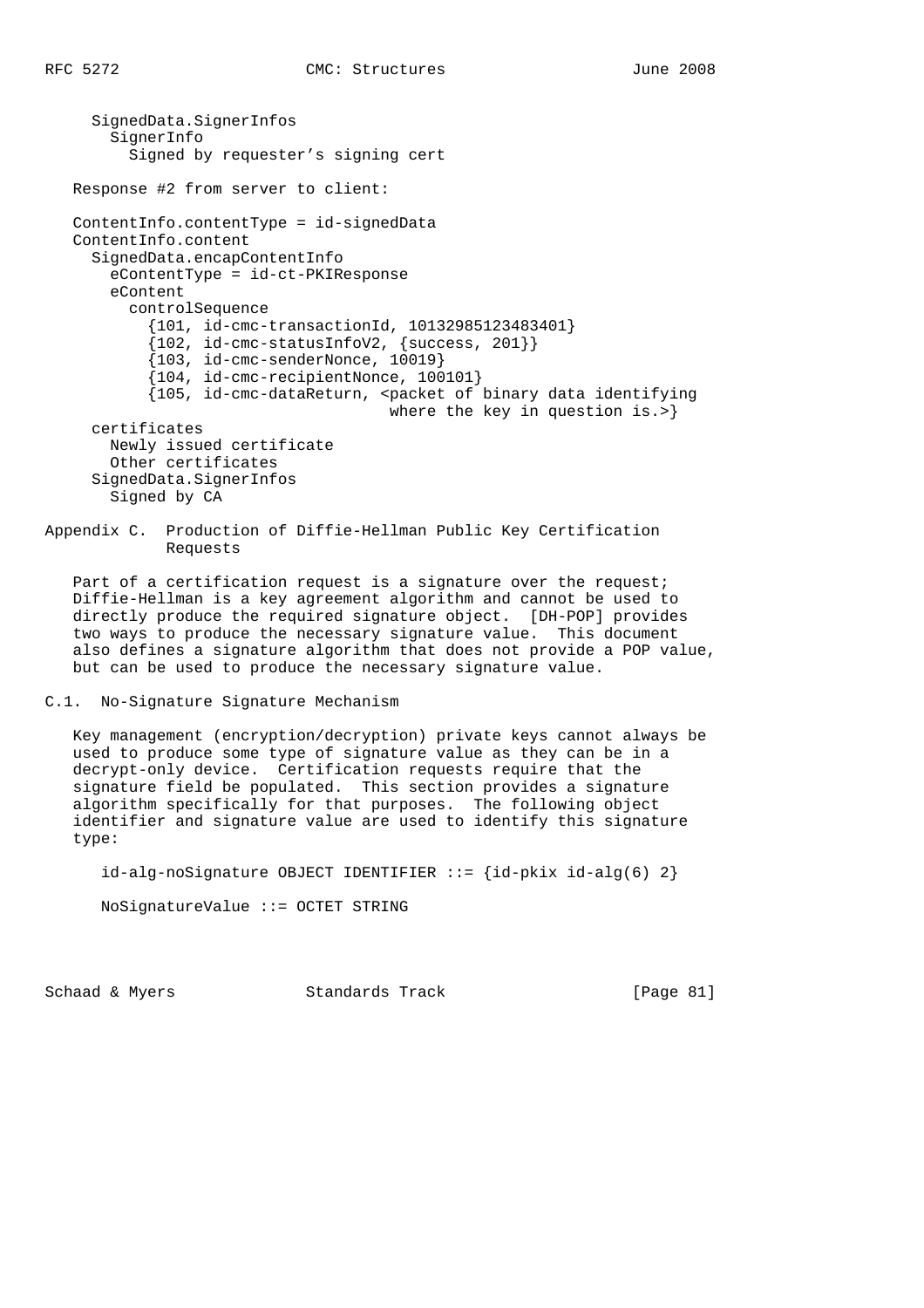The parameters for id-alg-noSignature MUST be present and MUST be encoded as NULL. NoSignatureValue contains the hash of the certification request. It is important to realize that there is no security associated with this signature type. If this signature type is on a certification request and the Certification Authority policy requires proof-of-possession of the private key, the POP mechanism defined in Section 6.7 MUST be used.

Authors' Addresses

 Jim Schaad Soaring Hawk Consulting PO Box 675 Gold Bar, WA 98251

 Phone: (425) 785-1031 EMail: jimsch@nwlink.com

 Michael Myers TraceRoute Security, Inc.

EMail: mmyers@fastq.com

Schaad & Myers Standards Track [Page 82]